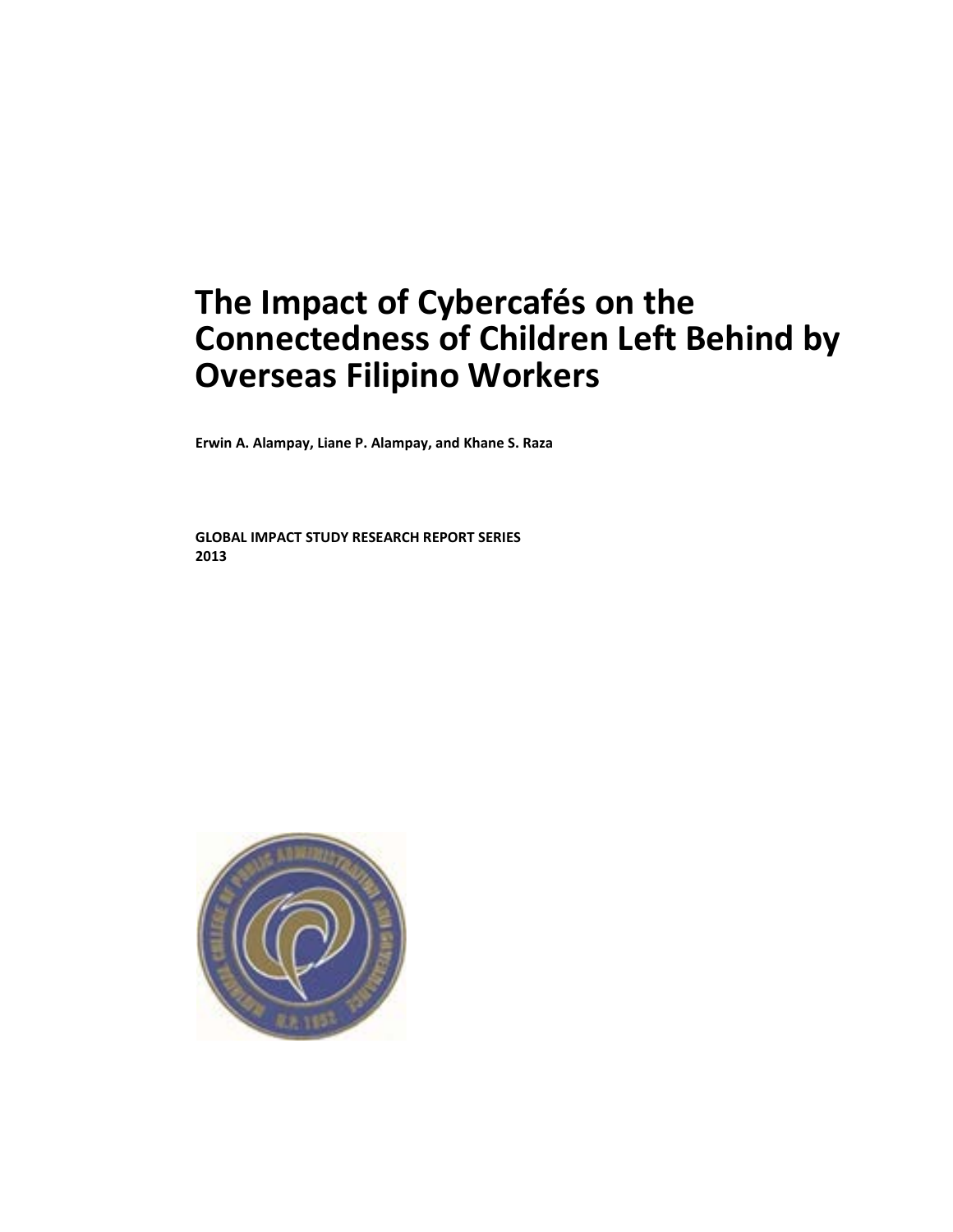### W **TECHNOLOGY &** SOCIAL CHANGE GROUP

UNIVERSITY of WASHINGTON **Information School** 

#### **THE GLOBAL IMPACT STUDY**

This research was conducted as part of the *Global Impact Study of Public Access to Information & Communication Technologies*, a five-year (2007– 2012) project to generate evidence about the scale, character, and impacts of public access to information and communication technologies. Looking at libraries, telecenters, and cybercafés, the study investigated impact in a number of areas, including communications and leisure, culture and language, education, employment and income, governance, and health. The Global Impact Study was implemented by the **Technology & Social Change Group at the University of Washington Information School** with support from Canada's International Development Research Centre (IDRC) and a grant to IDRC from the Bill & Melinda Gates Foundation. Learn more at **globalimpactstudy.org**.

#### **NATIONAL COLLEGE OF PUBLIC ADMINISTRATION AND GOVERNANCE, UNIVERSITY OF THE PHILIPPINES**

The National College of Public Administration and Governance (NCPAG) has been the pioneering leader of the discipline in both the Philippines and Asia since its establishment as the Institute of Public Administration in 1952.

In performing its three-fold function of instruction, research, and extension service, NCPAG has expanded its scope from governmental management to the broader concerns of governance, including the roles of the private sector and civil society.

#### **CONTACT INFO**

National College of Public Administration and Governance (NCPAG), Raul P. de Guzman St., University of the Philippines, Diliman, Quezon City PHILIPPINES 1101

**TEL: +63.2.926.1432 WEB: WWW.UP-NCPAG.ORG**

#### **ABOUT THE AUTHORS**

**Erwin A. Alampay** is an Associate Professor at the National College of Public Administration and Governance (NCPAG) at the University of the Philippines in Diliman.

**Liane P. Alampay** is an Associate Professor at Ateneo de Manila University

**Khane S. Raza** is a Researcher for the Global Impact Study, and also a graduate from the UP-NCPAG.

#### **ACKNOWLEDGEMENTS**

We would like to thank Francisco Proenza for his valuable input in the instruments used for this research. We would also like to thank François Barr, both for helping to shape the focus of the project, and for some of the photos used for this report. Additionally, we would like to acknowledge our field assistants, Jean Alipio, Raymund Abellera, and Vincent Reas in Quezon City, and Shereene Samala and Hanah Patricia Samala in Calapan.

#### **COPYRIGHT, LICENSING, DISCLAIMER**

©2013 National College of Public Administration and Governance. All rights reserved. This content is distributed under an Attribution-Noncommercial-Share Alike license. The views, opinions, and findings expressed by the authors of this report do not necessarily state or reflect those of either the University of the Philippines – National College of Public Administration and Governance or the sponsors.

#### **ABSTRACT**

This in-depth study looks at the use of cybercafés by children of overseas Filipino workers (OFWs). It determines how cybercafés function as an alternative to home internet access in terms of the internet's function to maintain familial connectedness.

The impact of using public access venues (public access venues) in strengthening the connectedness of the child to the parent was explored. The children's public access venue-use was operationalized in terms of both frequency of use and the use of various online applications, both synchronous and asynchronous, to communicate with their parents. On the other hand, connectedness was based on the children's perceived knowledge of their parents' lives overseas, the children's perception of their parents' knowledge about them, and the children's perception of their parents' efforts to know more about them.

#### **SUMMARY**

This study looks at the use of cybercafés by children of overseas Filipino workers (OFWs). It determines how cybercafés function as an alternative to home internet access in terms of the internet's function to maintain familial connectedness.

#### **KEYWORDS**

public access, information and communication technologies, ICT, ICTD, migration, connectedness, Philippines, OFW

#### **RECOMMENDED CITATION**

Alampay, E., Alampay, L., & Raza, K. (2013). *The impact of cybercafés on the connectedness of children left behind by overseas Filipino workers.* Global Impact Study Research Report Series. Seattle, WA: University of Washington School of Information.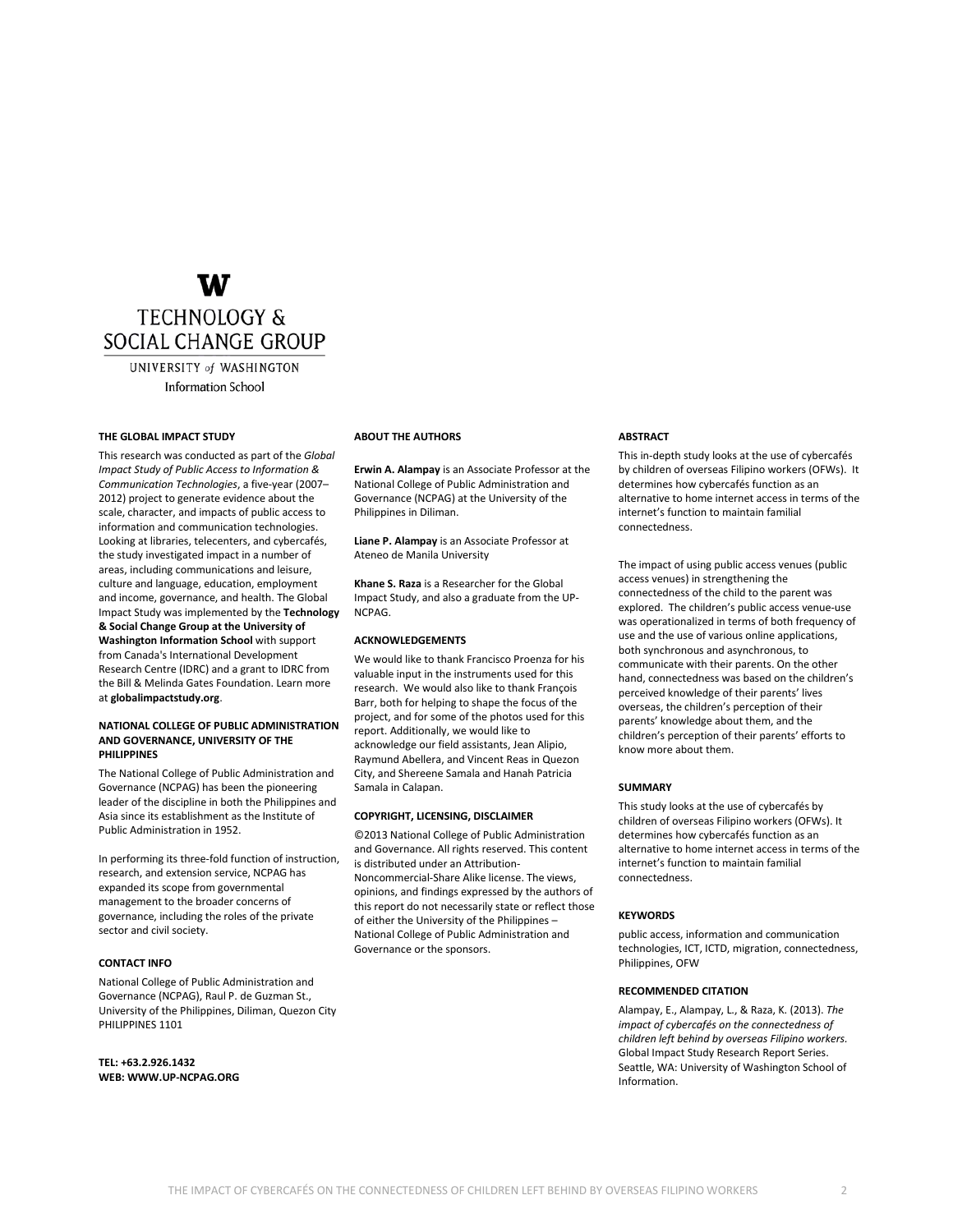## **TABLE OF CONTENTS**

| APPENDIX A: Profile of Cybercafés Most Commonly Frequented by Respondents  42 |  |
|-------------------------------------------------------------------------------|--|
|                                                                               |  |
|                                                                               |  |
|                                                                               |  |
|                                                                               |  |
|                                                                               |  |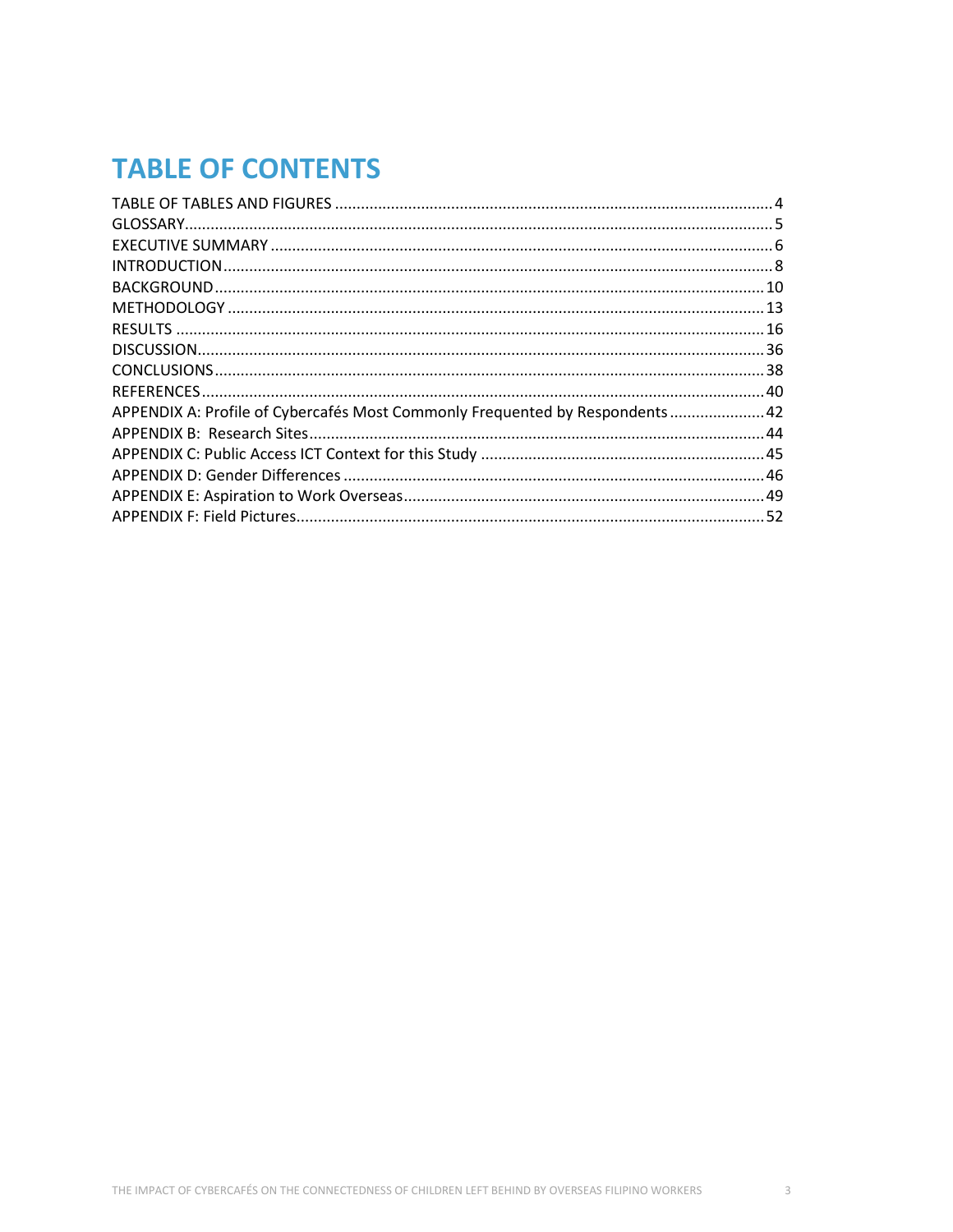## TABLE OF TABLES AND FIGURES

| Table 5: Parental monitoring or efforts to know the child based on applications used on the internet 23          |  |
|------------------------------------------------------------------------------------------------------------------|--|
| Table 6: Means and standard deviation of child-reported knowledge of parents, parental knowledge of the child,   |  |
|                                                                                                                  |  |
|                                                                                                                  |  |
|                                                                                                                  |  |
| Table 9: Child-reported knowledge of parents, perceived parental knowledge of child, and perceived parental      |  |
|                                                                                                                  |  |
| Table 10: Child-reported knowledge of parents, perceived parental knowledge of child, and perceived parental     |  |
|                                                                                                                  |  |
| Table 11: Child's perceived knowledge of the parent based on applications used on the internet, t-scores         |  |
|                                                                                                                  |  |
| Table 12: Children's perceived parental knowledge of them vis-à-vis applications used online (cybercafé only) 32 |  |
| Table 13: Spearman's rho correlations for child-reported knowledge of parent with frequency of communication 33  |  |
| Table 14: Spearman's rho correlations for parental knowledge of child with frequency of communication 34         |  |
| Table 15: Spearman's rho correlations for parental effort to know the child with frequency of communication 34   |  |
|                                                                                                                  |  |
|                                                                                                                  |  |
|                                                                                                                  |  |
|                                                                                                                  |  |
| Table 18: Differences in frequency of communication between male and female respondents (public access venue     |  |
|                                                                                                                  |  |
| Table 19: Differences in the knowledge and connectedness with parents between male and female public access      |  |
|                                                                                                                  |  |
|                                                                                                                  |  |
|                                                                                                                  |  |
|                                                                                                                  |  |
|                                                                                                                  |  |
|                                                                                                                  |  |
|                                                                                                                  |  |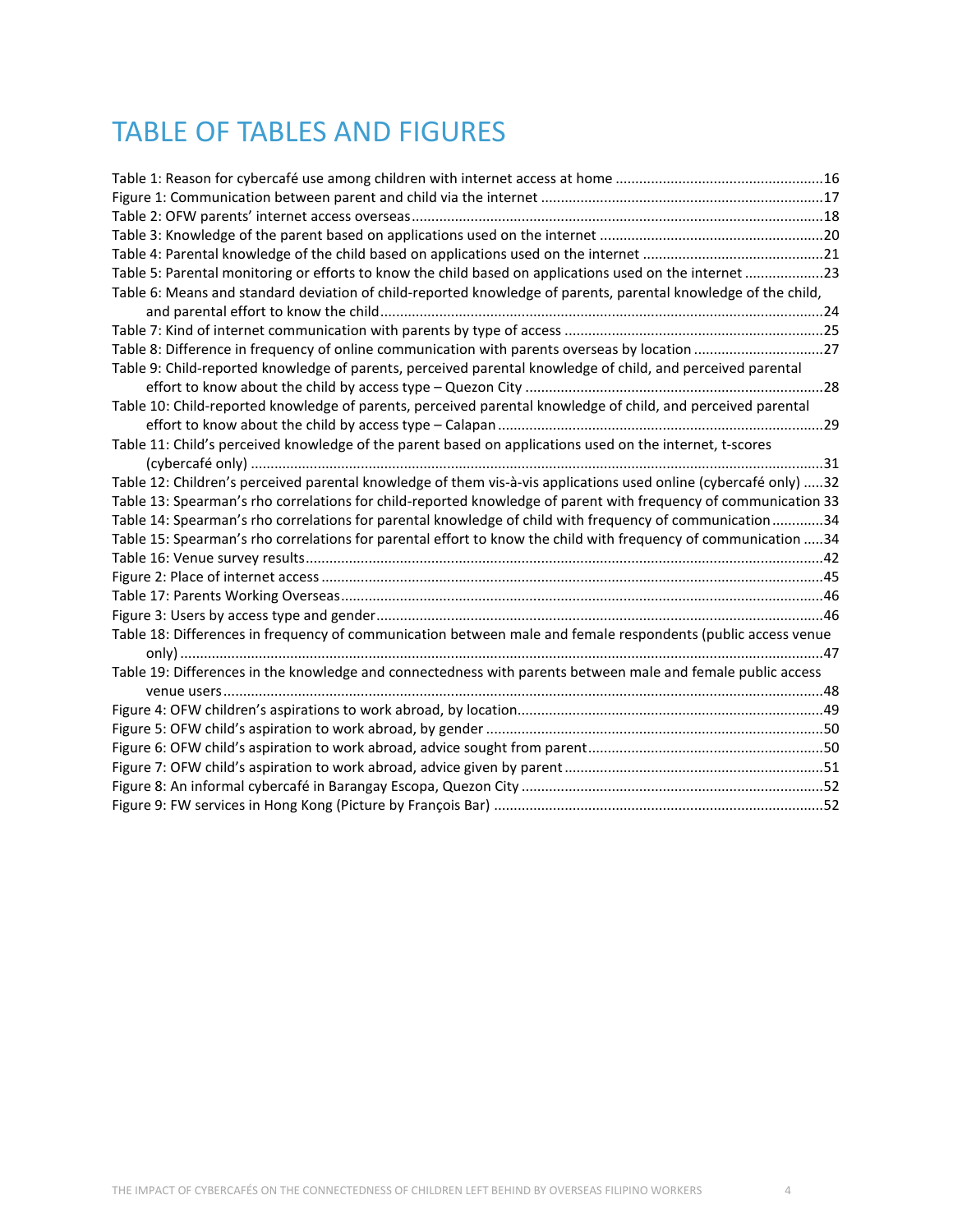## **GLOSSARY**

- CICT Commission on Information and Communication Technologies
- CEC Community e-centers
- CPKP Child's perceived knowledge of their parent's life
- Cybercafé A commercial venue for accessing the internet
- **ICT** Information and communication technologies
- MENA region Middle East and North Africa region
- **NSO** National Statistics Office
- $\blacksquare$  PAV(s) Public access venue(s)
- **PEK** Parental effort to know the child
- **POEA** Philippine Overseas Employment Administration
- **PPK** Perceived parental knowledge about the child
- OFW Overseas Filipino workers (Filipinos who have left the Philippines in order to work in other countries)
- YM Yahoo! Messenger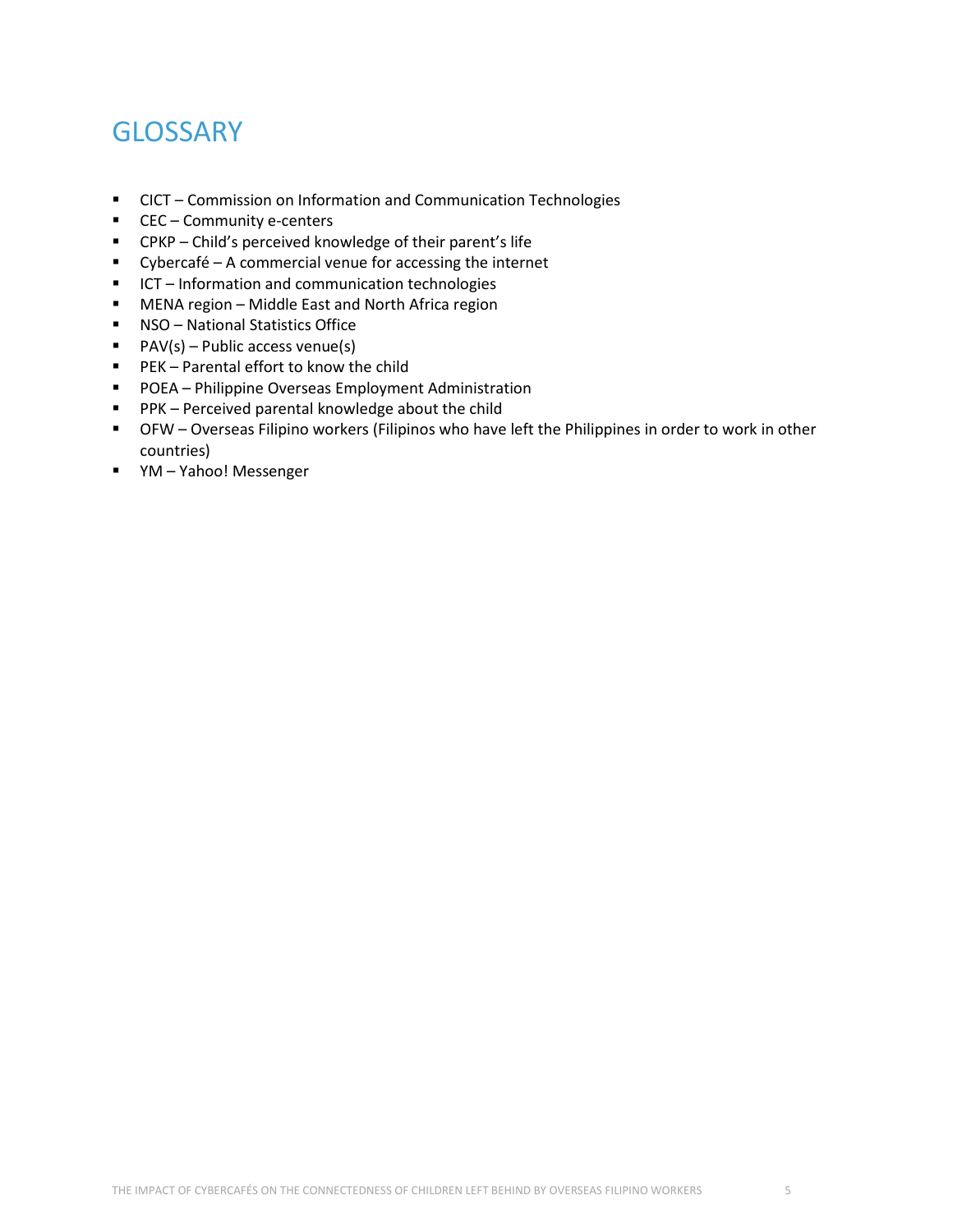## EXECUTIVE SUMMARY

This research looked at the impact of cybercafé use by children left behind by overseas Filipino workers (OFWs). It studied how cybercafés function as a means for maintaining familial connectedness, focusing in particular on the extent to which children use cybercafé internet access to communicate with their parents and how they are monitored by their migrant parents through it.

Surveys were conducted with children of OFWs in urban and provincial communities. A total of 308 participants were administered surveys via oral interview. They were asked whether they used the internet, and where they were able to access it. The measurements of their internet usage of were based on both the applications they used and the frequency with which they used them to communicate with their parents. The measurements of "connectedness" were based on the children's perceived knowledge of their parents' lives overseas, the children's perception of their parents' knowledge about them, the parents' ability to monitor and control the children, and the children's perception of their parents' efforts to know more about them. Likewise, managers in some venues were also surveyed to determine characteristics of the venues the children frequented most often.

Focused group discussions (FGDs) were also conducted with OFWs who were in the communities at the time of the study, as well as with some children after the survey results were processed.

### **Impact of Use of internet-Based Communication Applications on Connectedness of Child to Parent**

The survey results reveal considerable use of cybercafés among the children of migrant workers who participated in this study. Most of the children surveyed used the internet (92%), even though nearly half of them who used the internet had no access to it at home (47%). Instead, these children relied on public access venues or cybercafés to access the internet. Furthermore, two-thirds (68%, n= 103) of those respondents with home access still frequented cybercafés. This was because of limited facilities at home, better facilities and equipment in the cybercafés, or simply to enjoy the company of their friends.

The importance of using the internet to connect the children with their parents also explains the growing trend toward increased home access among OFW families. Getting home access makes a significant difference in the child's ability to learn more about the parent, and vice-versa. This is because synchronous communication 1) requires more immediate access, 2) allows for more frequent communication, and 3) provides more privacy. It should also be qualified, however, that although cybercafés provide little privacy from strangers, they do offer privacy from family members, a feature that is especially important when the communication of the parent and child is sensitive in nature.

#### **Public Access Venues as Substitutes for Home Access**

Coordinating communication between parent and child becomes more difficult when the parent and child live in different time zones, and also when there is absence of home access for either the child or the parent — or in some cases, both. In cases where there is no internet service available at home, and public venues such as cybercafés are the only option, the study shows that distance (and operating times) matter, and that in this, there is a noticeable difference between the urban and rural communities that were studied.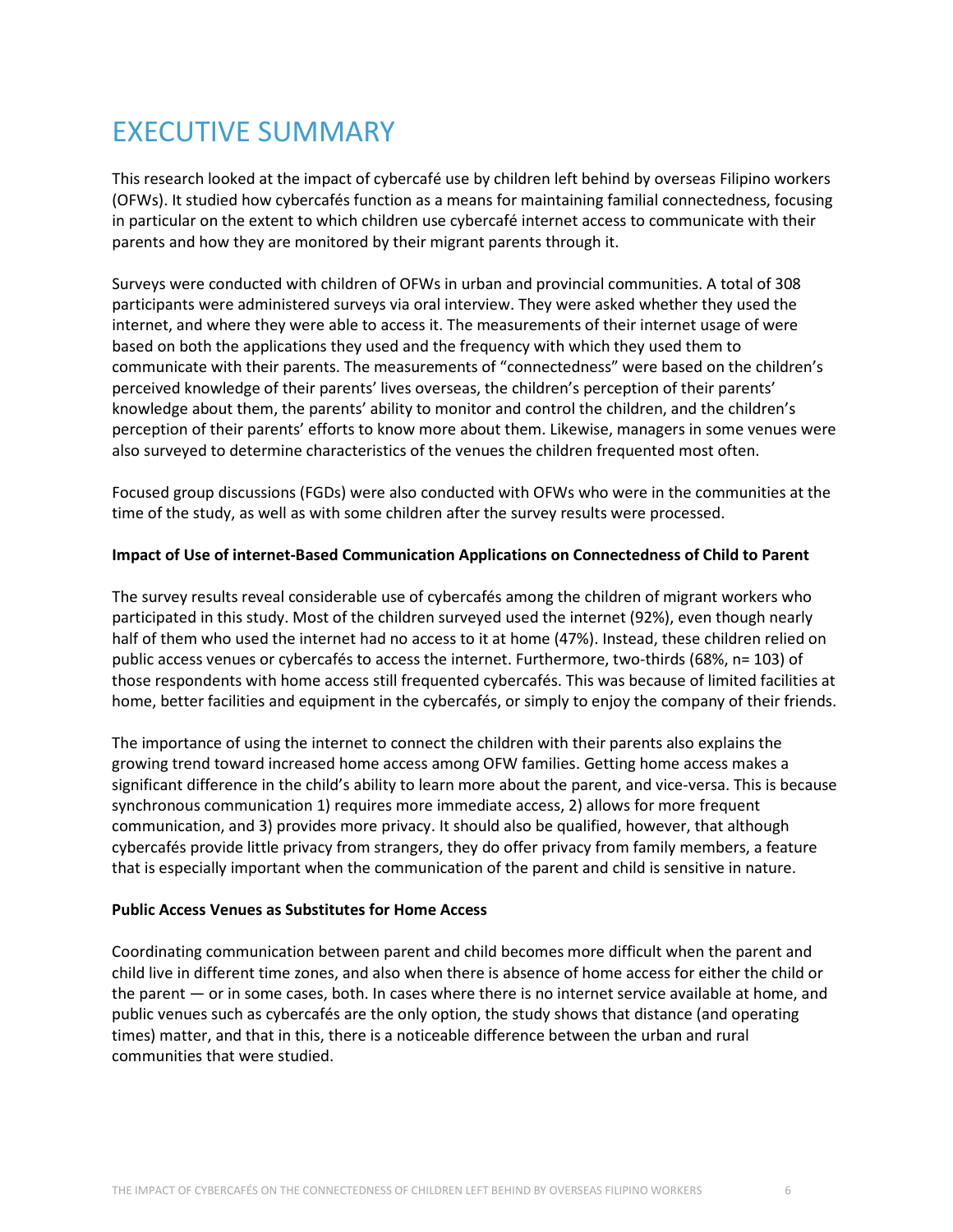The survey shows that the children's reported knowledge of their parents, their perception of their parents' knowledge about them, and their perception about the use of the internet for parental efforts to know more about them were all significantly higher in their mean scores for those who only used the internet at home, compared with the ones who access it in cybercafés. When children who used the internet only in cybercafés were disaggregated by region, this difference was significant only for the rural sample. This suggests that cybercafé access in urban areas can approximate home access in terms of maintaining connectedness between the parent and child.

Public access appears to approximate home access in urban poor communities with high population density, where access to public internet is more ubiquitous, of better quality, and easier for the children to get to. However, it is a significantly poorer substitute in rural areas, because the travel distance and time it takes to get to the public access venue makes synchronous communication more difficult.

However, not all children who had access to the internet were able to use it to communicate with their parents. In our survey, only 70% of the children left behind by their migrant parents used the internet to communicate with their parents, with an even lower percentage of children in rural areas being able to do so. One hindrance to making their communication possible was the lack of immediate and timely access to cybercafés for those without home access, especially when they hoped to use the internet for synchronous online communication, coupled with their parents' own limitations on access and use of the internet in their country of work.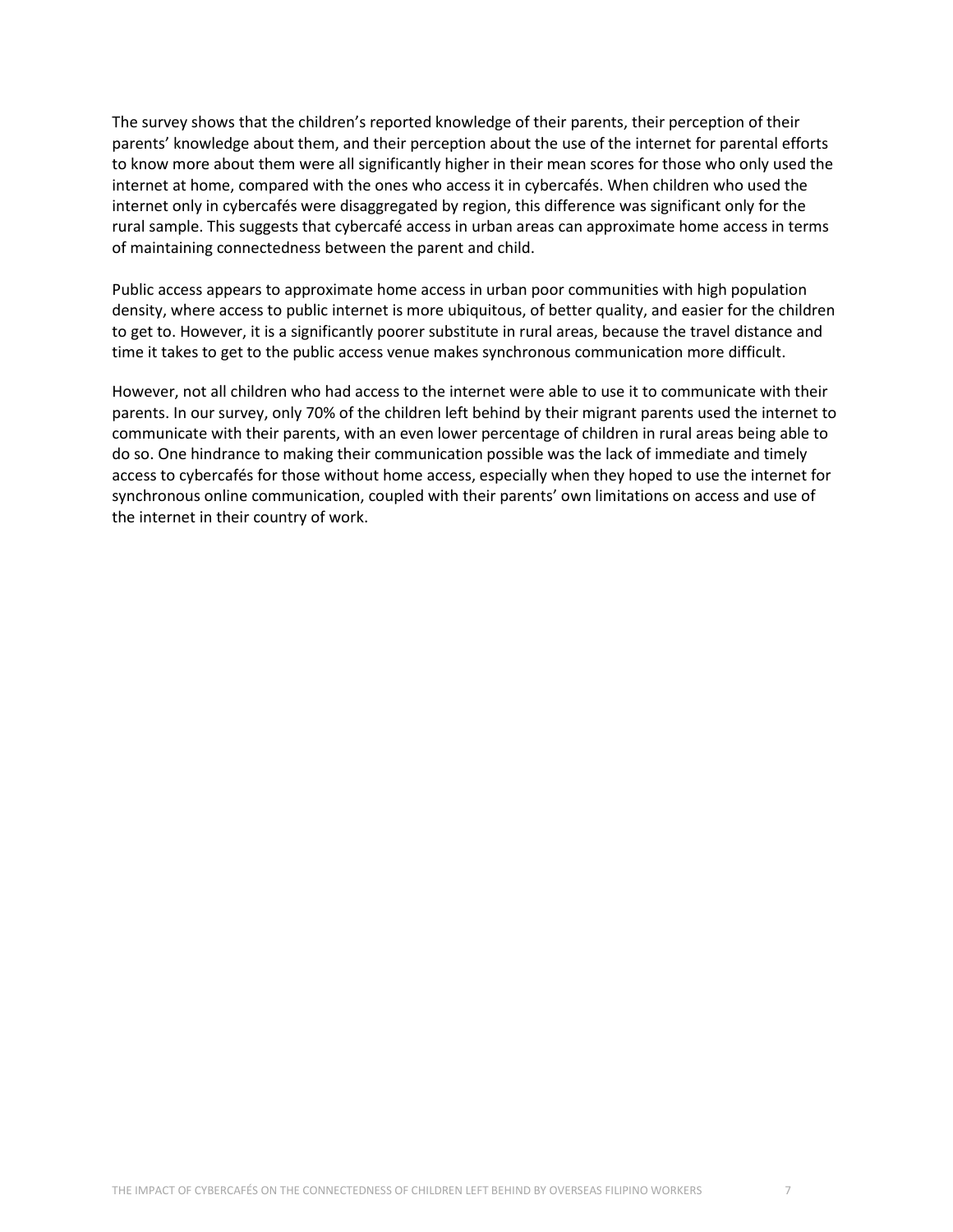# INTRODUCTION

The goal of the *Global Impact Study of Public Access to Information & Communication Technologies* is to generate evidence about the scale, character, and impacts of public access to information and communication technologies. In relation to this objective, this in-depth study looked at the use of public access venues (public access venues), particularly cybercafés, among left-behind children of overseas Filipino workers (OFWs). Public access venues are seen in this study as a means for maintaining communication between the Filipino parents who have migrated to work overseas, and their children who have been left behind in the Philippines.

The study was undertaken because the Philippines is an intensely migrant country; about a tenth of its population lives abroad. At the same time, the country is one of the world's leading consumers of telecommunication traffic (Madianou & Miller, 2012). It is considered the "texting capital" of the world, and it has one of the highest per capita Facebook use rates.

In this regard, noting both the Philippines' high migration and high ICT use, this study asks how ICTs, particularly public access venues, are used by families to maintain familial ties. More specifically, this study investigates whether the use of cybercafés among the children these migrant workers leave behind helps the families to stay connected, and whether it also helps the parents to have more "control" in the lives of their children, even if they are living apart.

This is important, as family separation is now recognized as one of the social costs of migration affecting the Global South (Madianou & Miller, 2011). Public access venues provide a medium for families to stay connected. This sense of connectedness is important not only for strengthening social cohesion, but also for the opportunities public access venues can facilitate by making it possible for parents to pursue employment opportunities outside the immediate community, whether overseas or in another part of the country.

### **Research Objectives**

This study explores various descriptive data on internet access and use among OFW families, particularly in public access venues (typically cybercafés), differentiating between urban and rural contexts. It investigates if and how the children of these families use the internet to communicate with their parents, and other things they do in cybercafés. The paper goes on to ask whether the use of the internet in cybercafés by adolescent and young adult children of OFWs compares favorably with home access. Finally, it examines whether the kind of communication used on the internet (text, voice, or video chats; a social networking site; or email) and the frequency of its use are related to parents' and children's knowledge about each other's lives, and to parents' efforts to monitor their children's lives.

It is hypothesized that children's more frequent use of the internet to directly communicate with OFW parents positively influences perceptions of knowledge about each other's lives. Likewise, more frequent communication through the internet is positively associated with perceptions of parents exerting more effort to monitor their children.

### **Overview of the Report**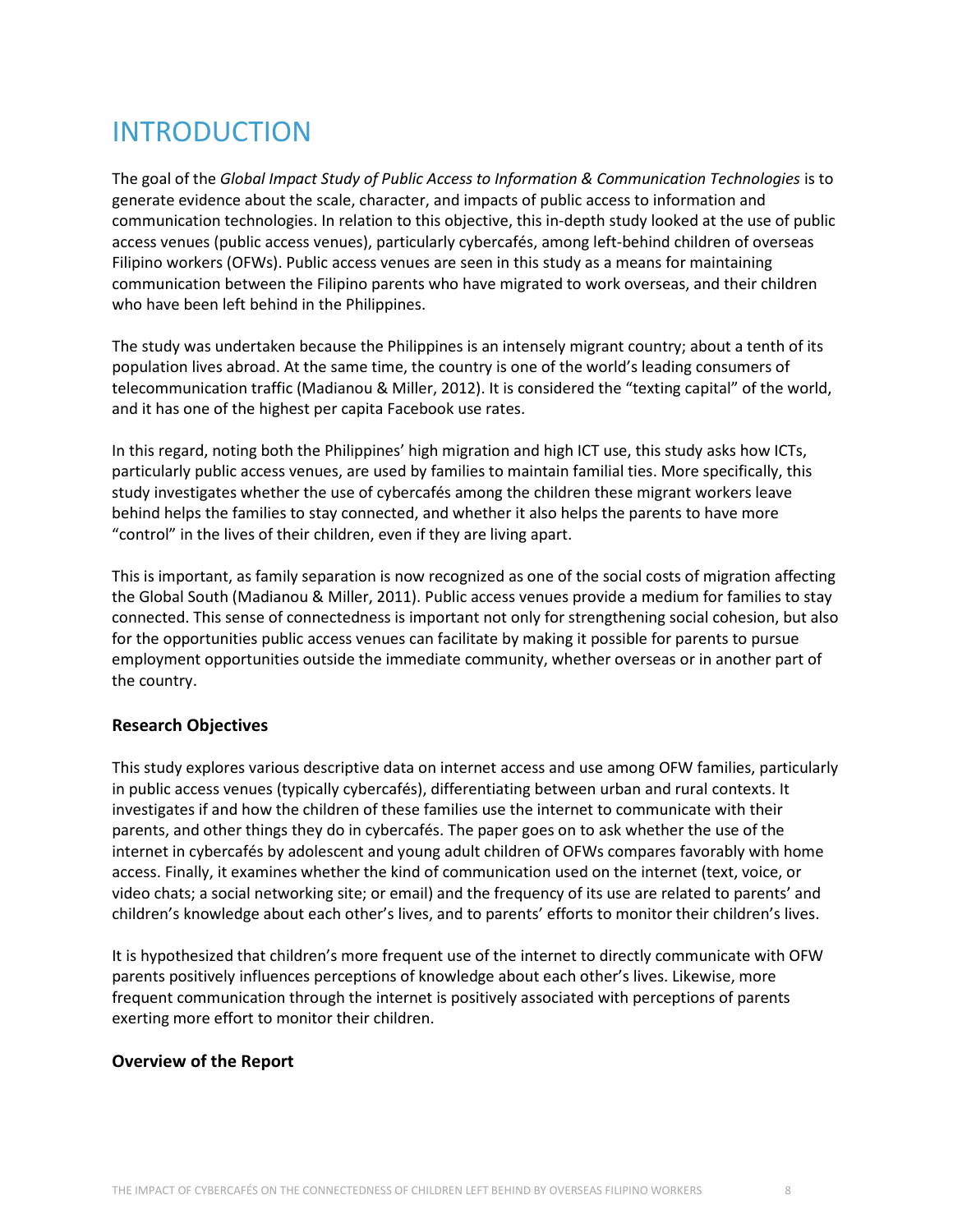The report begins with a brief review of the literature on migration in the Philippines, the challenge for parents who leave their children, and the use of various communication technologies to keep them connected. Thereafter, a discussion of the methodology is provided, followed by a presentation of the results. The results are first organized around all the respondents in the study who used the internet, so as to show differences in how the internet is accessed in the communities who participated in the study. The succeeding section of the results then presents only the children who used the internet to communicate with their parents. The last results section focuses on the sub-sample that used the internet only through cybercafés to communicate with their parents. Finally, the paper concludes with a discussion of the findings' implications for policy on accessing and using the internet in public access venues that can be designed to help strengthen the ties between parents and children separated by migration.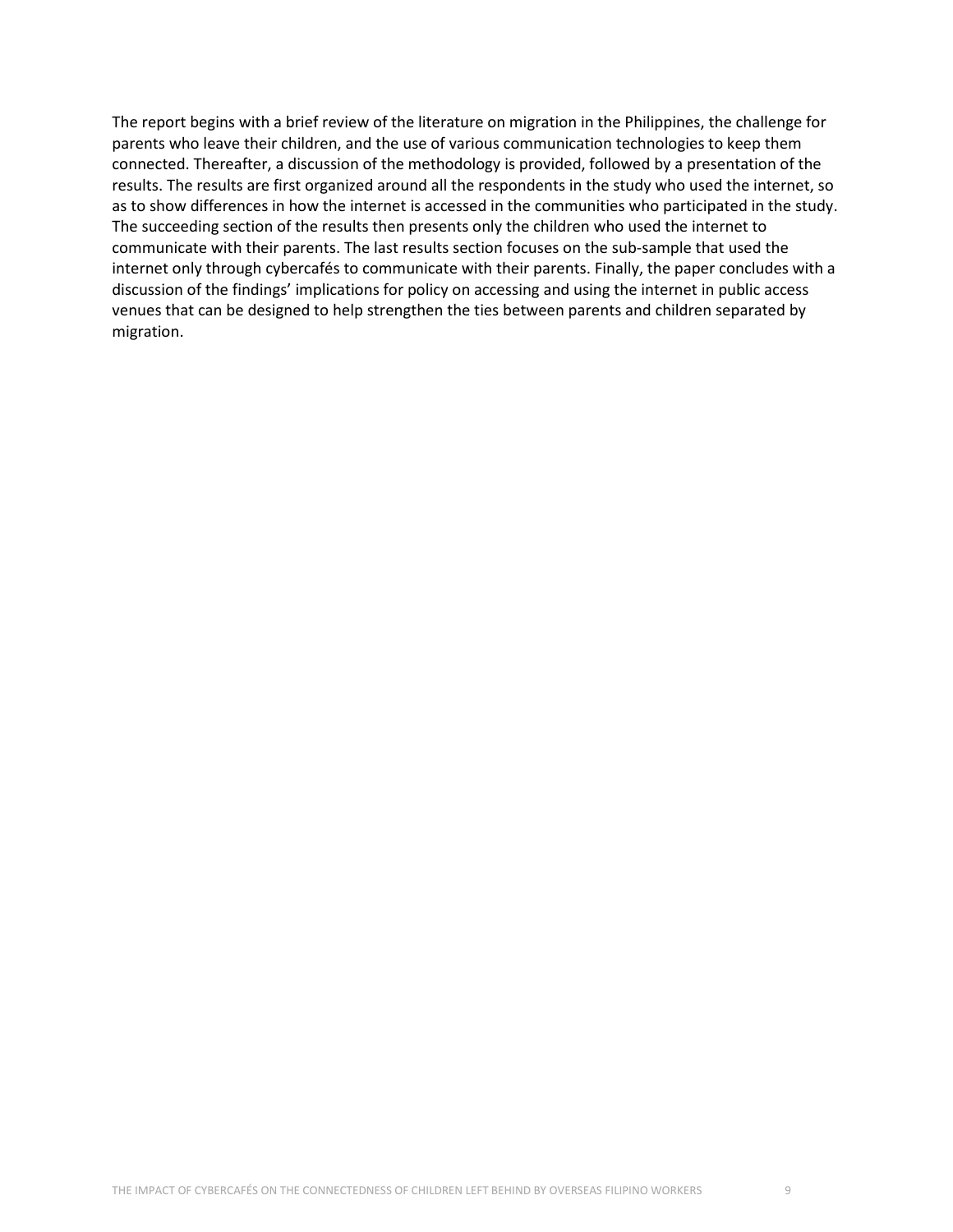## BACKGROUND

The Philippines is a country with a long history of providing migrant labor around the world (Paragas 2006). During the American colonization of the Philippines (early 1900s–1940s), many workers migrated to the United States to work on plantations, such as the pineapple plantations in Hawaii. In the 1970s, Filipino workers migrated to the Middle East to pursue opportunities opened up by the oil industries there. More recent migrations have seen the rise in the demand for Filipino teachers and nurses. Over the decades, thousands have also migrated as domestic helpers, seafarers, and entertainers.

By the end of 2009, there were already more than 8.5 million Filipinos overseas, many for employment purposes, representing more than 9% of the population. In 2010, the National Statistics Office (NSO) reported that there were 2.04 million overseas Filipinos workers, 95% of whom were contract workers. A little over half were male (52%), and a third were laborers and unskilled workers (32%). The occupation with the highest demand for new hires in 2010 was household service work, and most of these hires were women (98%). The international transfer of caretaking is another dimension to the migrant labor chain (Parreñas, 2000, 2002). As more women enter the labor market in the developed world, Filipino women have responded to fill the resulting care deficit. This has created new Filipino household configurations where one or both parents are separated from their children.

Overseas employment helps to sustain the families these workers often have to leave behind. In fact, as more Filipinos work overseas, the remittances they send back to the Philippines also increase. From 2004 to 2011, remittances grew from US\$8.5B to US\$20.1B. However, family separation is now recognized as one of the social costs of migration affecting the Global South (Madianou & Miller 2011; Scalabrini Migration Center, 2003). In a country such as the Philippines, where the family is considered "the center of their [Filipinos'] universe" (Jocano, 1998, p.1), and where close-knit family relations are integral to Filipino culture and identity (Medina, 2001), the separation of OFW parents from their children is a persistent concern. A number of studies have reported that 10–12 year-old children of migrant mothers had poorer academic and social adjustment outcomes (Battistella & Gastardo-Conaco, 1996, 1998). Emotional hardships such as sadness, loneliness, and ambivalent feelings regarding parental migration persist among children, even into young adulthood (Parreñas, 2005; Scalabrini Migration Center ,2003). These same studies report that cellphone calls and texting (SMS) have allowed OFW parents to continue to provide input on family matters and childcare and discipline issues, thereby earning them the moniker "cellphone families" (Scalabrini Migration Center, 2003). To the authors' knowledge, however, internet use among OFW parents and their children has yet to be fully investigated. The present study addresses this gap.

### **ICT Use among OFW Families**

Government and nongovernmental organizations (NGOs) have developed programs to help facilitate the long-distance communication between OFWs and their families by providing non-digital-literate OFWs and OFW dependents basic IT/ICT training (e.g., word processing, internet use, etc.). Such programs assume that, if internet use is dominated by communication among members of OFW families, there is good reason to expect positive social impact (see Kraut et al., 2002). But whether such programs have, indeed, resulted in better connections among families that have to live apart has not been evaluated.

These programs also assume that OFWs have some form of access to the internet in their places of work, and likewise, that the families they leave behind should have access.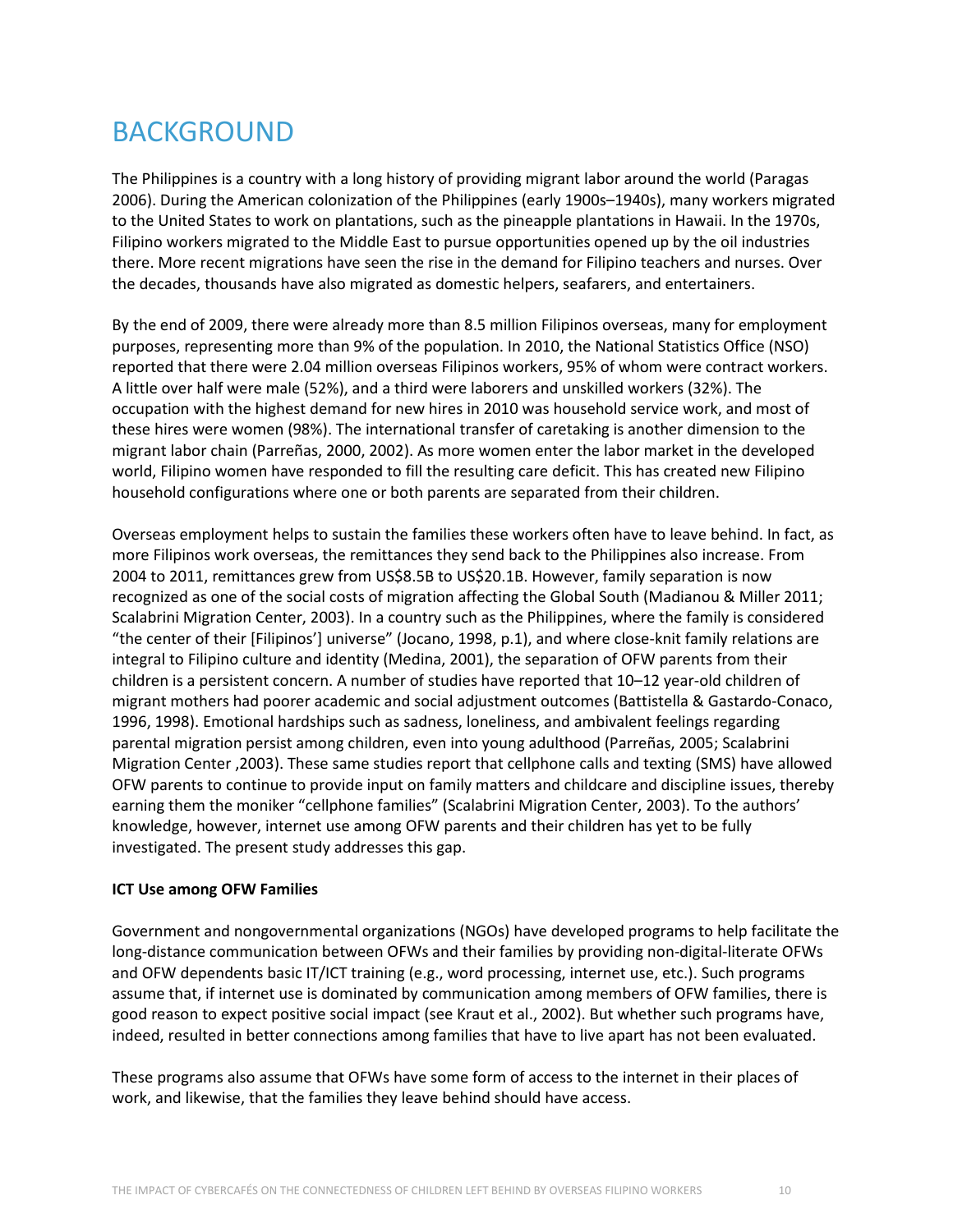Estimates of the size of the Filipino internet user base vary. For instance, it is estimated that internet subscribers grew from less than 500,000 in 2008 to almost 2.8 million by the end of the first quarter of 2010. Globe Telecom and PLDT accounted for almost 96% of these. Much of the growth in subscribers has come from the prepaid segment, and two-thirds of the total subscriber base represents wireless mobile broadband users (i.e., 3G subscribers; Townsend & Alampay 2011). In fact, mobile broadband has shown considerable quarter-over-quarter growth from 2008 to 2010 (Alampay, 2011) This growth was attributed to the growing availability of more affordable prepaid broadband packages, as well as lower personal computer and USB internet modem prices. While penetration rates in the Philippines are low compared with overall world averages, competition was expected to intensify with the rollout of broadband networks among the market players (Townsend & Alampay, 2011). A recent Nielsen study reports that 1 in 3 (or 33%) of consumers in the Philippines already access the internet (Galarpe, 2011). Even assuming that the lower end of the estimates of internet penetration are true, these figures still imply that majority of Filipinos access the internet not at home, but in public access venues, such as schools, libraries, or cybercafés. Furthermore, given that a large portion of OFWs are laborers or unskilled workers, they might be unable to afford home access to the internet and thus require some form of public access to stay connected.

In terms of how they stay connected, a recent survey found that, in the Philippines, social networking is the most popular medium for connecting families, followed by SMS (MSN, 2011). There are also documented cases of economically better-off migrants who invest in broadband internet service and web cameras in order to continue to be present and actively participate in household decision-making (Porio, 2007). Often conducted via mobile phone communication, the interaction is initiated by the migrant, and a regular schedule is set to facilitate coordination (Aguilar, 2009). All in all, it is estimated that 10% of the income of overseas Filipino workers is spent on communications (Thomas & Lim, 2011), and that Filipino families, on average, have 10 electronic gadgets with which to communicate with their relatives in other parts of the world (MSN, 2011).

But even as the MSN survey reported that 28% of Filipino families perceived technology as having a high impact in their family relationships, prevailing research on the impact of ICTs on keeping households connected has been mixed. Some report that such communication technologies as the mobile phone and the internet have been instrumental in easing the anxiety arising from separation (Porio 2007). In Madianou and Miller's (2011) study of long-distance parenting among Filipina migrants in the UK, mothers felt empowered by the mobile phone, as it allowed them to partially reconstruct their roles as parents. Others contend that ICT use can heighten feelings of anxiety because of increased awareness of how different their family situation is from the norm (Miller, 2007). Children of OFWs, particularly of migrant mothers, are more ambivalent about the benefits of transnational communication. Parreñas (2005) describes young adult children's feelings of abandonment and longing for deeper emotional intimacy with their mothers that cannot be appeased by weekly calls over the mobile phone. Moreover, such conversations are typically "commodified," in that the discourse is dominated by the mothers' admonitions that the child achieve in school or behave appropriately in exchange for the mother's sacrifices and economic contributions. However, such negative feelings are diminished when children receive support from extended families and communities, enjoy open communication with their migrant parents, and clearly understand the limited financial options that led their parents to migrate in the first place (ibid.).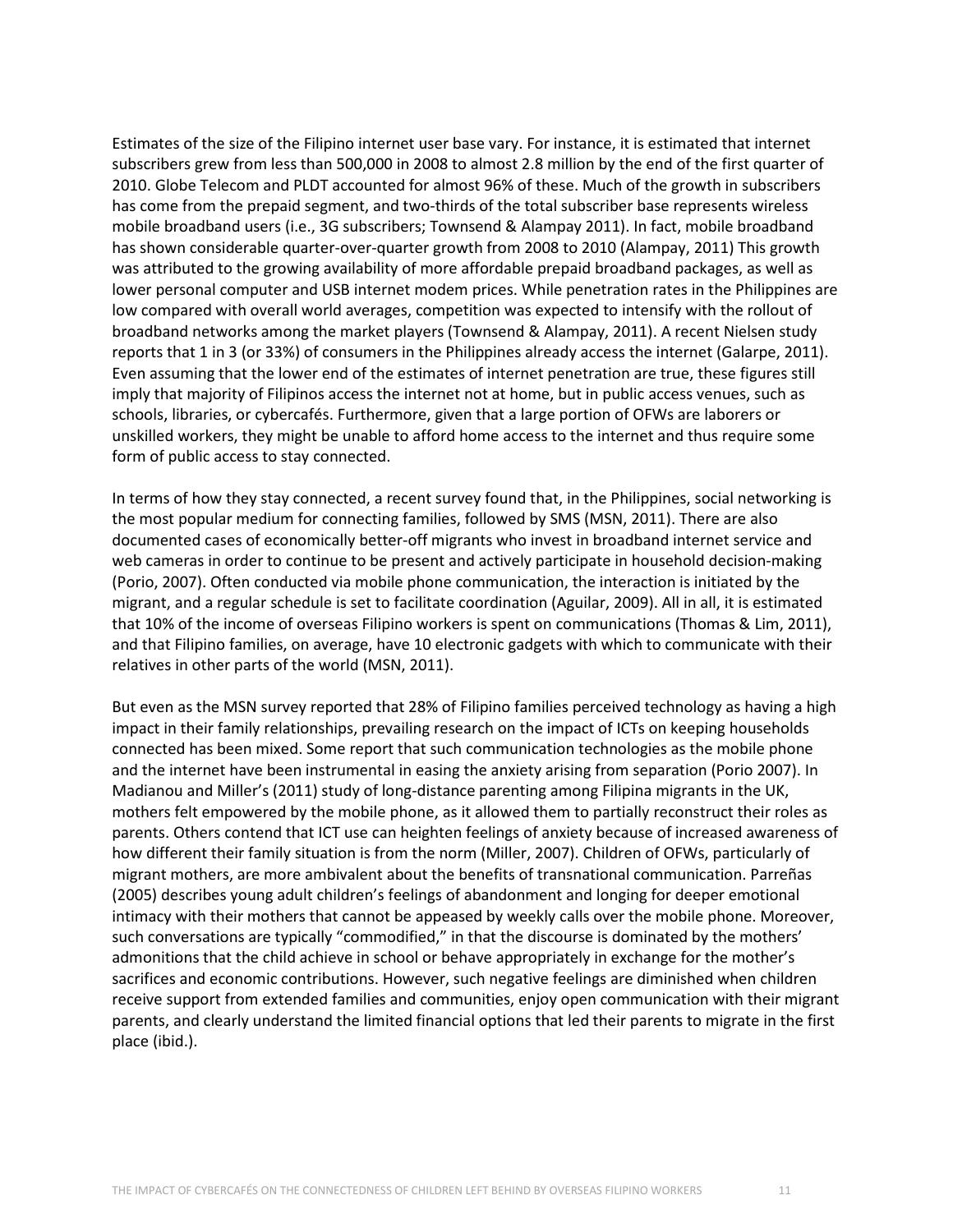#### **Parental Monitoring**

A particular aspect of family life that is made more challenging by the overseas work of one or both parents is the monitoring and control of children's behavior. Certainly, OFW parents who are physically distant from the child have diminished control in comparison to parents of intact households. Indeed, a common public perception is that children of OFW parents are at risk for various negative outcomes, such as juvenile delinquency, due to OFW parents' inability to monitor their children from a distance (Parreñas, 2005; Scalabrini Migration Center, 2003). Whereas this perception has yet to be established empirically, the psychology literature has confirmed that parental monitoring consistently predicts positive adjustment and well-being, and also lowers risk-taking and problem behavior in childhood and adolescence (Crouter & Head, 2002; Fletcher, Steinberg, & Williams-Wheeler, 2004). This is because effective monitoring allows the parents to be aware of and reduce the risks in the child's environment, implement appropriate rewards and punishments for the child's behaviors, and adjust their parenting to suit their child's needs (Darling, Cumsille, Alampay, & Coatsworth, 2009). Whether and how OFW parents are able to monitor their adolescent children are therefore worth investigating.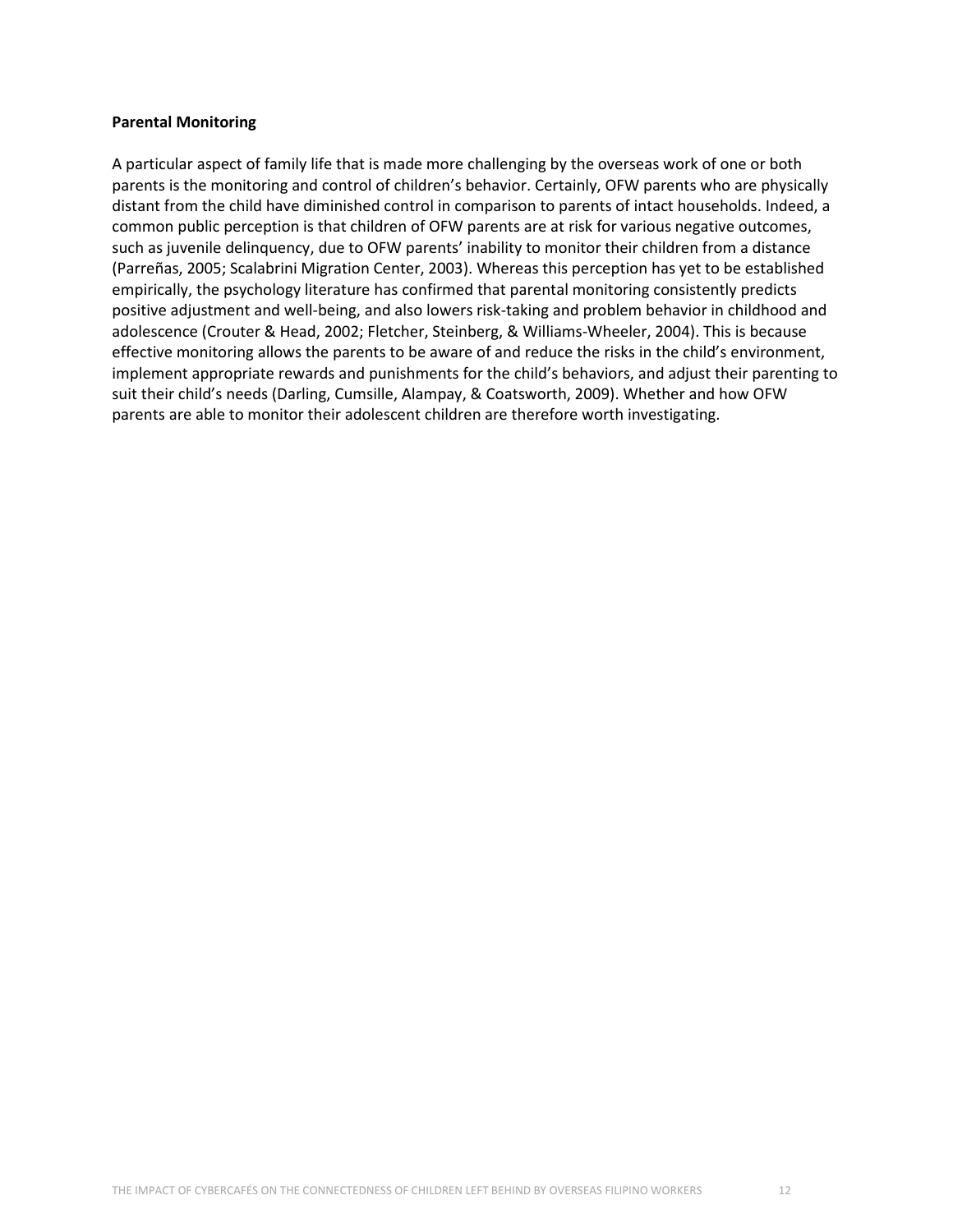## METHODOLOGY

Surveys conducted on adolescent and young adult children left behind by overseas Filipino workers were the primary data source for this research.

#### **Sample**

In selecting a community site for the study, an initial consideration was locating a cluster where there was a high concentration of OFWs. Finding a community where a strong migrant chain has been established, or at least where there was a high proportion of families with relatives working abroad was important to the study. This was to have a viable population from which to measure the impact of public access venue use. A number of studies have pointed to this phenomena, and Abrigo and Disierto (2011), for one, has shown that the distribution of migrant workers is not random, but rather, exhibits spatial clustering.

As such, the community where the surveys were conducted had a high concentration of OFWs. The identification of the communities in which the study was conducted was done in consultation with Kanlungan, an NGO that directly works with migrant workers and their families. It was from this consultation that the urban poor communities in Quezon City, the most populous city in metropolitan Manila, were identified. A provincial sample was added, again with the consultation of an NGO working with OFWs, to provide a rural-urban comparison of internet accessibility and its impact on family connectedness. The provincial sample came from Calapan in Mindoro Province.

Drawing 158 respondents from Quezon City and 150 from Calapan, the study included a total of 308 participants. Each were administered surveys via oral interview conducted in the vernacular by a trained research assistant in participants' homes, as well as in 15 frequently visited cybercafés around the communities (7 cafés in Quezon City and 8 in Calapan). Of the respondents, 168 (54.5%) were female. The mean age of the sample was 19.13 (SD=6.85); 75% were between the ages of 13 and 21 (the 25% were technically adults, but they still depended on the remittance of their parents). Similar to the national trend in international labor migration, 50% of the respondents had parents working in the Middle East and North Africa (MENA), followed by other Asian countries. In terms of their parents' occupations, 42% (n=128) were domestic workers, 27% (n=82) worked in the service sector, 14% (n=42) were physical laborers, and 7% (n=23) were seamen. Five respondents did not know what occupation their parents were in. The remainder were in various other occupations.

#### **Focus Group Discussions**

As part of the process of instrument development, focus group discussions (FGD) were held among OFW adolescent children. Subsequent FGDs were also held with the respondents after the survey results had been processed to probe into emerging findings, as well as with some OFW parents who had just recently returned from their overseas work assignments.

#### **Venue Surveys**

Venue surveys were also conducted in 15 cybercafés. Seven cafés in Quezon City and eight in Calapan were identified, based on respondents' reports of the cybercafés they frequented most often. As such,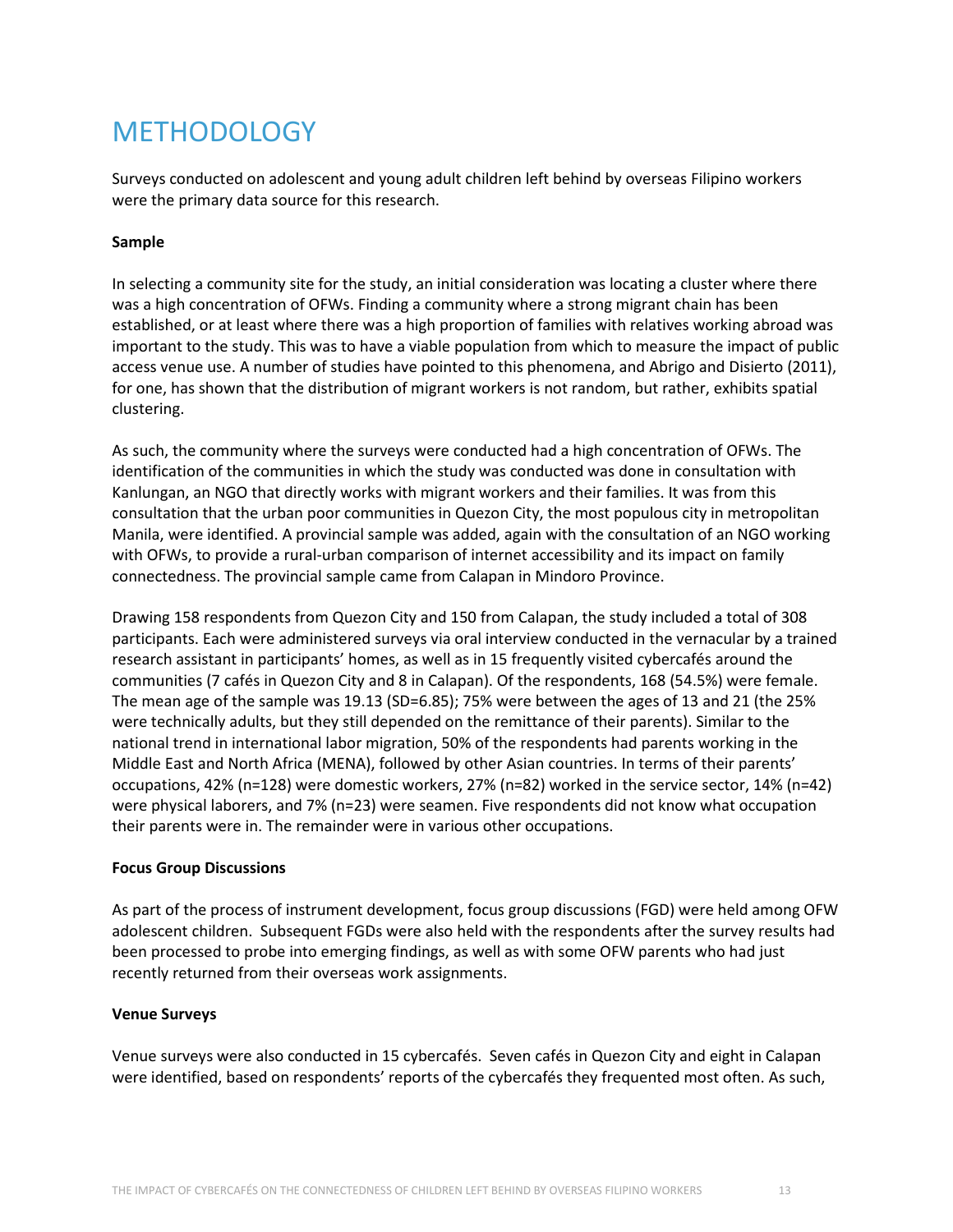these venues may not necessarily be typical of all cybercafés in the country, but rather, they may exhibit characteristics that make them more attractive to the respondents' surveyed, and as such, more visited.

#### **Measures**

### *Internet Use: Type of Access, Kind of Communication, and Frequency of Use*

Respondents were asked to indicate on a six-point scale (from 1=Never to 6=Everyday) how often they accessed the internet from certain locations, i.e., from home or public access venues (cybercafés). Similarly, the kind of internet communication used by the respondents when interacting with their OFW parent was considered, whether via text chat, voice chat, video chat, a social networking site, or email. Respondents indicated the frequency of each kind of communication on a six-point scale ranging from never to every day.

### *Parental Knowledge and Monitoring*

In the present study, parental monitoring is indicated via the constructs of 1) parents' knowledge of their children's lives, and 2) parents' active efforts to know about their children's lives, with both constructs considered from the perception of the child. Consistent with current studies on monitoring (Stattin & Kerr, 2000; Darling, Cumsille, Alampay, & Coatsworth, 2009), the distinction is made between parental knowledge and parental efforts to know, where the former may be due to the adolescents' voluntary disclosure and communication to their parents, and the latter attributed to parents' behaviors and active attempts to monitor their children. A third construct, the children's knowledge of their parents' lives (overseas), is also measured. All together, these variables indicate the extent of parental monitoring, as well as disclosure and communication, more generally.

As an indicator of parental knowledge, the adolescent and young adult respondents were asked about how well their parents knew about 11 aspects of their lives (e.g., who their friends were, how well they were doing in school/work, their problems), on a three-point scale: 1=Knows Nothing, 2=Knows Some, 3=Knows A Lot. As a measure of parental monitoring or parent-initiated efforts to know, respondents were asked how much their parents exerted effort to know about the same 11 aspects of their lives, also using a three-point scale: 1=Not At All, 2=A Little, 3=A Lot. Mean scores were computed for each variable.

### *Knowledge of Parents' Lives*

As a counterpoint to parental knowledge and monitoring of their children's lives, and to provide a more comprehensive picture of family connectedness, respondents were also asked about their knowledge of their parents' lives overseas. Respondents indicated whether they knew nothing, knew some, or knew a lot about 11 aspects of their parents' lives (e.g., their health, their work and work environment, their living arrangements overseas, etc.).

### *Analysis*

ANOVA. The data was analyzed by comparing whether there were significant differences in mean scores of children's perceived knowledge of their parent's life (CPKP), perceived parental knowledge about the child (PPK), and the child's perception of the parents' efforts to know them (PEK), depending on whether or not they used particular applications or services, or whether their parents were capable of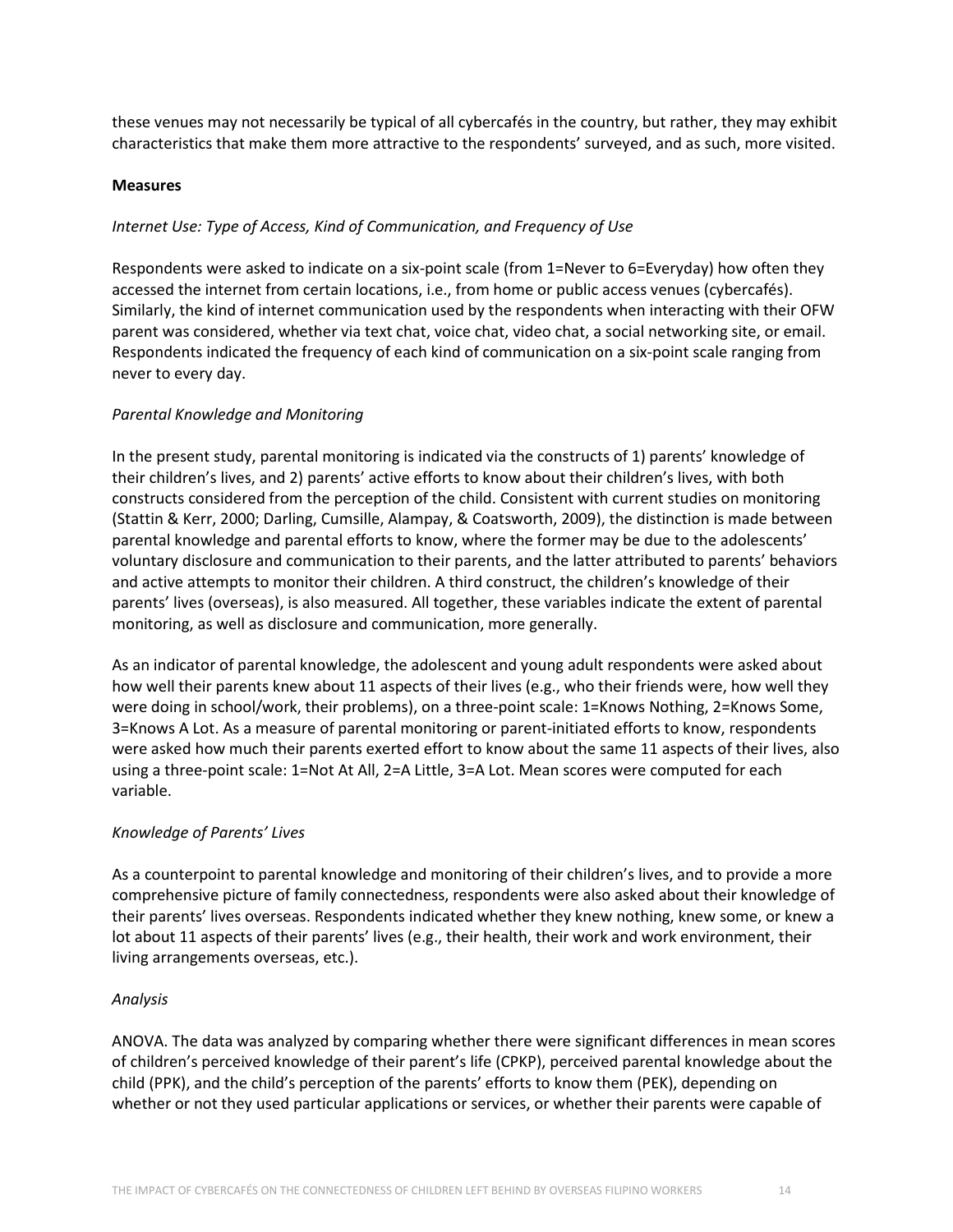using these services. However, when testing for this, the respondents who didn't use the internet for communicating with parents were filtered out. The reasons why some were unable to use the internet for communication varied. This may be due to lack of access on the parents' part, or their lack of knowledge to use the internet, or other factors. It is discussed later in the results.

Regression. Furthermore, correlation was tested between CPKP, PPK, and PEK with the frequency by which the various services were used to communicate between child and parent.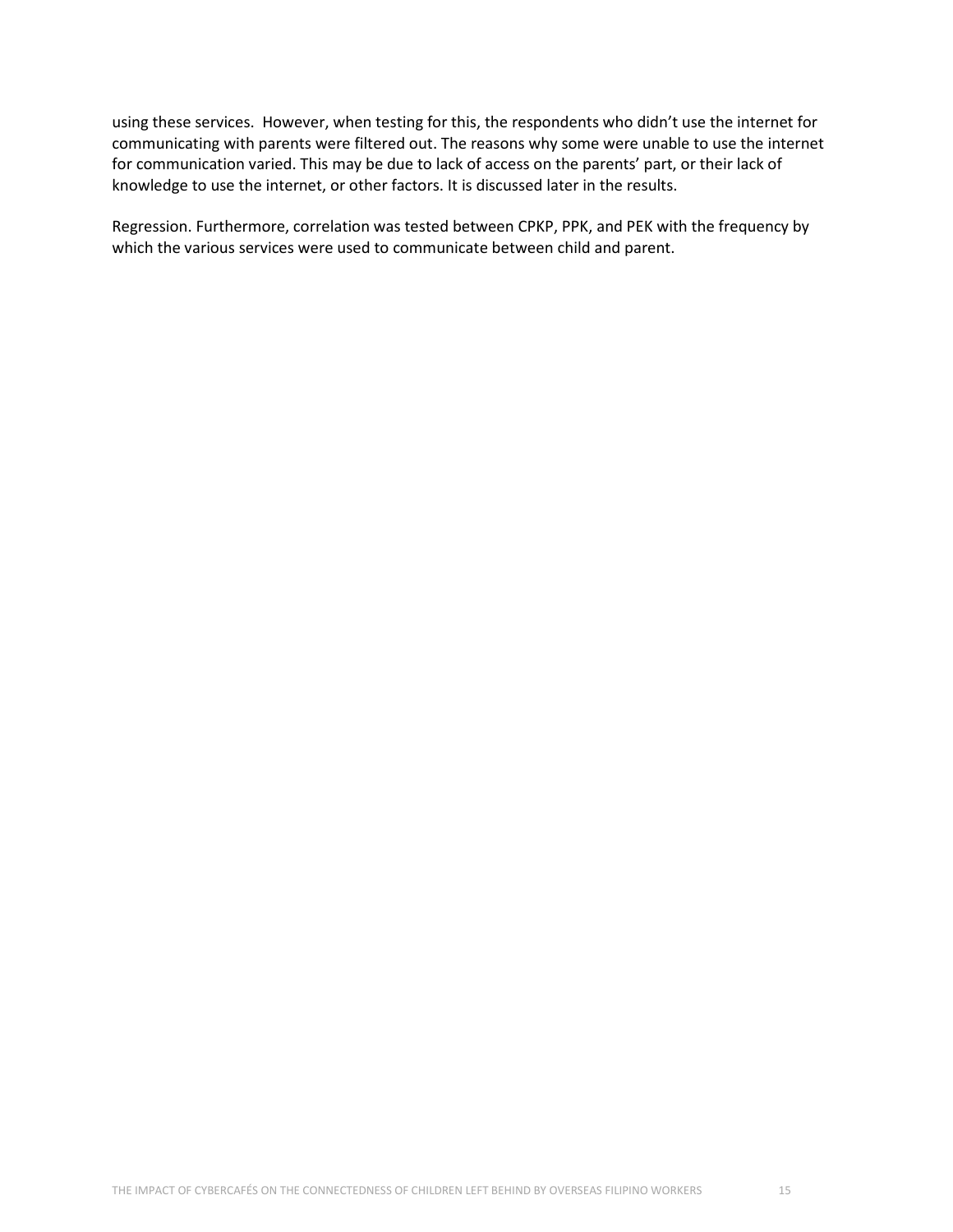## RESULTS

The first part considers all the respondents in the study who used the internet to show differences in how they accessed the internet, and in their reasons for using cybercafés. The second part of the results focuses on the sub-sample that used the internet to communicate with their parents. The final part, then, presents results from the sub-sample of children who both use the internet only through cybercafés, and are able to use it to communicate with their parents.

#### **Public Access Venues Provide Children of Overseas Filipino Workers with Access to the internet**

It is notable that only 24 respondents, or 8% of the sample, did not use the internet. Among the 284 adolescent and young adult children of OFWs who do use the internet, almost half (47%, n=133) had no access at home and relied instead on public access venues or cybercafés to access the internet. Of the 53% (n=151) who had computers and some form of internet connection at home, two-thirds (68%, n=103) also frequented cybercafés.

As such, the foremost direct impact of public access venues for OFW families is their role in providing internet access to many OFW children. Despite the upward trend in personal access through the home, a friend's home, or cell phones and other gadgets with data access, a huge proportion of internet users in the country remain dependent on cybercafés (see Appendix C).

The primary reasons given by those who used internet cafés despite having some form of access at home were the following: The computer was not "available" at home, since there were multiple users in the household; the venue served as a place to bond and be with friends; and lastly, the venue has better equipment/better internet connection speed than at home (see Table 1). One FGD participant also said that he had been going to cybercafés since his home computer broke down.

| Reason                                                                                       | Count/Percentage<br>$(N = 103)$ |
|----------------------------------------------------------------------------------------------|---------------------------------|
| No other option for computer access/unavailability since there are<br>multiple users at home | 32 (31.1%)                      |
| No other option for internet access                                                          | 15 (14.6%)                      |
| To work or be with friends                                                                   | 30 (29.1%)                      |
| To get help from venue staff                                                                 | 3(2.9%)                         |
| Better equipment than home                                                                   | 23 (22.3%)                      |

#### Table 1: Reason for cybercafé use among children with internet access at home

Some children who had home access also clarified that there were things they did in cybercafés that they did not do at home. For instance, one boy said:

*Nakikipag-chat po sa kaibigan kapag nasa internet shop. Kasi po parang nakakahiya kapag nasa bahay. Yung mga tao sa bahay, magtatanong kung sino ang ka-chat mo*. (I chat with friends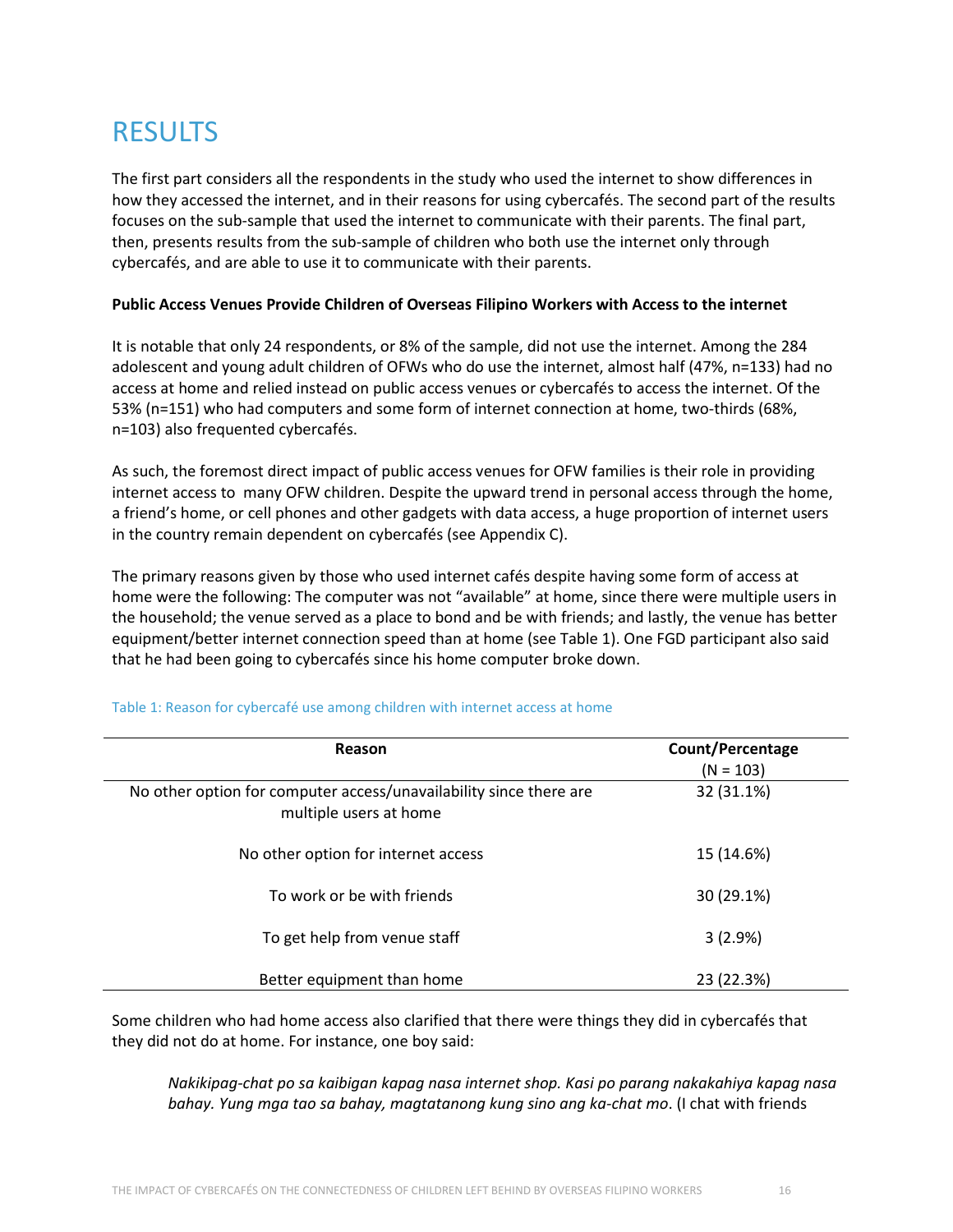when I am in an internet shop. The reason is because I feel self-conscious doing that in the house. People in the house would ask who I'm chatting with.)

Another boy said:

*Pag sa bahay po, Facebook at Skype sa Papa ko. Pag sa labas po games at chat sa mga kaibigan.* (When I'm at home, I use Facebook and Skype to communicate with Papa. Outside, I play games and chat with friends.)

These answers suggest some distinction between what is "private" and what is "public." Communication with parents would fall in this private sphere, more suited to the home environment, whereas cybercafé use involves dealing with (to communicate/to play) a different social network.

### **Internet Access is Essential for Children to Communicate with Their Migrant Parents**

Seventy percent (70%) of the surveyed children left behind by their migrant parents used the internet to communicate with their parents.

Figure 1 shows that a larger proportion of respondents in Quezon City communicated with their parents through the internet (using various online applications) compared with respondents from Calapan (Quezon City 74%, n=158; Calapan 66%, n=146).



#### Figure 1: Communication between parent and child via the internet

The difference is partly explained by the kind of internet access the parent has while working overseas (see Table 2). Overall, a little less than half of the respondents' parents working overseas have internet access at home (43%). A slightly higher proportion of parents from Quezon City working abroad have home access to the internet, compared with those in Calapan. This allows them to coordinate online communication with their children more easily.

In addition, almost a tenth (9%) of the parents were unable to access the internet overseas, even though their children reported that their parent had the capability to use the internet. Also, a larger proportion of the parents' from Calapan were not able to use the internet, either because of a lack of access in their country of work, or because they did not know how to use the internet. One of the children in the focus groups in Quezon City shared that, even though she had internet access at home, she still did not use it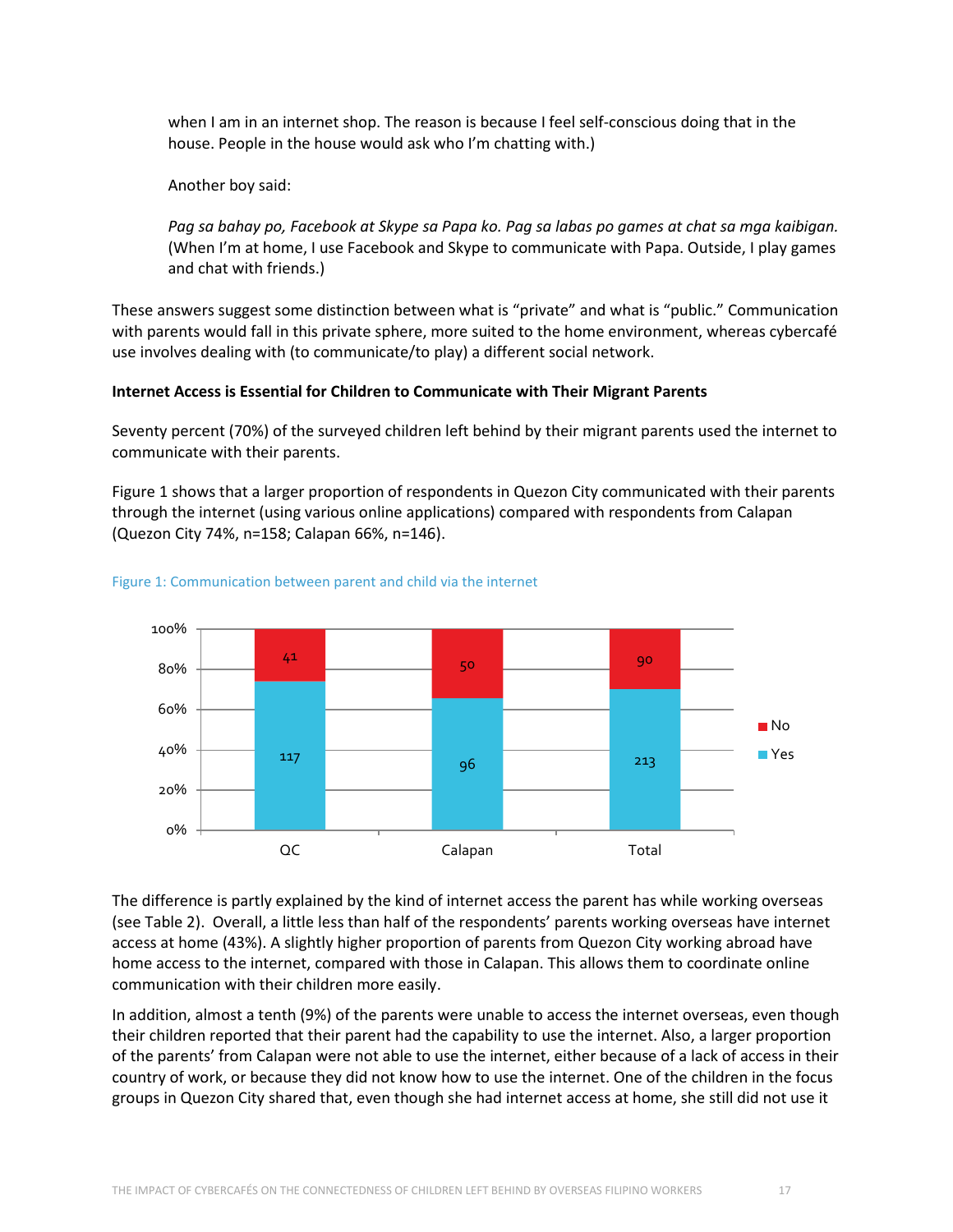to communicate with her father. Instead, she mainly uses the internet to connect with her friends and classmates. Her father, who has been working in Saipan at a publishing/printing company for five years, still prefers to call her on the phone, since he is not that knowledgeable with computers and the internet. As such, the parents' capability to access and use the internet and quality of access to it are crucial determinants in the use of the internet to communicate between parents and their children.

|                                          | QC (n=158) | Calapan (n=146) | Total (n=304) |
|------------------------------------------|------------|-----------------|---------------|
| Home                                     | 45%        | 42%             | 43%           |
| Work                                     | 8%         | 7%              | 7%            |
| Friend                                   | 4%         | 7%              | 6%            |
| Internet café                            | 8%         | 8%              | 8%            |
| Multiple venues                          | 10%        | 3%              | 6%            |
| Internet capable but unable to<br>access | 6%         | 14%             | 10%           |
| Non-internet user                        | 19%        | 17%             | 18%           |

#### Table 2: OFW parents' internet access overseas

One mother who worked in Hong Kong related how she managed to communicate with her kids while she was abroad by going to internet shops there:

I used YM (Yahoo! Messenger). I always saw my children there. I also do voice chat on YM. Then, when I chat, I see them, and they also see and are able to talk to me. Eventually, after some time, they said, "Why don't you use Facebook Mama? We can also chat there." I said, I don't have an account. They said: Okay, we'll make you one. So they made me a Facebook account and gave me the password. Afterwards, I also did not know how to upload pictures on Facebook. So they still didn't see any of my pictures. So I asked for help. My pictures on Facebook were placed by someone in the computer shop. My children were happy (to see my pictures) even if it's only in Facebook. Every Sunday, we have pictures. They also have pictures. But, they (in the shop) charge me a fee, HK\$1 per picture.

Her case is typical of domestic helpers in Hong Kong. Usually, on Sundays, many domestic helpers working in Hong Kong congregate in a particular plaza in the city center. Because of this, some shops specifically cater their services for Filipinos (see Appendix E: Pictures 2 and 3).

Some OFWs are luckier. Their employers provide them with computer and internet access at home. One mother who worked in Israel related her experience: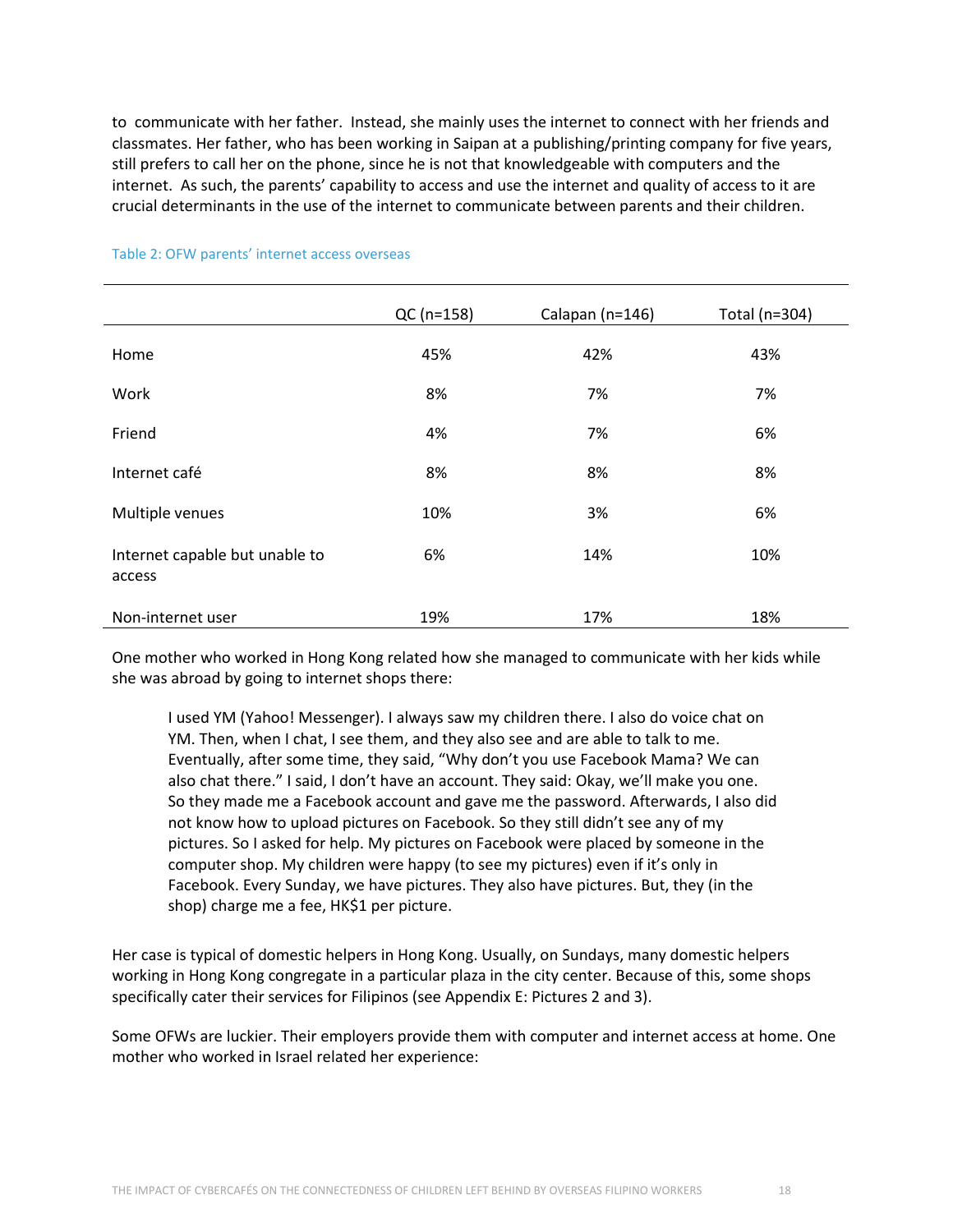I was able to access the internet in my house. My boss allowed me to use a laptop. They gave me a laptop so that I could always see my family, because they noticed that if I don't see them, don't talk to them, I get cranky. My employer didn't want me to leave, so they did everything for me not to get lonely.

It also happens that some OFWs eventually learn about the advantages of using the internet through the computer and learn to use the technology while working overseas. As one former OFW parent from Quezon City related in an FGD:

*Doon ko sila nakakausap. Tapos nag-aral ako sa computer. Tinuruan po ako. Tapos doon ko sila nakikita at nakakausap. Siguro mga 6 months (ako nanduon bago ako natuto)*. (I usually talk to my children through the cellphone. Then I studied to learn the computer. I was taught. Now I can see and talk to them there. It took me about 6 months [after I was abroad to learn].)

But as mentioned previously, not all the children were able to use the internet to communicate with their parents. How this influences their knowledge of each other's lives is reported next.

#### **Use of Internet to Communicate with Parents**

#### *internet Use to Communicate with Parents Makes Children Perceive that They Know Their Parents Better*

Overall, children who used the internet to communicate with their parents differed significantly from those who did not, in terms of their perceived knowledge of their parent (*t*(302) = 2.82, *p* < .01). Those who used the internet reported knowing more about their parents' lives overseas, compared with those who did not use the internet.

Also, it seems that children left behind learn more about their parents' lives through the internet, given the various modes of communication possible online (e.g., sharing photos via social networking sites, video chats, etc.) For instance, in an FGD, some children shared that their use of cybercafés to stay in touch with their relatives abroad was limited to chatting, sending messages, and emails. They did not engage in video chat unless they were using computers in their neighbors' houses. They added that cybercafés weren't that appealing for video chats, because they tend to be crowded and noisy.

But how did use of these different modes of internet communication affect their connectedness to their parents? In the following tables, indicators of respondents' family connectedness are compared for those who used particular forms of internet communication versus those who did not. Tables 3, 4, and 5 present the data for child-reported knowledge of the parent, parental knowledge, and parental monitoring or efforts to know, respectively.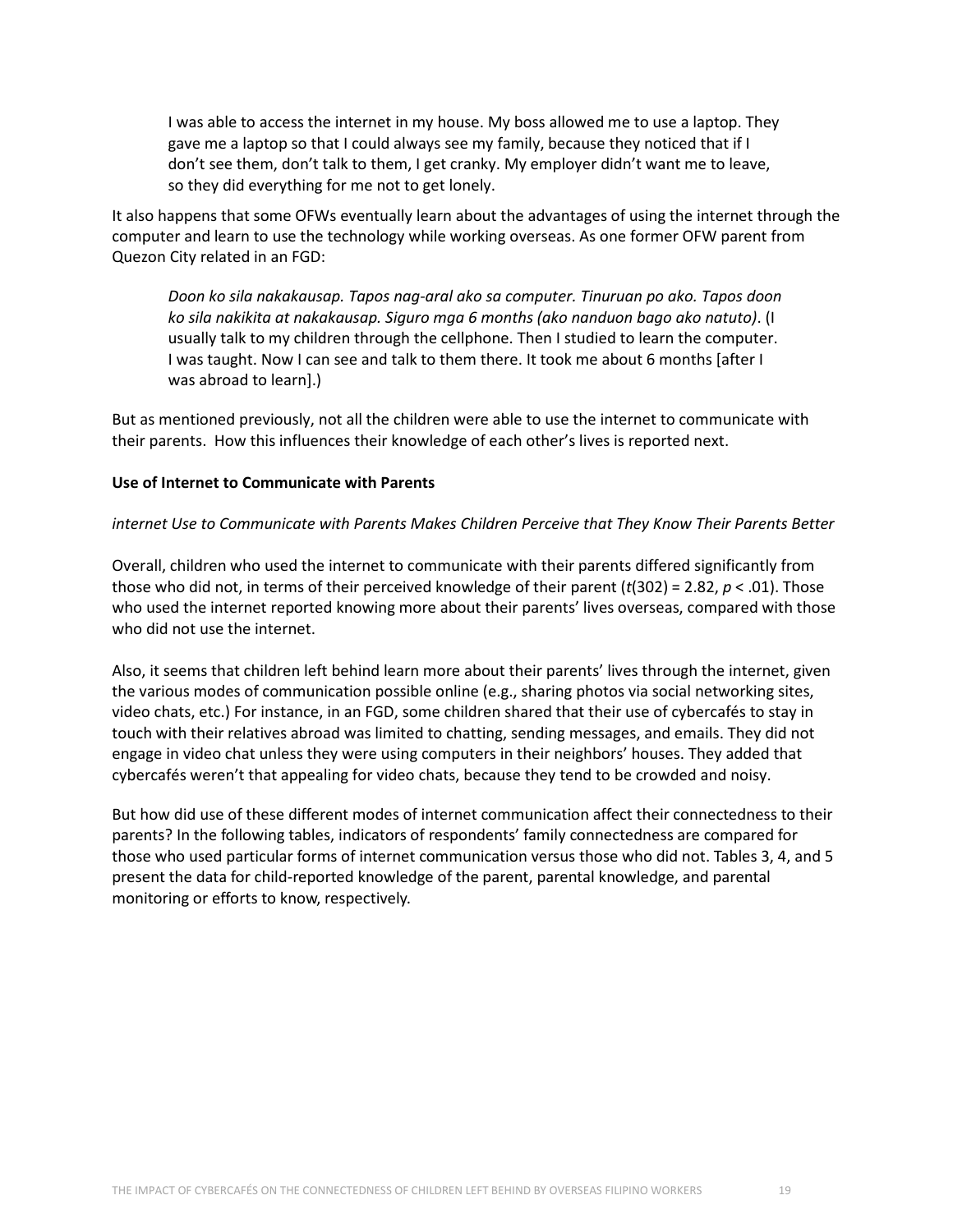#### Table 3: Knowledge of the parent based on applications used on the internet

| <b>Activity</b>             | Yes   | <b>No</b> |           | df  |
|-----------------------------|-------|-----------|-----------|-----|
| Chats with parent online    | 2.366 | 2.174     | $3.973**$ | 306 |
| Sends and receives messages | 2.397 | 2.165     | $5.067**$ | 306 |
| from OFW parent             |       |           |           |     |
| Parent updates SNS/Facebook | 2.343 | 2.211     | $2.694**$ | 306 |
| Child sends email to parent | 2.393 | 2.196     | $4.284**$ | 306 |
| Receives email from parent  | 2.370 | 2.222     | $3.193**$ | 306 |

Table 3 shows that adolescent and young adult children who are able to communicate with their parents using various online options (chat, email, voice chat, social networking) report knowing their parents better. Only in video chat were users and non-users not significantly different in their knowledge of their parents' lives.

One common medium was communicating through Facebook. A girl from Calapan said that she spends about 80% of her online time on Facebook. Below, she explains how Facebook supplements her regularly scheduled communication with her mother during the weekends.

*Sa Facebook, nakakapag-communicate din po kami minsan ng Mama ko pag online sya. Nakakapag-chat din po kami sa Facebook eh. Tapos Sabado't Linggo po yung chat namin talaga sa Skype.* (In Facebook, I can communicate with my Mama sometimes when she is online. And then, Saturday and Sunday is when we chat on Skype.)

According to her, sometimes they would talk during weekends for three hours. She says her mother does share with them what her life abroad is like, saying:

*Halimbawa pag may mga pinupuntahan syang party, lahat naman po sinasabi nya sa amin. (Kahit problema) kagaya po nung nanakawan siya.* (For instance, when she goes to some party, she shares everything to us. Even problems, like when someone stole something from her.)

Another participant said:

*Nagke-kwento po sya sa amin. Kapag nalulungkot sya, kapag nanaginip po sya nang masama.* (She shares with us her stories. When she is lonely, when she has a bad dream.)

It was also noted that one child who participated in the FGD in Quezon City described how she learned more about her father, albeit passively, through pictures she would find in the Facebook account of her father's friend.

What the child perceives to know about the parent is not always the complete picture, however. Some parents we talked to in the FGDs said that, when they communicated with their children, they preferred not to talk about their problems and hardships in their place of work, and would prefer knowing how their children were doing. As one father related: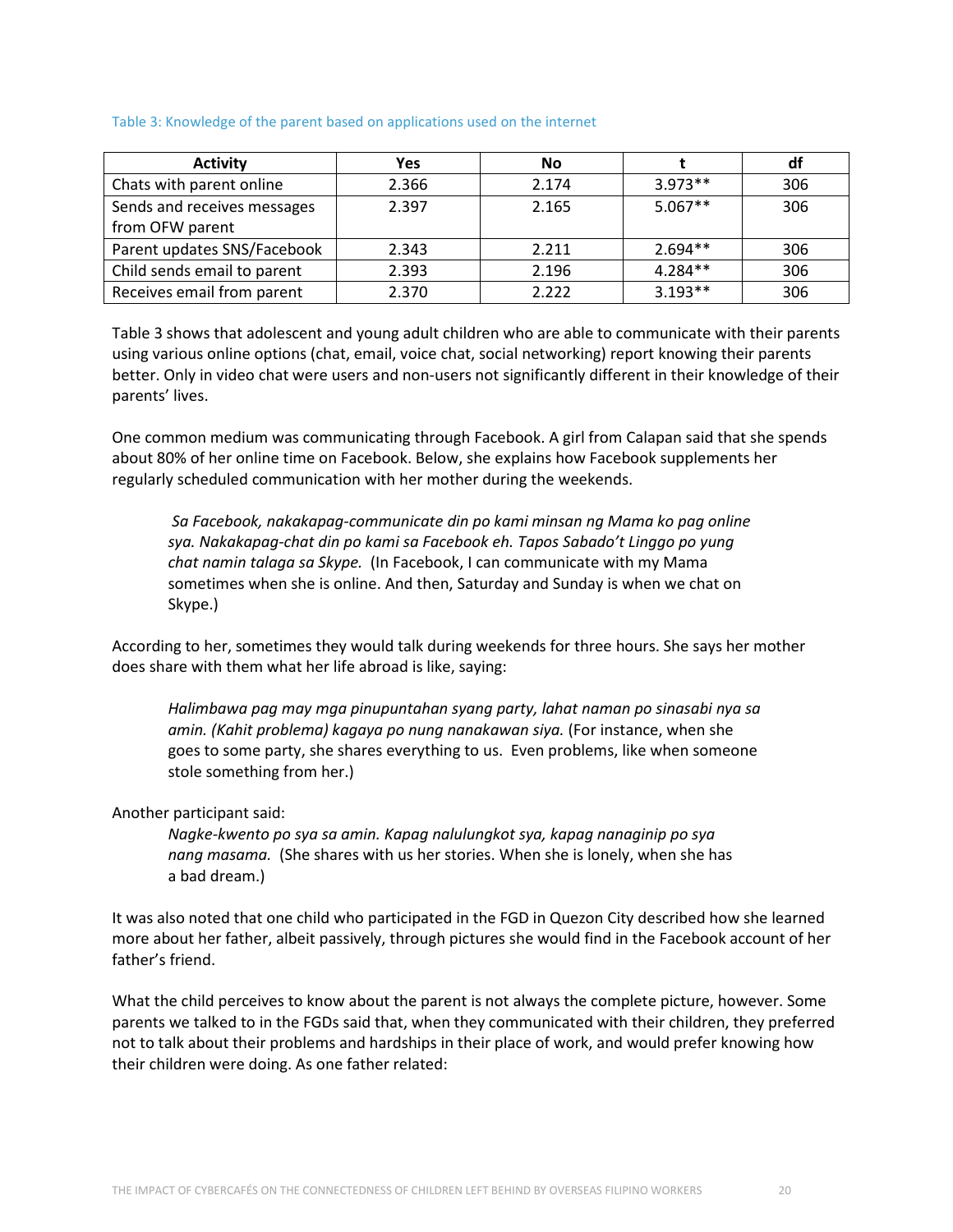*Ako, ayaw kong pag-usapan. Halimbawa, pag nahihirapan ako sa amo ko. Mas gusto ko pang pag-usapan, kumustahin sila sa pag-aaral nila.* (Me, personally, I do not want to talk about it. For instance, if I'm having a hard time with my boss. I would rather ask my children how they are, how they're doing in school.)

| <b>Activity</b>                            | <b>Yes</b> | No    |           | df  |
|--------------------------------------------|------------|-------|-----------|-----|
| Chats with parent online                   | 2.241      | 2.076 | $3.373**$ | 306 |
| Sends and receives messages<br>from parent | 2.255      | 2.086 | $3.579**$ | 306 |
| Receives email from OFW<br>parent          | 2.227      | 2.137 | 1.903     | 306 |
| Child sends email to parent                | 2.225      | 2.137 | 1.852     | 306 |
| Parent updates Facebook/SNS                | 2.212      | 2.128 | 1.673     | 306 |

#### Table 4: Parental knowledge of the child based on applications used on the internet

However, overall comparisons in parents' knowledge and parental monitoring of children's lives did not yield any significant differences. This is perhaps due to the ubiquitous use of mobile phones, which, as will be cited later, correlates more strongly than internet use with parental knowledge and monitoring. As mentioned previously, some parents still prefer that, because it is a system they are already more familiar with. But with respect to the children's perception of how well their parents know them, only online chat and leaving/posting online messages made a significant difference. The dynamics surrounding this matter were illustrated by what one boy shared when asked if he could tell problems to his father:

*Sa message din po para di agad magalit o kung magalit sya, mawawala na pag nagkausap ulit kami. Pag sinabi ko po kasi nang ka-chat ko sya, baka mapagalitan ako. Pero pag mga problema din lang po sa school, sa video chat po nasasabi ko na rin.* (I can tell him my problems through online messages, so that he doesn't get angry immediately, or if he does get angry, it has already dissipated by the time we talk again. If I tell him this during a chat, he might scold me. But for problems in school, I can share those things using video chat.)

#### Another boy shared:

*Kapag chat, kumustahan o tungkol sa school. Kapag private messages po, para sa mga problems tsaka pag may gusto po kaming ipabili na bagay.* (When we use chat, it's just to ask how things are going, how's school? But if we use private messages, it's for problems, and if we want them to buy a particular thing.)

Similarly, a daughter who participated in an FGD explained how she chose the medium for telling her mother about problems:

*Halimbawa po minsan, nahihirapan akong sabihin sa chat. Mine-message ko na lang po sa kanya. (Pero sa chat) Yung mga masasaya po.* (Sometimes, there are things I find difficult to tell over a chat. I message my mother instead. [Over chat] I tell her the happy events.)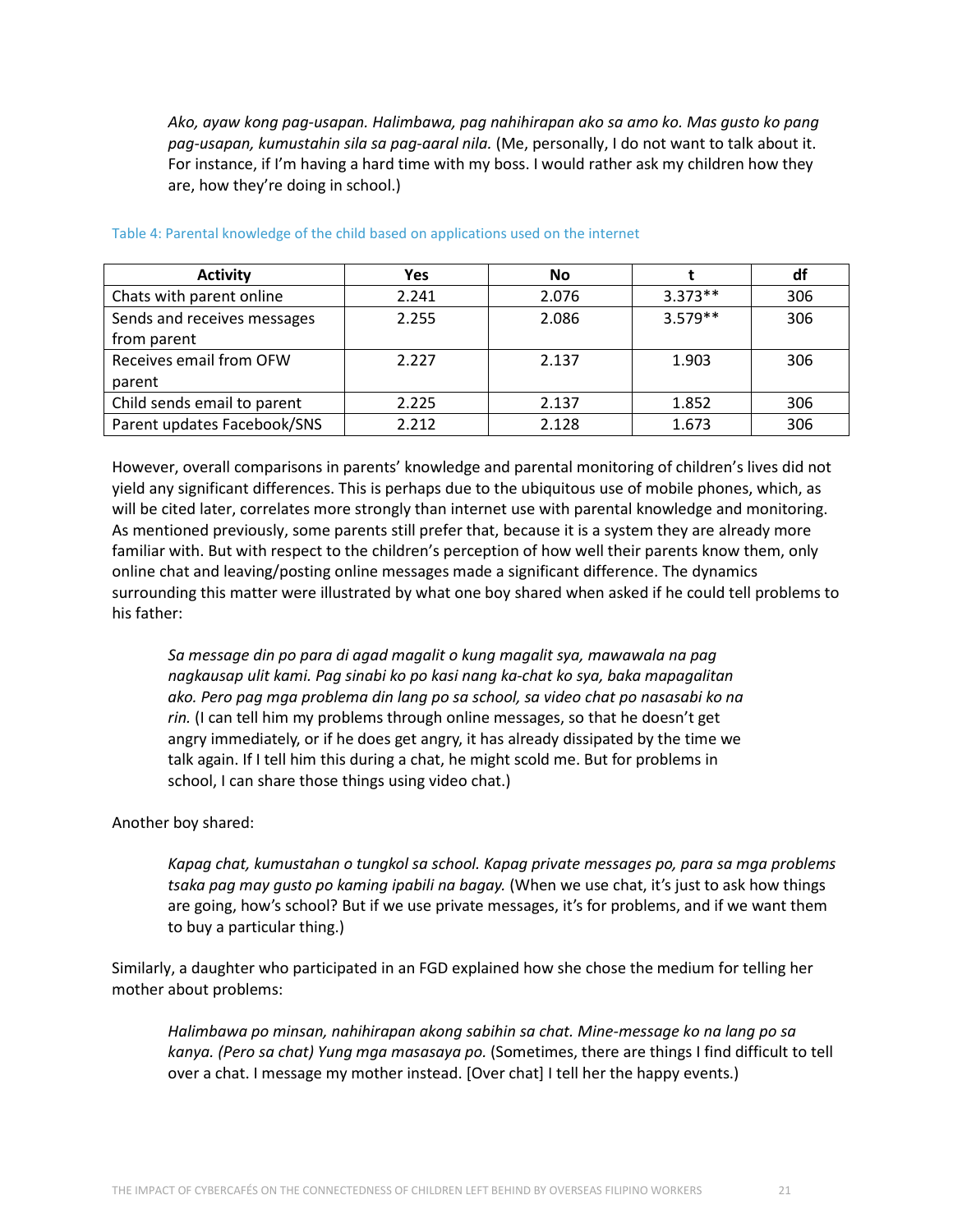Another girl added:

*Kapag ano lang po may secret na ayaw iparinig sa kapatid o kay Papa.* (I use chat when I have a secret that I don't want my siblings or Papa to hear.)

As Stattin and Kerr (2000) have noted, parental knowledge comes mainly from child disclosure. The findings suggest that text chatting and posting messages to and from the parent are forms of communication that permit more self-disclosure and allow some privacy.

In fact, one girl in particular expressed that she didn't think her mom knew her that well. Most of the FGD participants agreed that, despite the attempts of their relatives to know and understand, their parents did not fully understand their situation because of the distance.

Interestingly, some parents actually pick-up on these nuances. As one mother explained her communications with her son:

*Kasi kadalasan kasi sa aming mag-ina, lalo na yung panganay ko, mas nakakausap ko sya nang hindi personal. Nakakausap ko sya sa chat kasi parang lalabas pareho sa amin yung ano eh. Kasi kung personal, nagkakahiyaan kami*. *Sa chat, mas maraming syang nasasabi na di nya masabi sa akin nang personal. Dinadaan nya doon.* (Often, between me and my children, most especially my eldest, we get to communicate less personal [or indirect]. I get to communicate with him on chat, because if we speak in person, we're shy and guarded. With chat, he is able to tell me more of the personal things. Hence, he prefers that.)

Part of the reason why children and parents cannot always be open can be contextualized by how the communication plays out, especially for voice and video chats. As one child said:

*Sama-sama po kami. Minsan sabay-sabay, minsan halinhinan. Minsan isa-isang kakausapin, ganon.* (We're all together, sometimes all at the same time. Sometimes, one at a time. Sometimes, she'll speak with one person at a time.)

As such, these conversations are not necessarily as private as those one might have over a cellphone, since sometimes the communication happens with the entire household present. This explains, once again, why more intimate and personal topics are dealt with through messaging and text-based chats.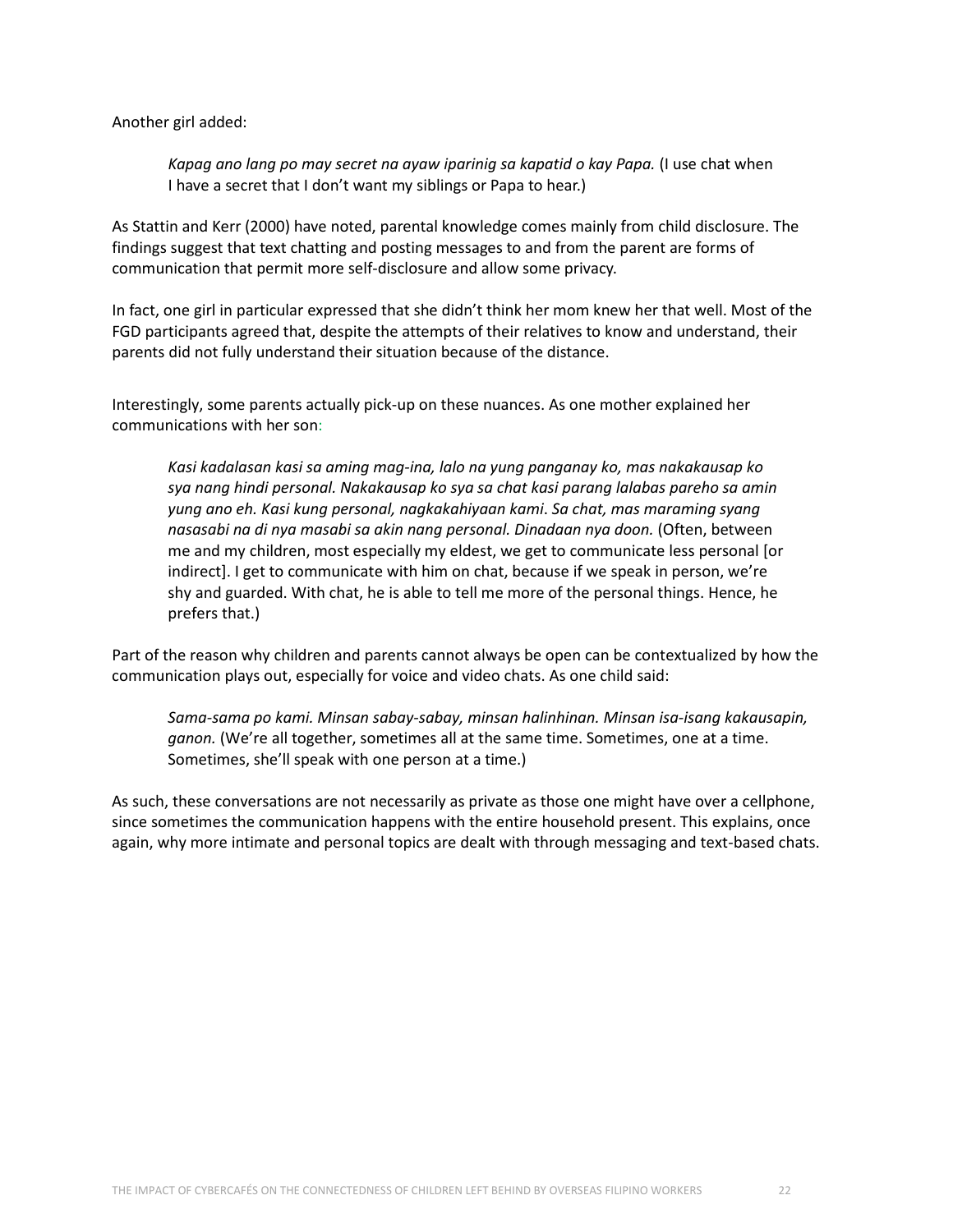| <b>Activity</b>              | Yes   | No    |           | df  |
|------------------------------|-------|-------|-----------|-----|
| Chats w/ parent online       | 2.326 | 2.166 | $2.862**$ | 306 |
| Sends/receives messages from | 2.325 | 2.195 | $2.401*$  | 306 |
| OFW parent                   |       |       |           |     |
| Child sends email to parent  | 2.322 | 2.212 | $2.050*$  | 306 |
| Receives email from parent   | 2.325 | 2.215 | 1.982*    | 306 |
| Parent updates SNS           | 2.295 | 2.220 | 1.311     | 306 |

#### Table 5: Parental monitoring or efforts to know the child based on applications used on the internet

Lastly, chatting, email (by parent and child), and exchanging messages yield significant differences as far as children's perception of the efforts of their parents to know more about them. As with the previous result, these modes of online communication permit the parent to exert more deliberate efforts to obtain information about their children's lives.

In an FGD with OFW children, some participants said they were aware of the efforts their parents made to reach out to them. These parents often sought to be updated about the children's situations, often asking how they were doing in school. When asked whether her parent was able to help in her schoolwork, one participant mentioned that her mother helps her in school by sending money for her allowance whenever it is needed.

But beyond the direct efforts to know and monitor, parents also use some indirect means to know more about their children. These are often conducted through some asynchronous communication applications. An OFW mother returnee from Dubai even mentioned that every time she had the chance to go online, what she always did first was to check the Facebook pages of her daughters to monitor their activities. She explained:

*(May nalalaman ako sa kanila) Dahil nakikita ko sa mga pictures nila (sa Facebook). Tapos yun, tatanungin ko sila. Kasi at least alam mo yung nangyayari sa kanila eh. Nakikita mo sa picture kung san nagpupunta, yan nalalaman mo. Kasi hindi naman nila itinetext yan eh. Hindi naman nila sinasabi eh.* (I find out things about them because I see their pictures on Facebook. Then, I ask them about it. You could, at the very least, find out what's happening to them. You know where they go, that you can find out. They will not text that to you, they don't tell you that.)

Hence, OFW parents can exert some parental control by being active in the social networks of their children. Another parent related the following:

I do comment (on their Facebook pages). I really post comments and I call them right away in those cases. I ask them, "What is this photo? Why do you have such photos?" They will respond and explain themselves, "Mom, that's my classmate or that's just a friend." That's because they know that I will not stop (asking them), that I can always call.

She is also updated about her children's performance in school, citing that while she was in Dubai, she knew that one of her daughters failed some subjects. In this regard, the OFW mother views the internet in a positive light, as long as her children use it to connect with her and do better in school.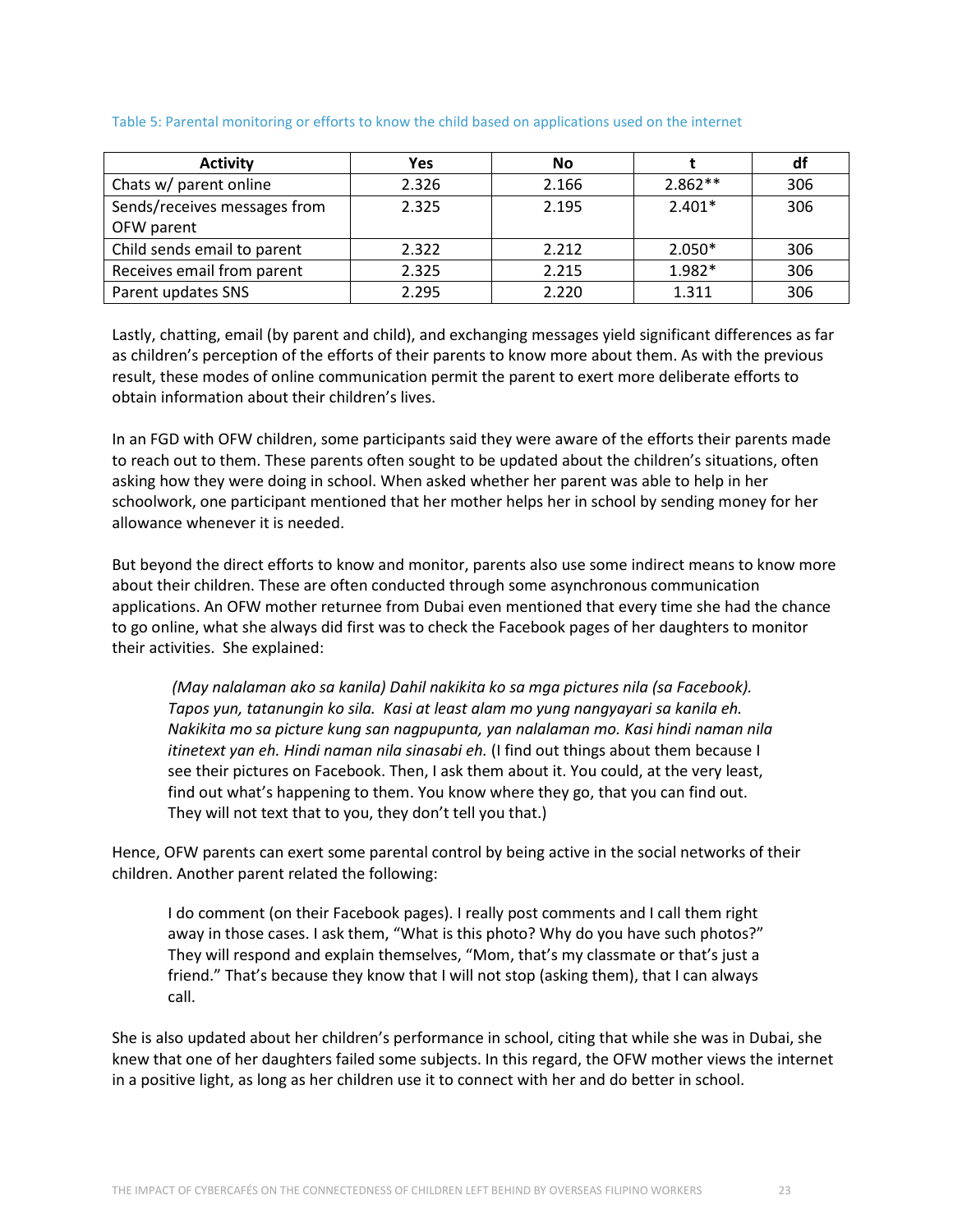#### *Home Internet Access Leads to Stronger Child-Parent Connectedness*

Table 6 presents the means and standard deviations of child-reported knowledge of parents, parental knowledge of child, and parental effort to know about the child, as well as the results of analysis of variance (ANOVA) on the mean differences in these variables according to type of internet access the child used. It shows that children who have home access to the internet report higher perceptions of their connectedness with their parents and their parents efforts to know them than those with both public access venue and home access and those with public access venue access only. The pattern is repeated in Tables 7, 9, and 10.

The explanation as to why home-only access has more impact than use of both public access venue and home access is connected to the common reasons the children gave for going to cybercafés despite having home access. That is, access at home is shared with multiple users (32%), or their home access is of poorer quality compared to the internet connection in cybercafés (22%). These factors, in turn, affect the frequency and quality of their online interaction with their parents. Hence, those who exclusively use the internet at home tend to have better quality and more dedicated connections, leading to more frequent communication with their parents than those who use the internet in both locations.

|                                     |               | <b>Access Type</b> |                    |          |
|-------------------------------------|---------------|--------------------|--------------------|----------|
|                                     | Public access |                    | Both public        |          |
|                                     | venue access  | Home access        | access venue &     |          |
|                                     | only          | only               | Home               | F        |
|                                     | $2.28_a$      | 2.50 <sub>h</sub>  | 2.34 <sub>ah</sub> |          |
| Child-reported knowledge of parents | (.39)         | (.41)              | (.44)              | $3.70*$  |
| Perceived parental                  | $2.11_a$      | 2.36 <sub>b</sub>  | $2.25_{ab}$        | $5.62**$ |
| knowledge of child                  | (.39)         | (.44)              | (.40)              |          |
| Perceived parental                  | $2.20_a$      | 2.39 <sub>a</sub>  | $2.34_a$           | $3.15*$  |
| effort to know about the child      | (.43)         | (.46)              | (.48)              |          |

Table 6: Means and standard deviation of child-reported knowledge of parents, parental knowledge of the child, and parental effort to know the child

Note: \* p < .05. \*\* p < .01. Standard deviations appear in parentheses below means. Means that do not share subscripts (a, b, ab) differ at p < .05 in Tukey HSD post-hoc comparisons.

The advantage of home access (for both parent and child) was explained by one boy whose mother worked in Dubai as a teacher. He said his mother could talk to him everyday, and did so before she went to work. When asked when they do so, he said:

*Sa umaga po kasi, may trabaho pa sya mula 9:00 ng umaga hanggang hapon kaya sa umaga po kami nagcha-chat. Mga 5:00 ng umaga sa kanila hanggang 8:00.* (In the morning [in his mother's timezone], because she has to work at 9 in the morning until the afternoon. That's why we chat in morning. Around 5 am in their time until 8 am.)

This explains why children who accessed the internet at home perceived significantly higher knowledge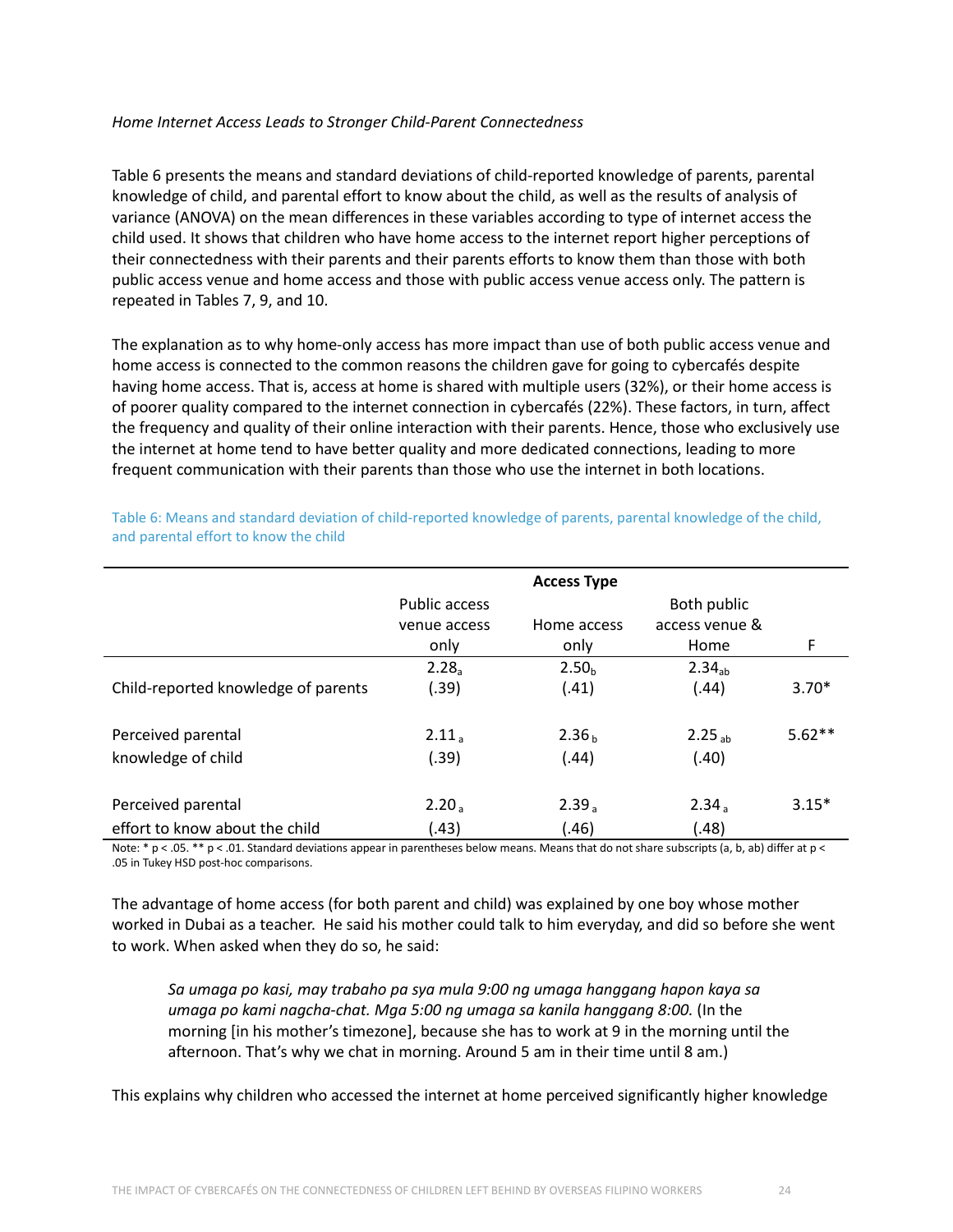of their parents' lives than those who accessed the internet in public access venues. Those who accessed the internet from both venues, on the other hand, did not differ significantly from either of the two groups. The pattern of results is replicated for child-reported parental knowledge of the child.

Likewise, levels of parental monitoring or efforts to know the child differed significantly, depending on the type of internet access. Children who accessed the internet from their homes reported higher levels of parental monitoring, followed by children who used the internet in both home and cybercafé, and then lastly by children who accessed it only in cybercafés. However, based on Tukey's HSD post-hoc comparison, none of the pairwise differences were statistically significant.

Whether there were significant patterns between kinds of internet communication and type of access was also determined. Table 7 indicates that use of all forms of communication, with the exception of email, was higher for those who are able to access the internet in their homes.

| <b>Online Applications</b> |                     | <b>Mean Rank</b> |                    |           |
|----------------------------|---------------------|------------------|--------------------|-----------|
|                            | Public access venue |                  | Both public access | $\chi^2$  |
|                            | access only         | Home access only | venue & Home       |           |
| Facebook                   | 95.61               | 125.33           | 108.87             | $6.79*$   |
| Text Chat                  | 86.79               | 128.33           | 116.01             | $16.55**$ |
| Voice Chat                 | 94.72               | 119.21           | 112.32             | $5.87*$   |
| Video Chat                 | 89.26               | 131.82           | 112.15             | $14.62**$ |
| Email                      | 109.68              | 99.13            | 106.61             | .83       |
| Internet (in general)      | 89.71               | 130.39           | 112.33             | $14.12**$ |
|                            |                     |                  |                    |           |

#### Table 7: Kind of internet communication with parents by type of access

Note:  $* = p \le .05$ .  $** = p \le .001$ 

Taken together, the foregoing results suggest that home internet access does make a significant difference in family connectedness, whether in terms of parental knowledge of the child, parental monitoring or efforts to know the child, or the child's knowledge of the parents' lives. Home access allows for more frequent communication than public access. Moreover, coordination is easier. For instance, when asked how often he communicated with his child, one participant answered:

*Kapag naka-online sila sa Facebook.* (When they are online on Facebook.)

This implies that this family does not always set schedules to communicate with each other, and these chance encounters are more likely when one is online more often, which is the case for those with home access.

The home environment also provides the adolescent and young adult respondents more privacy and a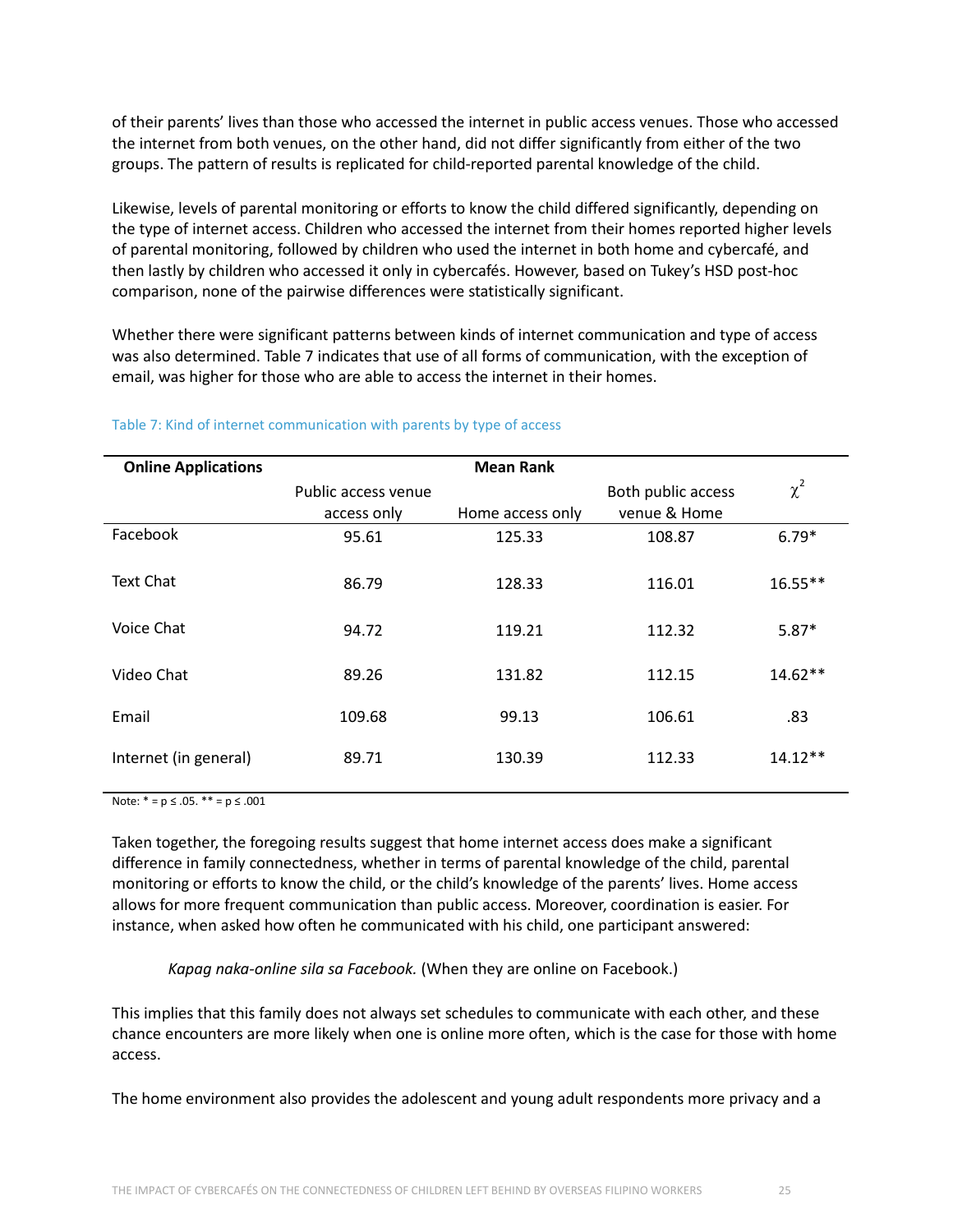less noisy environment as compared to public access venues. Indeed, many OFW parents have invested in buying personal computers and monthly internet subscriptions for their homes in the Philippines. As related by Quezon City parents in their FGD:

*Kailangan. Para sa communication, para makita mo sila.* (It is needed. For communication, so I can see them.)

*Para bawas na rin (sa telepono). (Pangunahin na yung) Communication, yung makita mo sila. Pati background ng bahay nakikita mo rin, kaya medyo naalis ang lungkot.* (Aside from reducing telephone bills, you can see them . . . including the background of the house you can see, and this lessens the feeling of loneliness.)

*Sa akin naman, ang iniisip ko noon* magka-college na ang anak ko so kailangan din na may computer para hindi na labas nang labas. (For me, I was thinking then that my child was going to college soon and would need a computer anyway so that she doesn't have to keep going out.)

These examples of investing in computers and internet access at home explain why, relative to the Philippine population, home internet access among OFW households is much higher.

### **Cybercafé-Only Internet Users**

In focus group discussions, participants mentioned their use of the internet in cybercafés to keep in touch with their friends, classmates, and relatives in other parts of the country; to play online games; and to research topics for their school assignments/projects. Some of the applications, software, and networking sites they use are Facebook, Friendster, YouTube, and Yahoo! Messenger.

### *Urban-Rural Distinction: Urban Cybercafés Approximate Home Access with Respect to Keeping Families Connected*

public access venues in the Philippines are generally found in urban locations. However, the quality of broadband connections may vary. As such, one of the things this research investigated was whether differences in access and quality of access between a metro-urban sample (Quezon City) and a provincial sample (Calapan, Mindoro Oriental) would yield differences in the use of cybercafés to maintain relationships between parents and their children.

Venue surveys were conducted in cybercafés that were reported in the user surveys as being those most frequented by respondents. Seven such frequently visited cybercafés in Quezon City and eight in Calapan were documented. It was noted that the cybercafés the respondents frequented tended to have bandwidths that range between 1–5 mbps, with more than half having 3 mbps or higher. The rental rates range between Php[1](#page-25-0)5–25 per hour of use in Quezon City, and Php15–20 per hour<sup>1</sup> in Calapan.

In terms of quality, it was noted by one boy in Calapan that cybercafés in the town center were better and more reliable than the type of access they could get in their houses. He said:

<span id="page-25-0"></span> $1$  This is approximately between US\$0.35-0.46.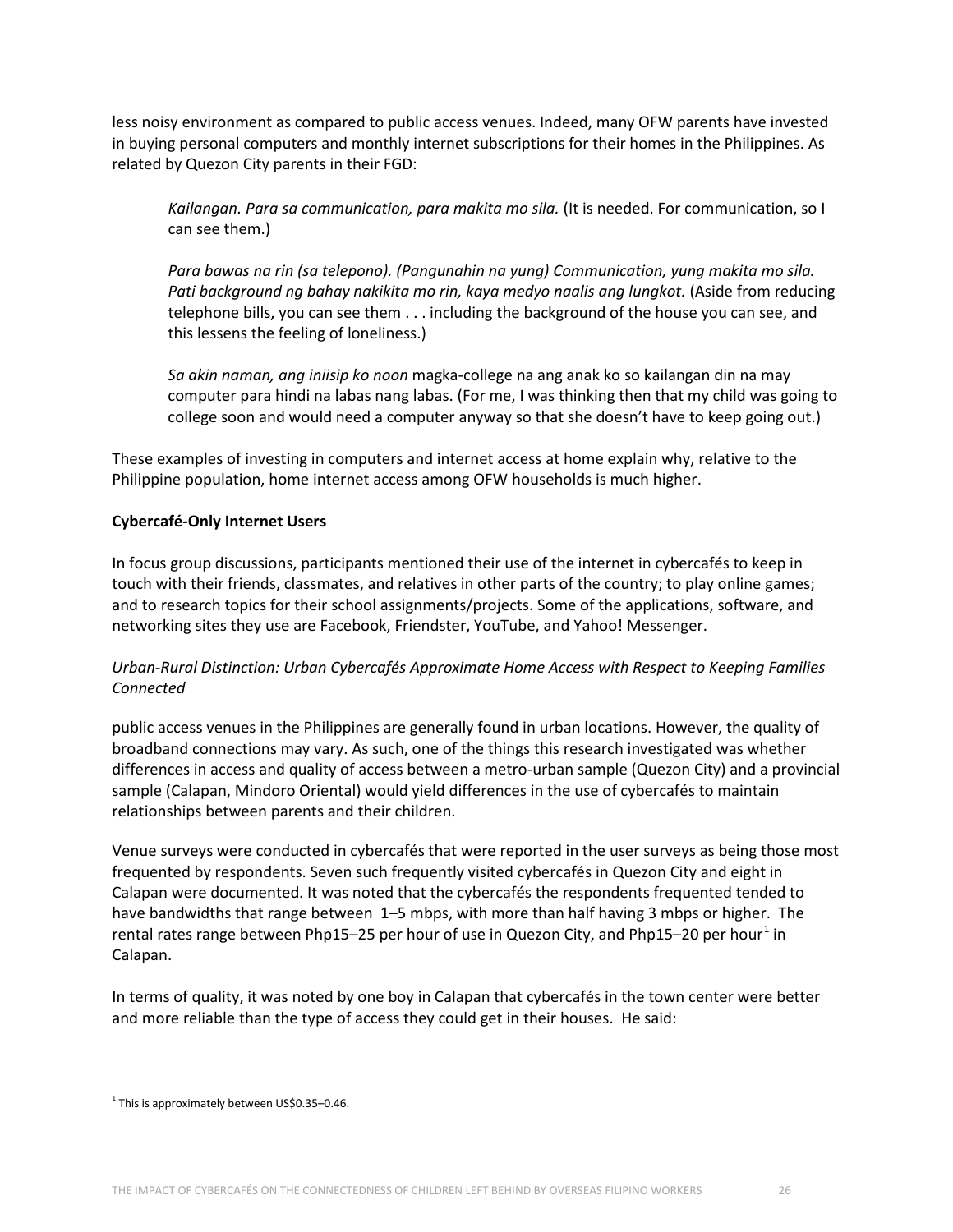*Sa bayan po (as mas maganda). Kasi pag sa bahay po, kahit DSL, minsan mabilis ang connection minsan mabagal. Eh sa bayan po, palaging mabilis. Pero bihira po akong gumamit doon kasi magastos dahil may internet connection na kami sa bahay.* (In the town center, the quality of internet is better. Because at home, even if we have DSL, sometimes it's fast, sometimes slow. In the town cybercafés, it's always fast. But I seldom go there because it's just an added expense considering we already have access at home.)

What sets the two sites apart is that the more popular cybercafés in Quezon City were within walking distance from the respondents, whereas the ones in Calapan were farther; for some, they also required taking public transportation to access. Hence, going to cybercafés in Calapan is more expensive if one considers the additional transportation cost. As a result, cybercafé users in Quezon City were able to use the internet to communicate with their parents more frequently than cybercafé users in Calapan (*U* = 608, *Z* = -2.47, *p* = .013). They also used Facebook, video chat, and email to connect with their parents abroad more often, as shown in Table 8.

| <b>Online Applications</b> | <b>Mean Rank</b> |                       |                  |         |
|----------------------------|------------------|-----------------------|------------------|---------|
|                            | QC public access | Calapan public access | $\boldsymbol{U}$ | Ζ       |
|                            | venue users      | venue users           |                  |         |
| Facebook                   | 48.61            | 34.59                 | 581 **           | $-2.70$ |
| <b>Text Chat</b>           | 46.98            | 37.03                 | 664              | $-1.88$ |
| Voice Chat                 | 45.82            | 38.76                 | 723              | $-1.34$ |
| Video Chat                 | 48.52            | 34.72                 | 585.5**          | $-2.61$ |
| Email                      | 50.15            | 32.28                 | $502.5***$       | $-3.38$ |
| Internet (in general)      | 48.08            | 35.38                 | 608*             | $-2.47$ |

#### Table 8: Difference in frequency of online communication with parents overseas by location

Note:  $* p < .05. ** p < .01.$ 

Hence, improved proximity allowed for more frequent parent-child communication among cybercafé users in Quezon City. The effect of this easier access to cybercafés in Quezon City was that childreported knowledge of parents, perceived parental knowledge of the child, and perceived parental effort to know about the child showed no significant difference whether the child only used the internet in cybercafés, only at home, or at both places (see Table 9). This suggests that easily accessible cybercafés in Quezon City can be an acceptable substitute to private access in maintaining relationships between members of transnational families. When describing these cybercafés as easily accessible, we should be more specific: They may be literally five meters away from one's front door, which is typical in urban slums in the country. They are also informal operations that are not likely to be registered with the local government.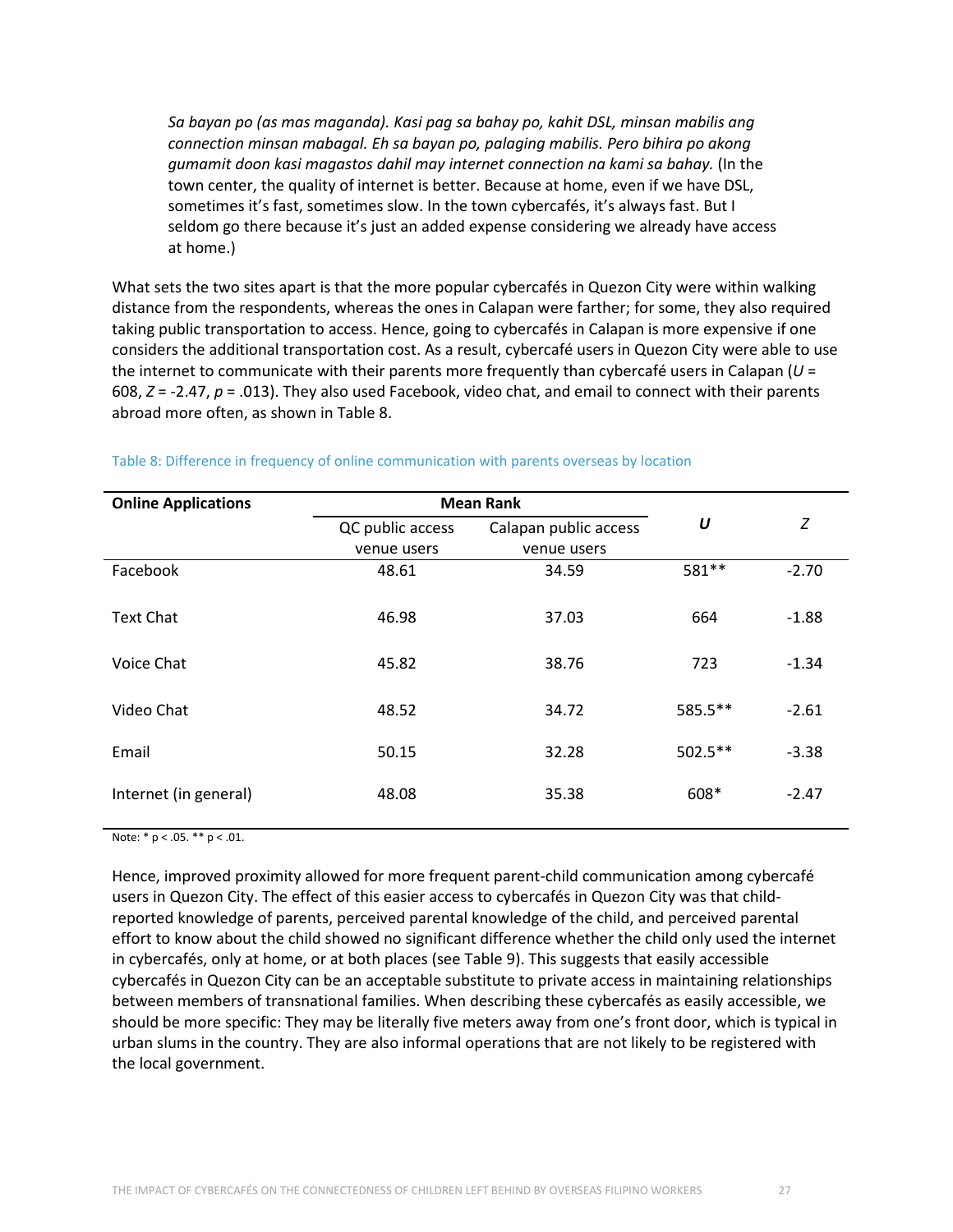Table 9: Child-reported knowledge of parents, perceived parental knowledge of child, and perceived parental effort to know about the child by access type – Quezon City

|                                | <b>Access Type</b>   |             |              |      |          |
|--------------------------------|----------------------|-------------|--------------|------|----------|
|                                | <b>Public access</b> | Home access | Both public  | F    | $\eta^2$ |
|                                | venue access         | only        | access venue |      |          |
|                                | only                 |             | & Home       |      |          |
| Child-reported                 | 2.29                 | 2.46        | 2.28         | 1.15 | .02      |
| knowledge of parents           | (.44)                | (.54)       | (.45)        |      |          |
| Perceived parental             | 2.09                 | 2.35        | 2.20         | 2.35 | .04      |
| knowledge of child             | (.42)                | (.56)       | (.44)        |      |          |
| Perceived parental             | 2.17                 | 2.49        | 2.26         | 2.82 | .05      |
| effort to know about the child | (.44)                | (.52)       | (.50)        |      |          |

Note: Standard deviations appear in parentheses below means.

On the other hand, distance from the child's home to the cybercafé impeded the capability of cybercafés users in Calapan to communicate with their parents more regularly. Unlike in Quezon City, accessing a good cybercafé in Calapan may require the child to take a tricycle and commute some distance. This also cuts into the amount of time the child and parent have to communicate. As one boy shared when asked how often he spoke with mother:

> *Tuwing Friday po, minsan hindi pa. Wala pa pong 1 hour. Dahil kung minsan po, halimbawa, pupunta kamin ng internet shop tapos nauuna si Mama o nauuna kami. E pag natapos na ang time namin sa shop, mapuputol na rin agad yung usapan namin.* (Every Friday, sometimes not even. It's not longer than an hour, because sometimes, I'd go to the internet shop, and Mama's ahead of us, or we're ahead of her. Then when our time at the shop is up [or over], our conversation will also have to end.)

As such, the coordination needs and the limits in terms of time a child could spend in the cybercafé provide less time for the parent and the child to communicate. Hence, there were significant differences in rural parent-child connectedness, depending on the type of access. As seen in Table 10, children who used only public access venues scored the lowest in terms of child-reported knowledge of parents (*F*(2, 93) = 4.72, *p* = .013) and perceived parental knowledge of child (*F*(2, 92) = 3.34, *p =* .04), compared to respondents who accessed only at home and those who accessed in both home and public access venue in Calapan. These differences were also statistically significant as to the family members' perceived knowledge of each other.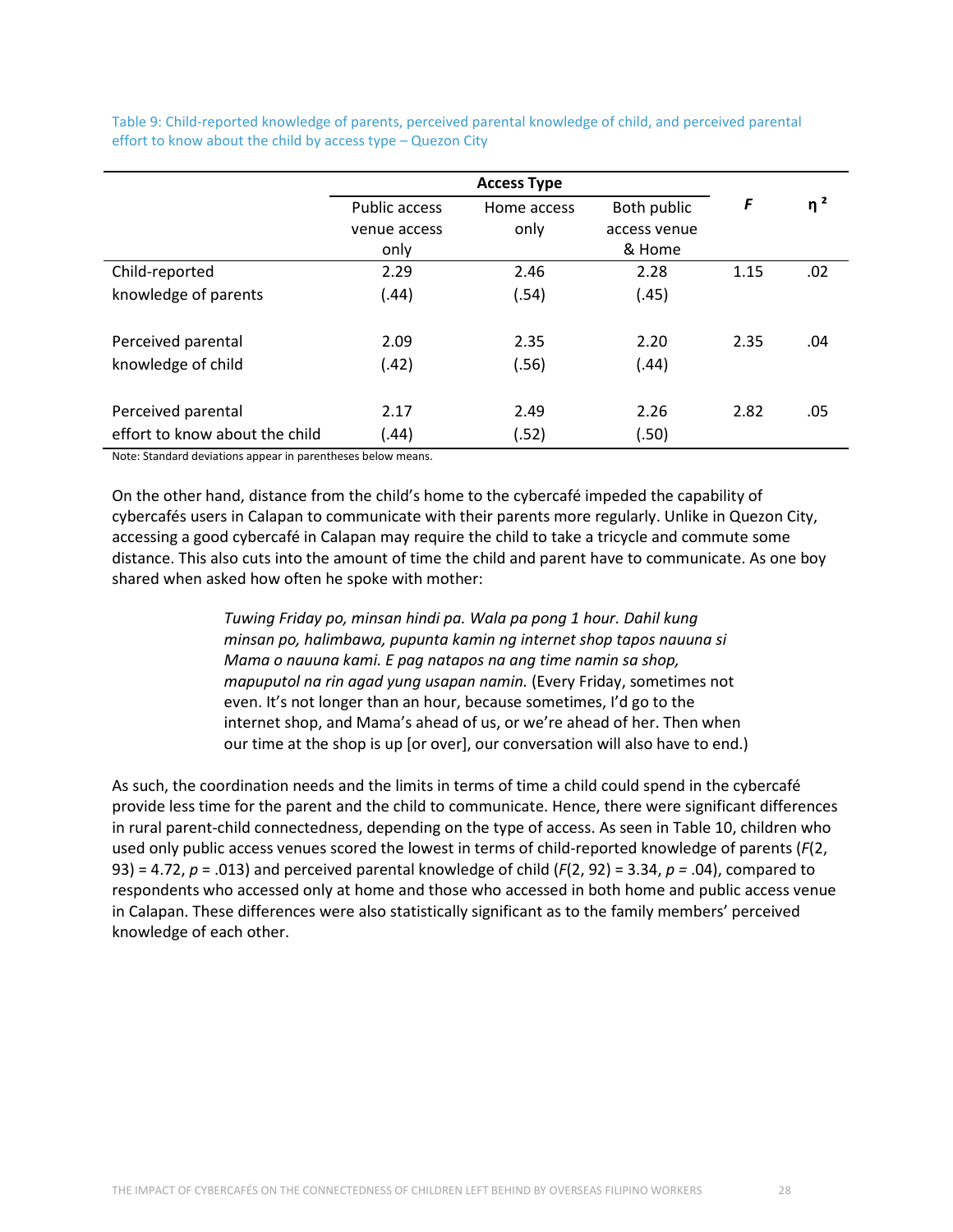Table 10: Child-reported knowledge of parents, perceived parental knowledge of child, and perceived parental effort to know about the child by access type – Calapan

|                                | <b>Access Type</b>   |                   |                    |         |
|--------------------------------|----------------------|-------------------|--------------------|---------|
|                                | <b>Public access</b> | Home access       | Both Home &        | F       |
|                                | venue access         | only              | public access      |         |
|                                | only                 |                   | venue              |         |
| Child-reported                 | $2.27_a$             | 2.53 <sub>b</sub> | 2.41 <sub>ab</sub> | $4.72*$ |
| knowledge of parents           | (.34)                | (.29)             | (.41)              |         |
| Perceived parental             | $2.14_a$             | 2.37 <sub>b</sub> | 2.31 <sub>b</sub>  | $3.34*$ |
| Knowledge of child             | (.35)                | (.33)             | (.34)              |         |
| Perceived parental             | $2.24_a$             | 2.37 <sub>a</sub> | 2.45 <sub>a</sub>  | 2.22    |
| effort to know about the child | (.41)                | (.41)             | (.43)              |         |

Note:  $*_p$  < .05. Standard deviations appear in parentheses below means. Means that do not share subscripts (a, b, ab) differ at p < .05 in the LSD post-hoc comparison.

#### *Gender Differences: Males are Online More Often, but not Necessarily to Communicate with Their Parents*

In the sub-sample of OFW children who only used cybercafés to access the internet, male children were the more frequent users in internet cafés (*U* = 1720.5, *Z* = -2.33, *p* = .02). Also, they spent considerably longer hours online than their female counterparts (*U* = 1623, *Z* = -2.80, *p* = .005), although not necessarily to communicate with their parents.

Frequent and longer time online, but less frequent communication with their parents among males may be partly explained by their tendency to engage in other leisure activities online, like playing games. A study conducted by the Asian Institute for Journalism and Communication (2009) on internet use by Filipino schoolchildren revealed that 8 out of 10 elementary and high school students who connected to the internet played online games, with more boys engaging in the activity than girls (among older schoolchildren). This was consistent with the venue surveys, where places which had higher proportion of male users also reported gaming as the highest revenue source.

Parents seem to be well aware of this problem. One of the parents who participated in the FGD even said that this had been a common source of argument between her and her sons when she was working abroad.

*Ako kasi, kaya gusto ko kasama yung asawa ko, yung dalawa di makakapaglaro habang kausap nila ako, pag ka-chat nila ako. Pag hindi kasama ang asawa ko, minsan hindi napapansin yung ano ko, kasi andon sa paglalaro. Kaya yon, napapagalitan ko talaga sila.* (In my case, I wanted my husband to always accompany my children whenever we chat online. That's the only way I was assured my sons refrained from playing games while we were chatting. But whenever their father was not with them, they always got overly busy with online gaming and seemed to completely forget that they were chatting with me.)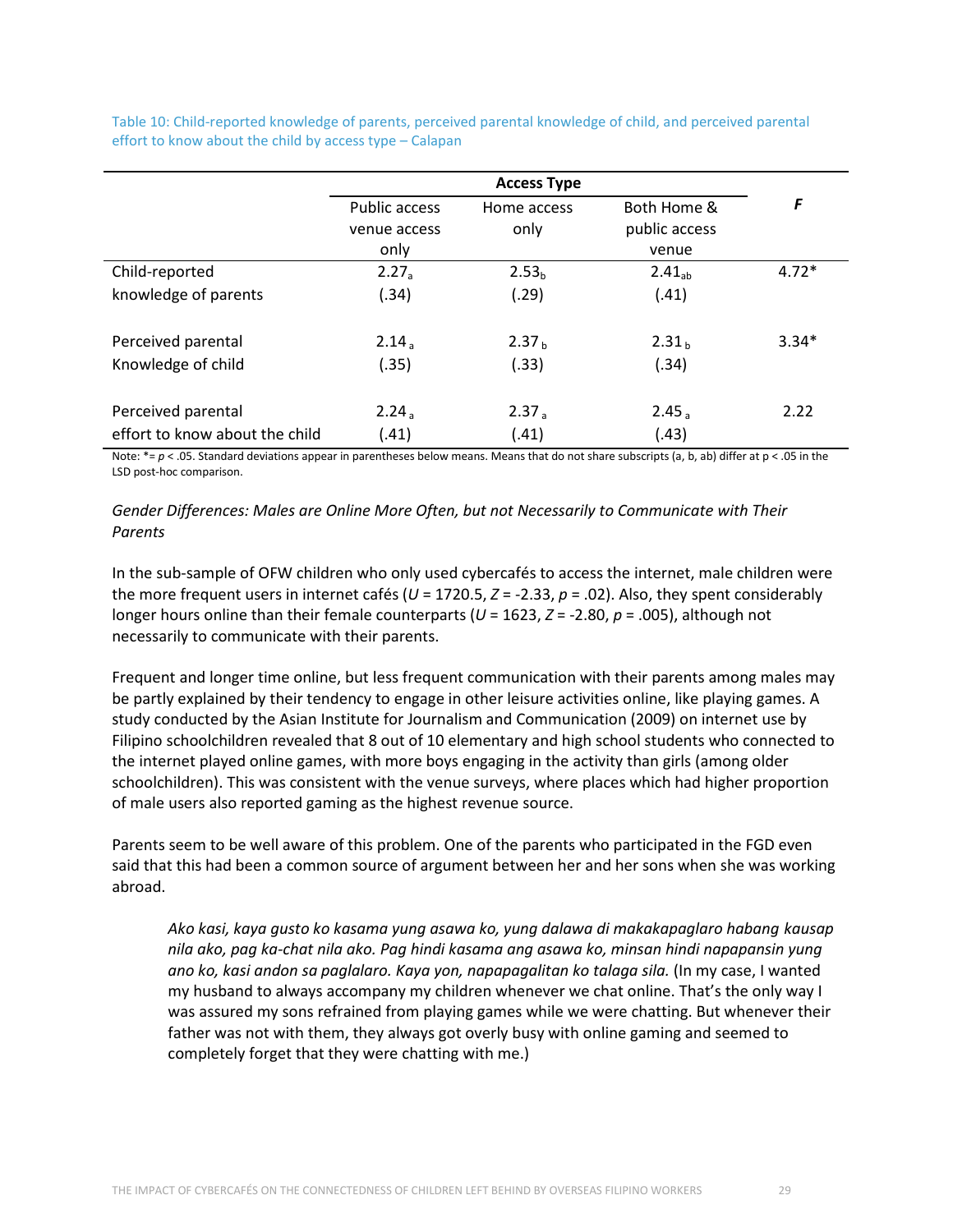Apart from the pain of feeling neglected, she also admitted that what disappointed her was that her children seemed heedless of the fact that every minute she spent in a cybercafé waiting for their replies meant money wasted. Hence, every time her husband was unavailable to join their kids to chat with her due to work, she did not bother to persuade them to go online and speak with her, as it appeared pointless.

Some kids did admit to playing more than communicating with their parents when in cybercafés. But to them, it was also because the opportunity to communicate with their parents is less frequent, often only on weekends, as one child explained:

*Mas laro po. Kasi minsan lang po, pag Biyernes at saka Sabado lang po si Mama online. Kaya mas games*. (I play games more. That's because Mama is only online on Fridays and Saturdays. Hence I play games more often.)

But then, another boy also said that his mother gives instructions to limit his brother through him, even though she is away:

> *Ako po, yung sa kapatid ko po. Kasi po napapalaro po lagi ng online games. Ako po ang binibilinan nya na bakit di ko daw pagsabihan na wag masyadong maglaro tsaka dapat ay mag-aral nang mabuti.* (In my case, its my brother [who has a problema], because he always plays online games. I am the one my mother asks why I do not instruct my borther not to play too much and remind him to study better.)

This illustrates another way by which parents try to participate in parental control, despite the distance.

### **Using Cybercafés for Synchronous Communication on the internet to Maintain Connectedness Among Children and Their Parents**

Comparisons between the urban sample and the provincial sample were made among respondents that only accessed the internet through cybercafés. Survey results show that an OFW child's perceived knowledge of their parent who was working abroad was significantly higher only in Quezon City, among cases where the children text chat (*t*(70) = 2.63, *p* ≤ .01), voice chat (*t*(70) = 2.63, *p* ≤ .01), or communicate via email with their parents ( $t(70) = 2.05$ ,  $p \le .05$ ; see Table 11. However, use of video chat, social networking, and email were not found to be significant ( $p > 0.05$ ). No significant differences were found in the Calapan sample.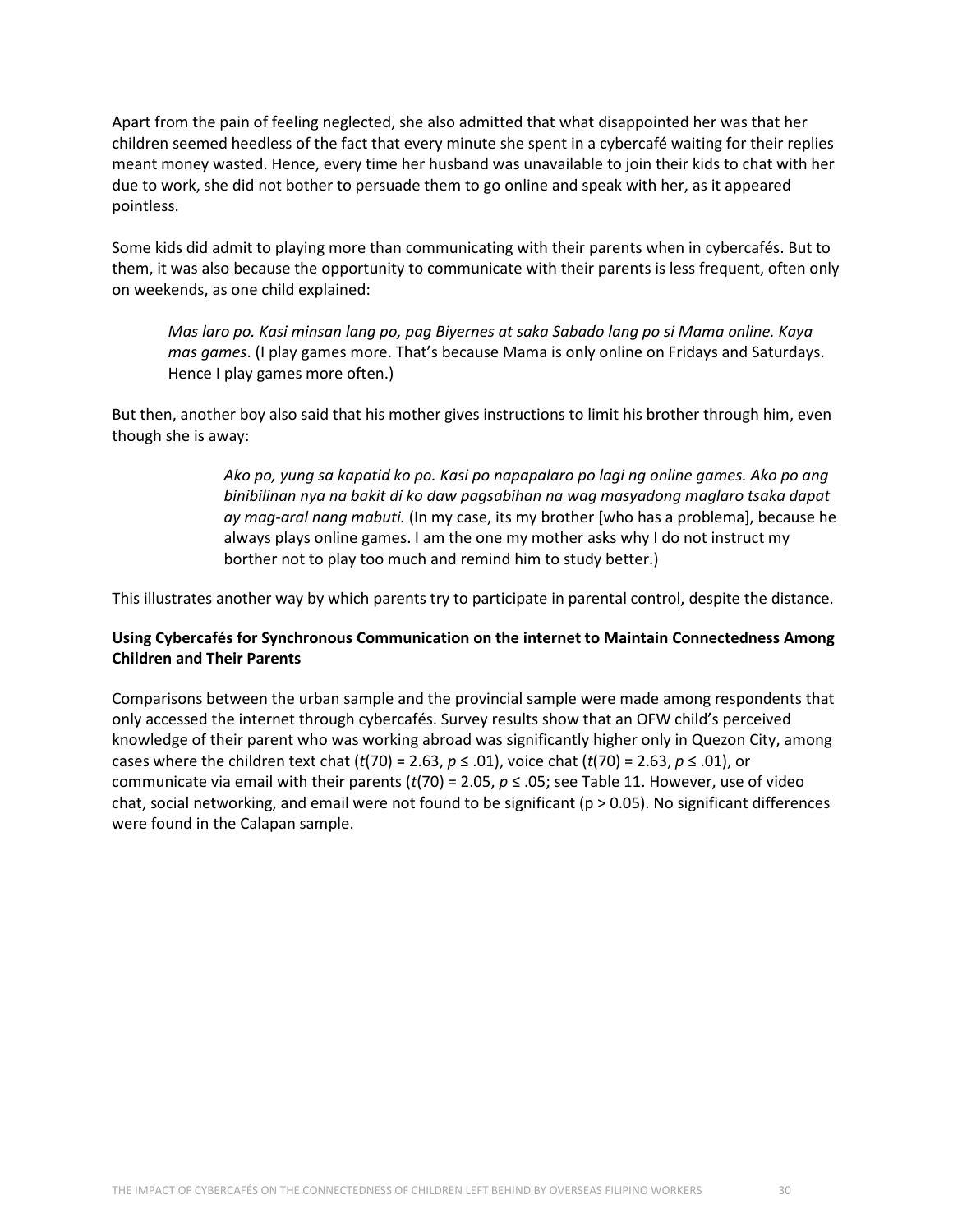#### *Child's Perceived Knowledge of the Parent*

|            | QC   |      |          |    | Calapan |      |      |    |  |  |
|------------|------|------|----------|----|---------|------|------|----|--|--|
|            | Yes  | No.  | t        | df | Yes     | No.  | t    | df |  |  |
| Facebook   | 2.28 | 2.12 | 1.51     | 70 | 2.24    | 2.23 | .06  | 59 |  |  |
| Text chat  | 2.34 | 2.09 | $2.63**$ | 70 | 2.31    | 2.19 | 1.19 | 59 |  |  |
| Voice chat | 2.38 | 2.11 | $2.86**$ | 70 | 2.32    | 2.19 | 1.34 | 59 |  |  |
| Video chat | 2.27 | 2.18 | .94      | 70 | 2.32    | 2.19 | 1.34 | 59 |  |  |
| Email      | 2.32 | 2.12 | $2.05*$  | 70 | 2.25    | 2.23 | .12  | 59 |  |  |

Table 11: Child's perceived knowledge of the parent based on applications used on the internet, t-scores (cybercafé only)

Note: *\* p < .05, \*\*p ≤ .01*

Both applications (text chat and video chat) require synchronous communication. This means that both parent and child need to be online at the same time. As such, save for fortuitous or chance meetings online, this requires either scheduling communications or coordinative communication using other ICTs (such as cell phones). These impromptu communication times would be easier to achieve in cybercafés that are easy to get to and do not require significant travel time, as in the case of the Quezon City cybercafés. This may explain why such applications are significant in QC, where public access venues are a stone's throw away from the respondents' houses. As some parents' related:

*Sa bahay naman kasi, walang computer dati, tinetext ko sila pinapalabas ko sila papuntang computer shop. So alam na nila, kung anong oras o araw ko sila pwede makausap.* (I didn't have a computer in the house before. So I used to text them so they can go to the computer shop. So they know what time or day I can talk to them.)

*Mga one year kasi (doon) hindi ako marunong. Pagdating ko don hindi rin ako marunong tsaka nahihiya naman akong gumamit. Nung natuto ako, ayon tuwing mag-oonline, minsan magtetext…para mag-online. Kung minsan naman, naka-on na yung computer.* (For over a year, I didn't know how to use [the internet], and I was a little embarrassed to use. But, when I learned and I was online, I would text them to go online. Sometimes, I just leave the computer turned on [online].)

*Minsan, pag YM, naka-open na ako, naka-online na ako, sila wala pa, tatawagan ko sila.* (Sometimes, when using YM [Yahoo! Messenger], my YM is already open and I am online, but they're not online. I'll call them [on the cellphone].)

This means that, even when the parent working overseas has access to the internet at home, there's still some difficulty coordinating online communication with a child if the child's only option is to go to a public access venue.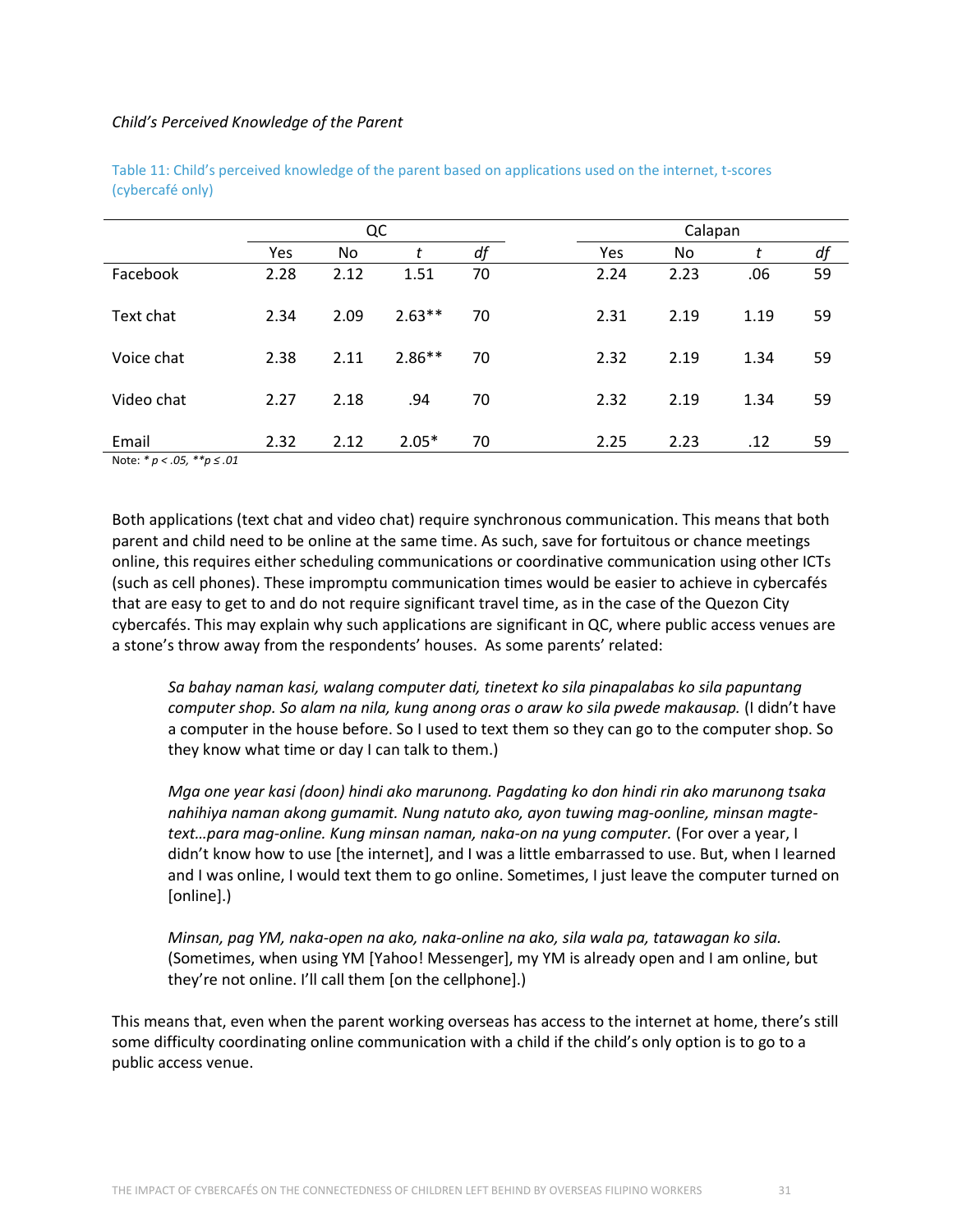### *Perceived Parental Knowledge of the Child*

On the other hand, perceived parental knowledge about the child was only significantly higher among those who used voice chat among QC respondents ( $t(70) = 1.92$ ,  $p \le .05$ ; see Table 12). For Calapan respondents, reported parental knowledge of the children was higher for users of social networking sites, chatting applications, and email. However, none were significantly different, statistically.

|            | QC   |                |         |    | Calapan |      |        |    |  |  |
|------------|------|----------------|---------|----|---------|------|--------|----|--|--|
|            | Yes  | N <sub>o</sub> | t       | df | Yes     | No.  | t      | df |  |  |
| Facebook   | 2.08 | 2.05           | .26     | 70 | 2.11    | 2.15 | $-.41$ | 59 |  |  |
| Text chat  | 2.15 | 1.97           | 1.79    | 70 | 2.23    | 2.06 | 1.75   | 59 |  |  |
| Voice chat | 2.17 | 1.99           | $1.92*$ | 70 | 2.23    | 2.07 | 1.55   | 59 |  |  |
| Video chat | 2.06 | 2.09           | $-37$   | 70 | 2.23    | 2.07 | 1.69   | 59 |  |  |
| Email      | 2.09 | 2.06           | .29     | 70 | 2.10    | 2.14 | $-.41$ | 59 |  |  |

#### Table 12: Children's perceived parental knowledge of them vis-à-vis applications used online (cybercafé only)

Overall, mean scores on the children's perceived knowledge of the parents were generally higher than their perception of how well their parents knew them. This appears to indicate that the children like to think they know their parents more than they think their parents know them. As Stattin and Kerr (2000) have noted, parental knowledge comes mainly from child disclosure. As such, improved means of communication and frequency of communication still may not lead to better parental knowledge, if the child is not willing to share information.

### *Perceived Parental Effort to Know*

On parental effort to know, the disaggregated location data did not yield any statistically different scores between users and non-users of the different kinds of online communication. It is possible that parental knowledge and monitoring, at this stage in the lives of the adolescent and young adult children, relies more on the disclosure of the respondents to their parents, rather than on deliberate efforts of parents to know about their children's lives. This is especially the case for OFW parents who engage in delayed monitoring of behaviors distant from the parent in both time and space (Darling, Cumsille, Alampay, & Coatsworth, 2009). Other data from this study also suggest that mobile phone calls and texting may be used more often by parents for the purpose of direct monitoring efforts. The mobile phone's contribution to this is included in the next section.

#### **Frequency of Internet Use in Cybercafés to Communicate with Parents**

In this section, we report the results of additional investigations that were conducted correlating the frequency of children's communication with parents through cybercafés with perceived knowledge about each other. This was also compared with the frequency of communication on the cell phone as a possible benchmark for comparison.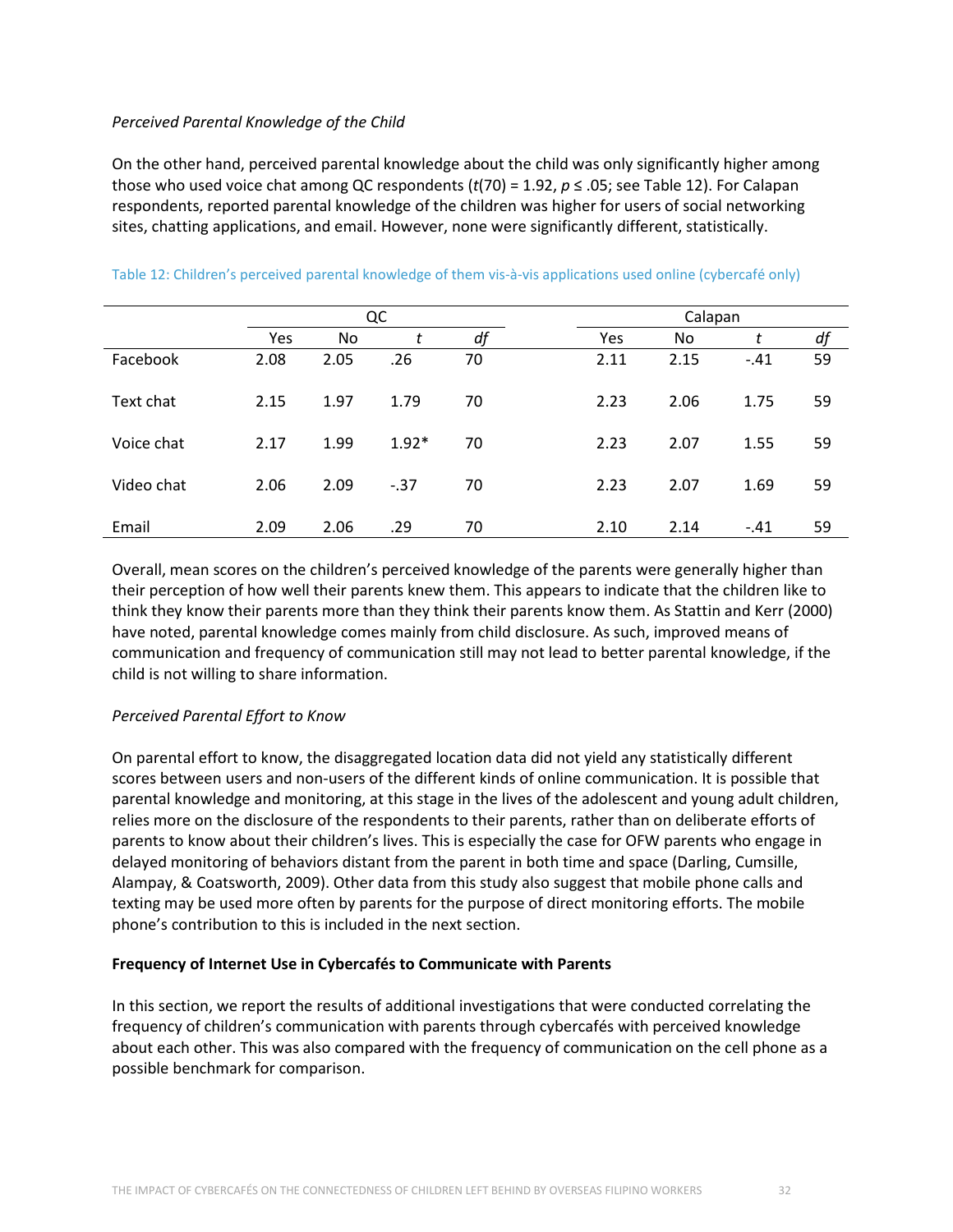| <b>Communication Means</b> | Location |         | All cybercafé<br>users |  |
|----------------------------|----------|---------|------------------------|--|
|                            | QC       | Calapan |                        |  |
| Cell phone                 | $.41***$ | $.33**$ | $.37***$               |  |
| Internet (in general)      | $.27*$   | .09     | $.20*$                 |  |
| Facebook                   | $.27*$   | .10     | $.19*$                 |  |
| Text chat                  | $.35***$ | .12     | $.24**$                |  |
| Voice chat                 | $.35***$ | .13     | $.25***$               |  |
| Video chat                 | .22      | .12     | .17                    |  |
| Email                      | $.30*$   | .09     | $.21*$                 |  |

Table 13: Spearman's rho correlations for child-reported knowledge of parent with frequency of communication

Note: \* p < .05, \*\* p < .01, \*\*\* p < .001

Table 13 reveals that the frequent use of the cell phone yielded the highest significant correlation to a child's perceived knowledge of the parent (*r* = .37, *p* < .001). This was significant for both Quezon City (*r* = .41, *p* < .001) and Calapan (*r* = .33, *p* < .001). However, when disaggregated, only in QC and the combined respondents were there significant relationships between frequency and type of communication, except for use of video chat (*r* = .22, *p* = .069). One possible explanation for the absence of a relationship in the Calapan sample is the lower use of the internet to communicate with their parents in that group (see Figure 1), a rate tied to the distance the cybercafés in that community were from the children.

On the use of video chat, a father in the FGDs commented:

There's a big difference with the cell phone. With the internet, because there's a webcam, it helps soften the loneliness of your home away from the country. Although in the cell phone, you are also able to talk with them. But it's really nicer on the internet. The difference is the camera. You see the environment.

But he also qualified that, in the end,

there's really no difference [in the sharing and getting to know each other better]. It's not like you have a heart-to-heart talk with them [on video].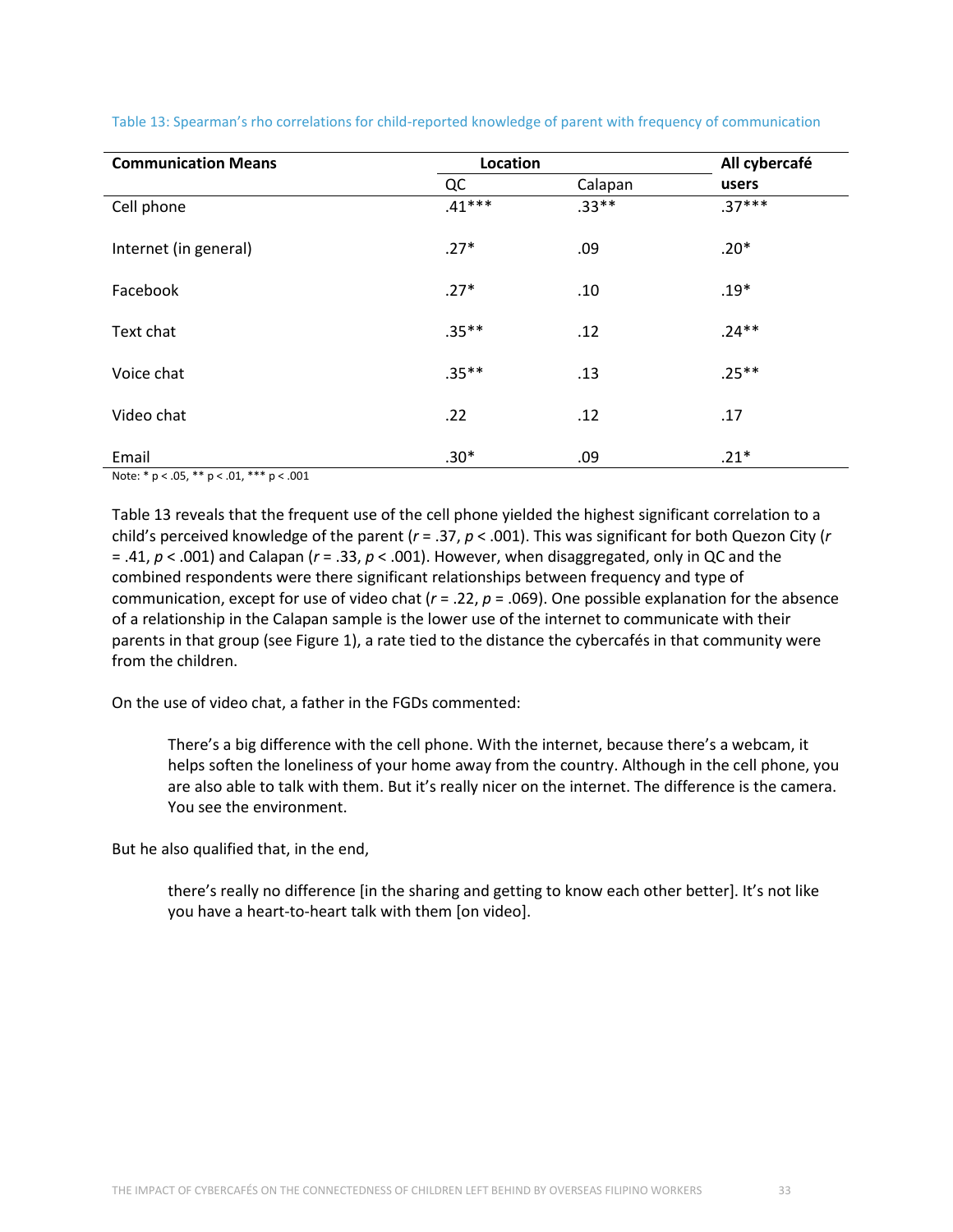| <b>Communication Means</b>                           | Location | All public access |          |
|------------------------------------------------------|----------|-------------------|----------|
|                                                      | QC       | Calapan           | venues   |
| Cell phone                                           | $.44***$ | $.35***$          | $.40***$ |
| Internet (in general)                                | .14      | .06               | .10      |
| Facebook                                             | .12      | .03               | .07      |
| Text chat                                            | .22      | .14               | .16      |
| Voice chat                                           | .22      | .10               | .15      |
| Video chat                                           | .08      | .11               | .08      |
| Email<br>$N = 4$ , $N = 4$ , $N = 1004$ , $N = 1004$ | .09      | $-.02$            | .02      |

#### Table 14: Spearman's rho correlations for parental knowledge of child with frequency of communication

Note: \* p < .05, \*\* p < .01, \*\*\* p < .001

Table 14 reveals that the frequent use of the cell phone also had a significant correlation, for both QC (*r* = .44, *p* < .001) and Calapan (*r* = .35, *p* < .001), with respect to the children's perception of how well their parents knew them. The same could not be said for the various internet-based communication applications, regardless of location. Stattin and Kerr (2000) would explain that, aside from a child's own disclosure, active surveillance efforts of the parents also help them to gain more knowledge. In this respect, children may actually sense that parents' use of the cell phone is to monitor them, and not as much with the internet, where some of the monitoring is more passive.

#### Table 15: Spearman's rho correlations for parental effort to know the child with frequency of communication

| <b>Communication Means</b>            | <b>Location</b> |         | All public access |
|---------------------------------------|-----------------|---------|-------------------|
|                                       | QC              | Calapan | venues            |
| Cell phone                            | $0.47***$       | $0.31*$ | $0.40***$         |
| Internet (in general)                 | 0.06            | $-0.08$ | $-0.03$           |
| Facebook                              | 0.02            | $-0.08$ | $-0.05$           |
| Text chat                             | 0.16            | $-0.03$ | 0.04              |
| Voice chat                            | 0.16            | $-0.07$ | 0.02              |
| Video chat                            | 0.04            | $-0.07$ | $-0.04$           |
| Email<br>and the contract of the con- | 0.03            | $-0.10$ | $-0.06$           |

Note: \* p < .05, \*\* p < .01, \*\*\* p < .001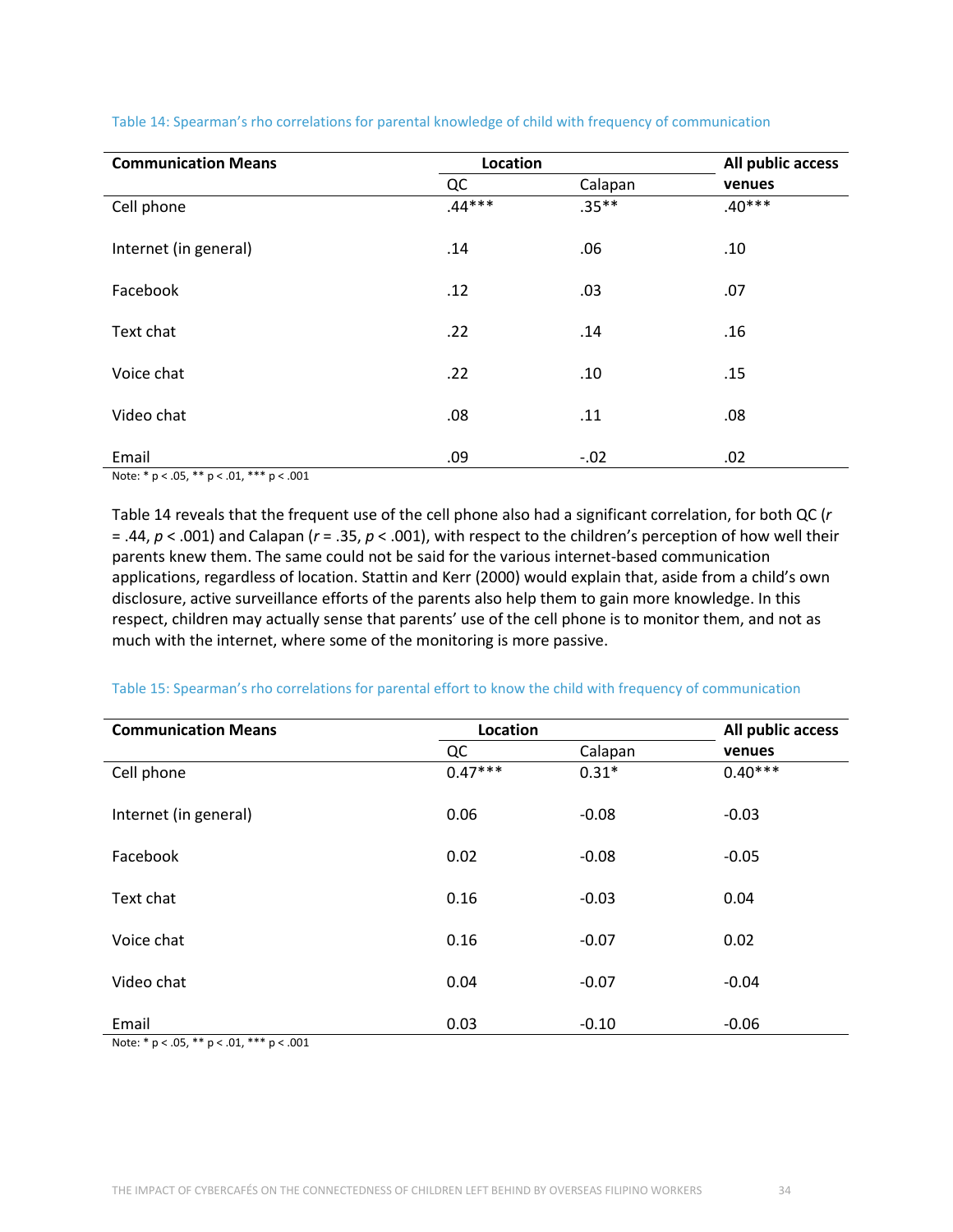Table 15 likewise reveals that frequent use of the cell phone also had a significant correlation, for both QC (*r* = .47, *p* < .001) and Calapan (*r* = .31, *p* < .001), with respect to the children's perception of their parents' effort to know about them. The same could, again, not be said for the various internet-based communication applications, regardless of location (see Table 1). This would suggest that the cell phone continues to be the most direct means for maintaining the relationships, if not monitoring, between parents and children. As some parents who participated in FGDs shared, if they do not call using the cell phone, they do text (send SMS) their children everyday.

When asked which mode he preferred most for communicating with their parent, one child in Calapan who only used the internet in cybercafés and lived where access to cybercafés was more difficult said that he preferred the cell phone. He explained:

> *Kasi po sa cell phone, naririnig ko po ang boses ni Mama [at hindi ito nagagawa sa text chat]. Kahit may video cam sa ibang internet cafe, di po kami nakakapagvideo chat, dahil nahihiya po sa maraming tao[ako*]. (With the cellphone I can hear my Mama's voice [which I cannot do with text chat]. Even if there's a video cam in other internet cafés, we do not resort to this, because I am embarassed to do it in front of many people.)

This suggests the need to have some private space to maximize the use of other communication applications through cybercafés.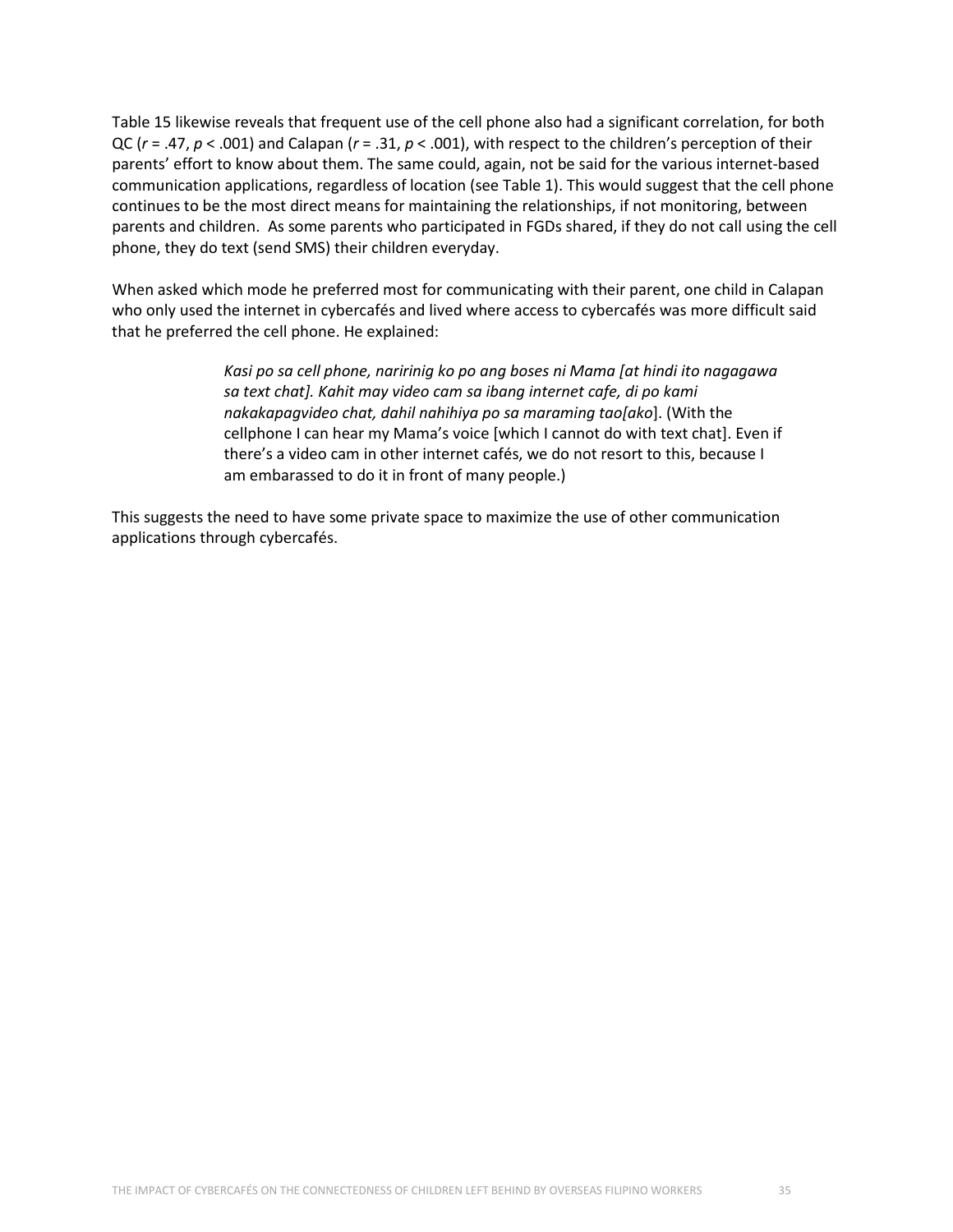## **DISCUSSION**

The main finding of this in-depth study can be summarized as follows: Access to the internet is important for children with OFW parents, and for many, the primary access point is through cybercafés. Adolescent and young adult children who use various forms of online communication (email, Skype, chat, messaging, Facebook) to communicate with their parents are significantly better connected with them, as indicated by higher knowledge of their parents' lives, higher parental knowledge of their children's lives, and higher estimations of the effort made by parents to know their children.

Insights can also be derived from the location of internet access.

OFW families residing in urban poor communities are not the typical "poor," because they derive a significant amount of regular income from remittances sent by relatives. They tend to be more exposed to media than the general population, and they are more invested in communication technologies to keep in touch with relatives working abroad (Ho, 2011). This claim was supported by the survey reported in the prior section, which found that a larger proportion of the OWF adolescent and young adult children had home access to the internet than the general Filipino population. Nonetheless, cybercafés also provide access for many of them, since a significant number of households remain without home access. Cybercafés were actually more common in the urban poor communities than expected, although many were "informal." These informal cybercafés were operated within houses, some with a few computer units side-by-side within their small convenience store. Hence, when disaggregating the data according to urban and provincial/rural samples, the findings show that, in urban poor communities, public access tends to approximate home access, since no significant differences in connectedness was seen in the two locations.

On the other hand, with public access being more difficult in rural areas, there were significant differences seen in parent-child connectedness vis-à-vis home access, with the latter being associated with higher connectedness.

For cybercafé-only users, frequency of cybercafé-use to communicate with parents was positively correlated only with the children's perceived knowledge of their parents' lives, although weakly so (r = 1.95, p = .024). Moreover, use of all the online communication media (except video chat) was found to have direct relationships with children's perceived knowledge of their parents' lives overseas. Voice chat had the strongest relationship, followed by text chat, email, and Facebook. Although more frequent video-based communication did not yield any statistical significance, FGDs conducted with former OFWs who had been able to communicate with their children via the internet yielded commentary that the OWF parents preferred video chat over other online communication tools.

Regardless of where they accessed internet abroad, parents felt that seeing and hearing their children through video calls helped to relieve their yearning to be with their families back home a lot more than other communication forms. However, in the FGD conducted with the children, many of the participants revealed that they were not that comfortable engaging in video chats, particularly when done in groups, and even more so at cybercafés, primarily due to the lack of privacy in public venues. Likewise, the lack of privacy in using some applications can also lead the parent and child to use other means of communication, especially when discussing more sensitive topics. Consequently, only 47% of the respondents who used the internet primarily in cybercafés used video chat to keep in touch with their parents overseas. This could also be attributed in part to the limited video capabilities of those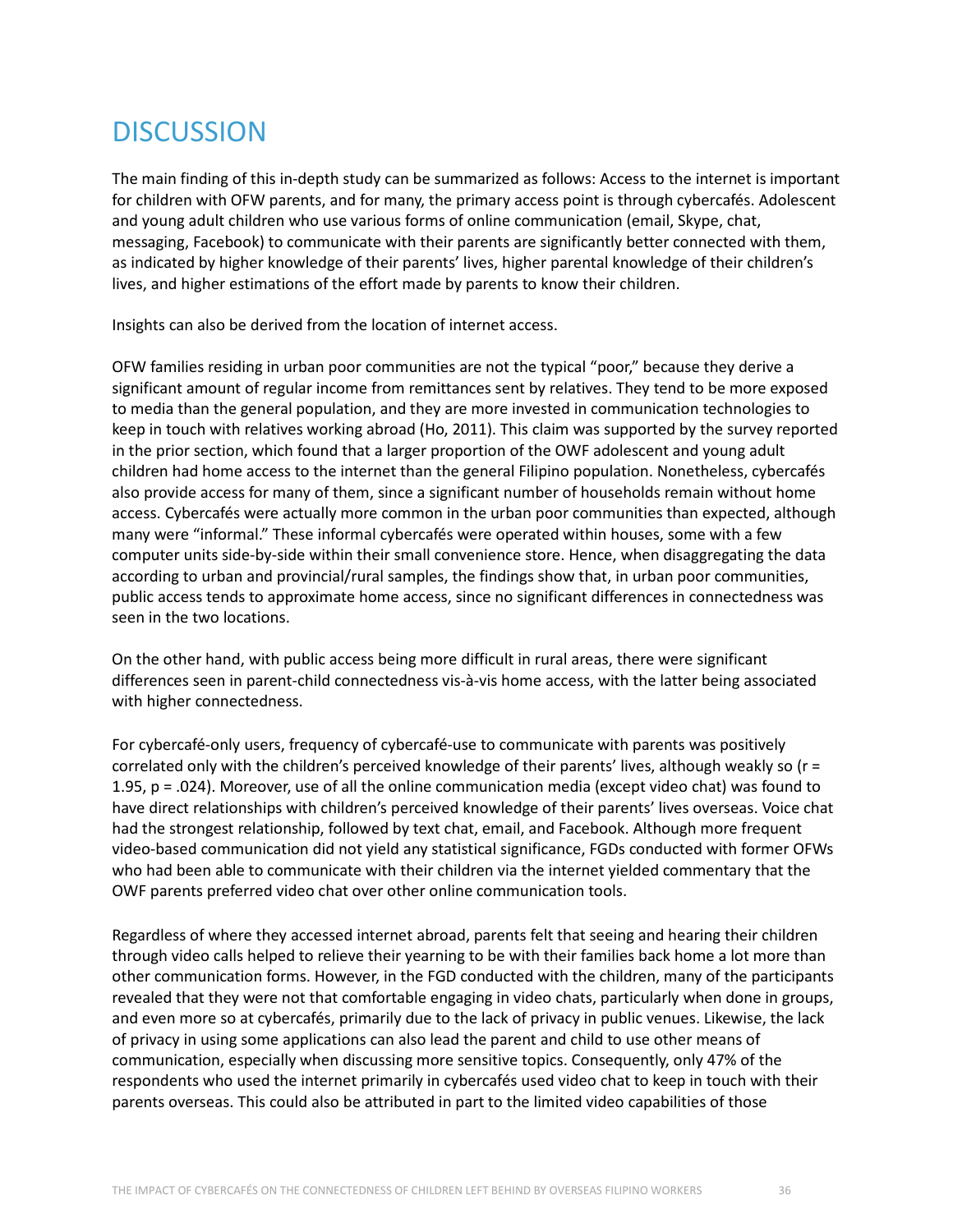cybercafés that respondents visited most often, and to the quality and reliability of the bandwidth available.

Furthermore, access to online communication did not necessarily reduce the costs or monthly expenses for communication. Instead, as explained by parents in an FGD, "cheaper" communication was instead transformed into lengthier or more frequent communication between the OFW and the family left behind.

For those children accessing the internet only through cybercafés, more frequent synchronous communication appears to generate a higher perceived knowledge of their parents' lives abroad. This effect, however, had an urban-rural difference, since urban cybercafés are easier to get to, and thus somewhat approximate home access.

Those who performed other online communication activities with parents, such as chatting, emailing, or getting updates from Facebook, also possessed more knowledge about their parents' lives than those who did not; however, the differences were not significant. To some extent, this could be a product of the children's communication preferences. The children who participated in follow-up FGDs all agreed that the online communication application they used depended on the type of conversation they'd like to have with their parents. They opted to chat with their parents to say hello and have light conversation, but any serious topics was channeled to their parents by leaving them Facebook or YM messages. According to them, leaving messages gives their parents ample time to consider the situation, sparing the children from initial emotional outbursts.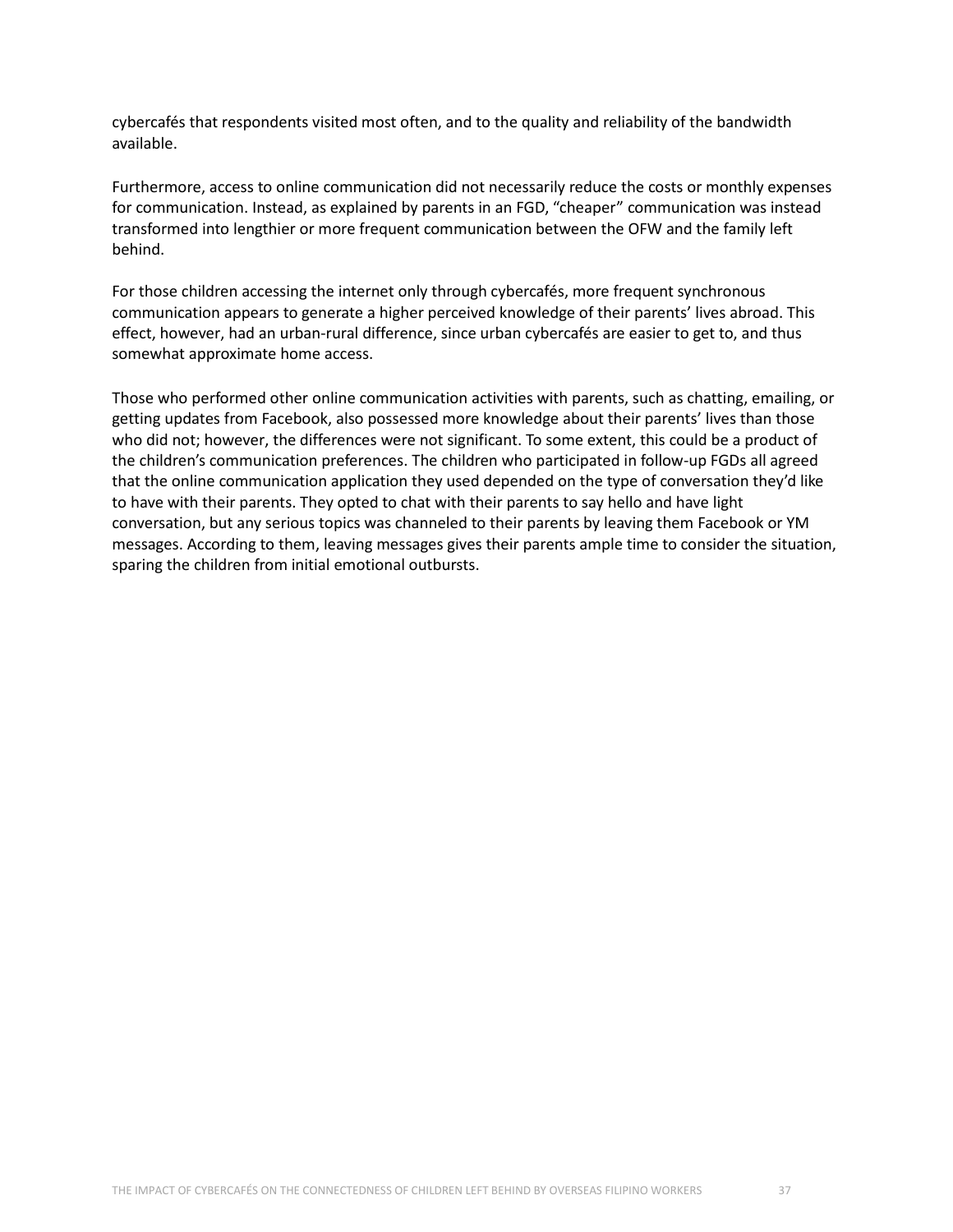## **CONCLUSIONS**

Public access venues (public access venues) in the form of cybercafés provide children of overseas Filipino workers with access to the internet. Internet access is essential for these children to stay in touch with their migrant parents. This investigation shows that internet use to communicate with parents makes children perceive that they know their parents better and impacts the maintenance of family cohesion.

Home access to the internet is ideal, as it allows for significantly more frequent online communication between the parent and child. More frequent communication using the internet, in turn, leads to better knowledge between them, and gives parents the capability to learn about the lives of their children.

The reality, however, is that many of the children left behind by OFWs still do not have this kind of access to the internet. Furthermore, some who do have internet connections at home have connections that are of poorer quality than what cybercafés offer, or share this with others in the household. In some instances, such shared access also makes personal communication at home less "private" than it would be if it were done in cybercafés. As such, cybercafés still provide a viable alternative for many households who remain without home access (47% of those surveyed), live in areas with limited internet access, or have poor quality internet access at home, as well as for communication that require some secrecy from household members.

Whether these cybercafés make a difference in keeping migrant worker families connected is also influenced by the frequency and quality of the communication, as well as by the sorts of applications used by children in these venues. Perceived parental knowledge of the child's life, perceived child knowledge of the parent's life, and perceived parental efforts to know the child were generally higher for users of particular communication applications, and differences were significant with respect to the children's perceived knowledge of their parent.

Frequently used synchronous forms of communication are more effective in bridging geographically separated OFW families. For instance, applications such as Skype, text chat, and video chat require synchronous communication. These applications or forms of online communication require coordination, given the differences in time zones and opportunity to access the internet for both the parent and the child. This means that both parent and child need to be online at the same time to use these technologies. Save for fortuitous or chance meetings online, this requires either scheduling communications beforehand or separate, coordinative communication using other ICTs (such as cell phones). This communication is most easily achieved with individual home access.

But, for those children who rely on public access venues for this types of communication, this would require public access venues to be near and easy to get to at any time (close and ubiquitous), not requiring significant travel time. Hence, densely distributed cybercafés with more flexible operating hours (as was found in the urban poor communities in Quezon City) can approximate the impact of home access with respect to keeping OFW families connected. But where cybercafés are sparse and difficult to get to, maintaining that level of connection is more difficult for people whose only option for internet access is to use cybercafés (as is the case for many living in rural areas in the Philippines).

As such, geographic immediacy and flexible hours are important features in cybercafés because, as mentioned previously, the synchronous communication between parent and child is complicated by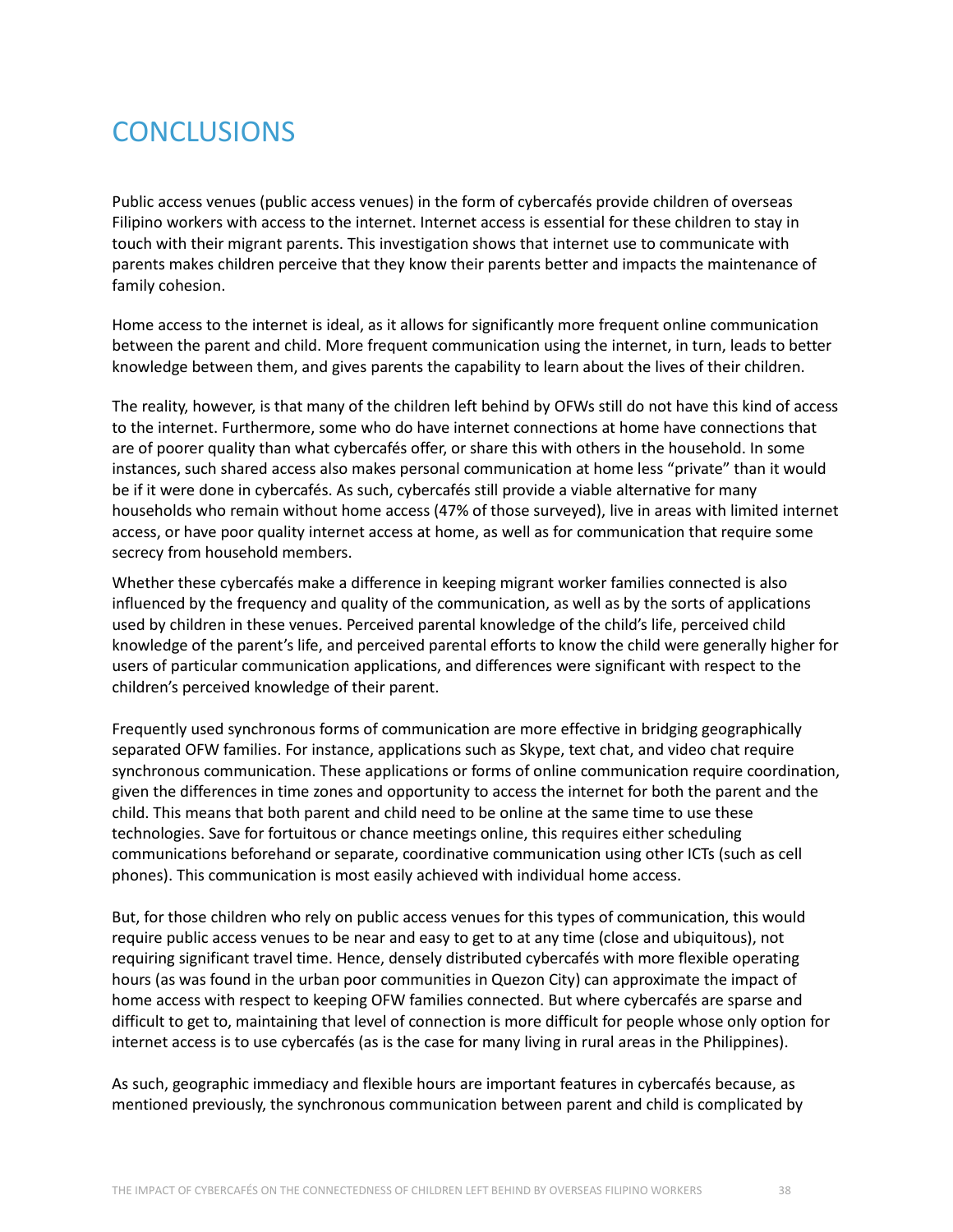differences in time zones, availability, and access, and it often requires complex coordination. In this process, mobile phones and the internet have complementary uses. Mobile phones help in coordination, allowing children and parents to know when the other is available online. On the other hand, online communication helps to reduce the cost of communication, and it can translate to longer and more frequent communication between the parent and child.

#### **Policy Implications**

Access to the internet strengthens connectedness among OFW parents and their children. Moreover, universal service or home access to the internet is also needed to further the opportunities for these communications to occur. Universal service would require access to both computers and adequate and reliable broadband services.

Further, because communication is bi-directional, the kind of access parents have overseas and their ability to maximize it are equally important. As such, exposure and training of migrant workers on how to use online communication conducted prior to their departure would be beneficial for them. This is a service that could be offered by government agencies and non-governmental organizations that work for the welfare of migrant families. They could also provide soft loans to fund computer and internet access for the homes of OFW families. But more important, migrant workers' abilities to communicate online when working in another country should be among the rights that governments of labor-exporting countries should push for, especially with destination countries that accept a large number of blue-collar and domestic laborers, such as Saudi Arabia and Hong Kong.

But, if universal service is not possible, then universal access through public venues such as a cybercafés has to be enhanced to approximate home access. This can happen if public access becomes more ubiquitous and physically easy to reach in terms of time and distance. This could be achieved through more public access venues, such as cybercafés, or through open wi-fi hotspots. However, to better serve the purpose of strengthening family connections, public access venues should also provide for private/quiet spaces in the venues. This will encourage communication that is more personal and meaningful. The venues' operating times must also be flexible to accommodate time zone differences between OFW parents and children. They should have "dedicated periods" and services for migrant family communication.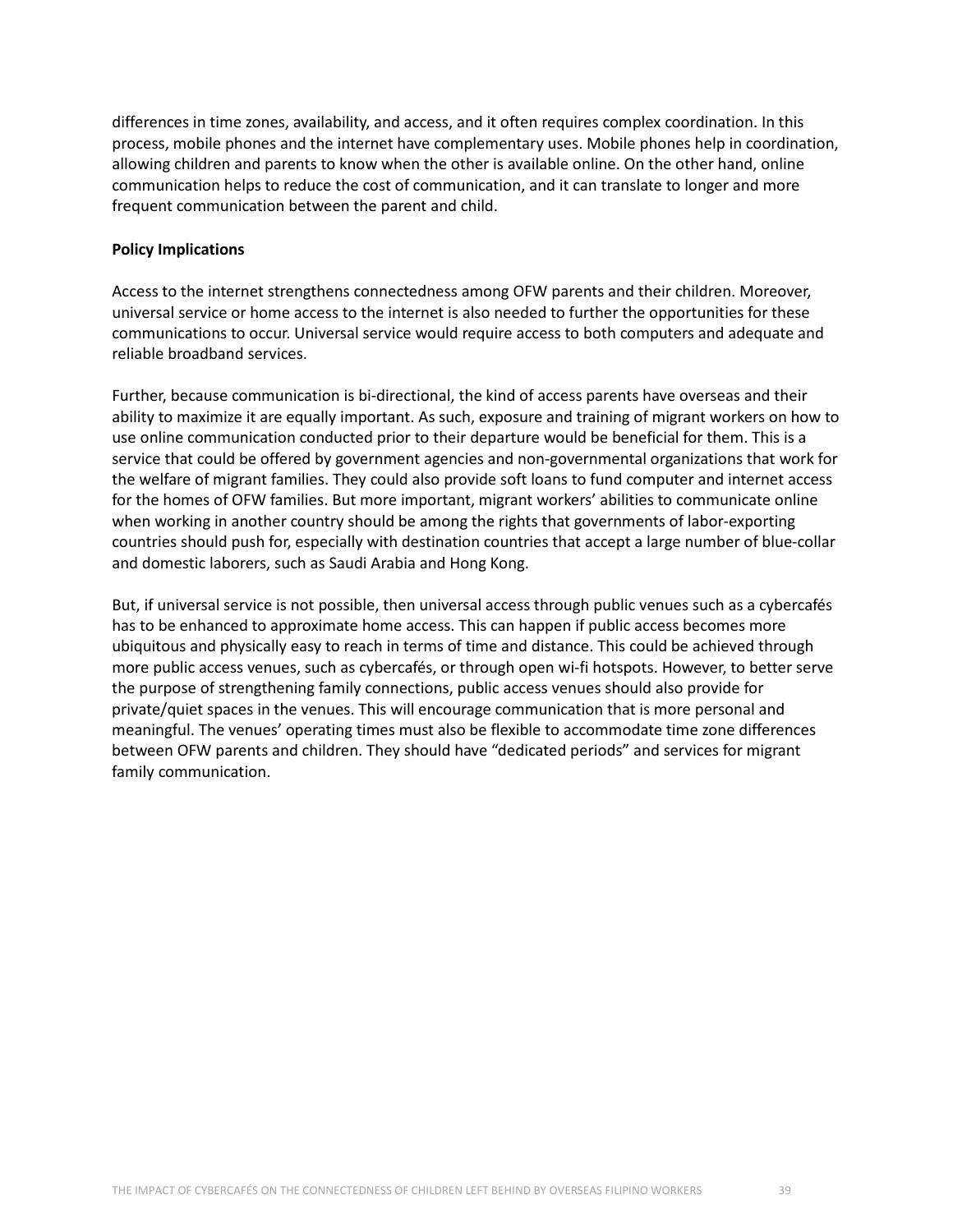### **REFERENCES**

- Abrigo, M.R., & Disierto, D. (2011). Contagious migration: Evidence from the Philippines. Discussion Paper No. 2011-06 (September 2011), University of the Philippines School of Economics.
- Aguilar, F. (2009). *Maalwang Buhay: Family, overseas migration, and cultures of relatedness in Barangay Paraiso.* Manila: Ateneo de Manila University Press.
- Alampay, E. (2011, September 1). ICT sector performance review. LirneAsia. Retrieved from [http://papers.ssrn.com/sol3/papers.cfm?abstract\\_id=2006072](http://papers.ssrn.com/sol3/papers.cfm?abstract_id=2006072)
- Asian Institute of Journalism and Communication. (2009). Survey on internet access and use by Filipino children. (Final Report for UNICEF). Retrieved from www.aijc.com.ph/survey\_internet\_access.pdf
- Battistella, G. & Gastardo-Conaco, M. C. (1996). *Impact of labor migration on the children left behind.*  Manila: Episcopal Commission for the Pastoral Care of Migrants and Itinerant People.
- Battistella, G. & Gastardo-Conaco, M. C. (1998). The impact of labour migration on the children left behind: A study of elementary school children in the Philippines. *Sojourn*, *12*(2), 220–241.
- Crouter, A. C., & Head, M. R. (2002). Parental monitoring and knowledge of children. In M. Bornstein (Ed.), *Handbook of parenting*, 2nd ed., *Vol. 3: Becoming and being a parent* (pp. 461–483). Mahwah, NJ: Erlbaum.
- Darling, N., Cumsille, P., Alampay, L. P., & Coatsworth, D. (2009). Individual and issue-specific differences in parental knowledge and adolescent disclosure in Chile, the Philippines, and the United States. *Journal of Research on Adolescence*, *19*(4), 715–740.
- Fletcher, A. C., Steinberg, L., & Williams-Wheeler, M. (2004). Parental influences on adolescent problem behavior: Revisiting Stattin and Kerr. *Child Development*, *75*, 781–796.
- Galarpe, K. (2011, July 12). 1 in 3 consumers in PH access the internet. Retrieved from http://www.abscbnnews.com/lifestyle/07/12/11/1-3-consumers-ph-access-internet
- Ho, A. (2011, November 13). OFWs make Philippines Asia's most hi-tech. *Philippine Daily Inquirer*. Retrieved from http://technology.inquirer.net/6155/ofws-make-philippines-asia%E2%80%99smost-hi-tech/
- Jocano, F. L. (1998). *Filipino social organization: Traditional kinship and family organization*. Quezon City, Philippines: Punlad Research House.
- Kraut, R., Kiesler, S., Boneva, B., Cummings, J., Helgeson, V., & Crawford, A. (2002). internet paradox revisited. *Journal of Social Issues*, *58*(1), 49–74.
- Lallana, E. (2009). *Philippines: Public access landscape study summary*. Seattle, WA: Center for Information and Society (CIS), University of Washington.
- Macapagal, M. J., & Peralta, M. L. (2012). Public access ICT in Philippines. In R. Gomez, (Ed.), *Libraries, telecentres, cybercafes and public access to ICT: International comparisons (pp. 283–298).* Hershey, PA: IGI-Global. doi:10.4018/978-1-60960-771-5
- Madianou, M., & Miller, D. (2011.) Mobile phone parenting: Reconfiguring relationships between Filipina migrant mothers and their left-behind children. *New Media & Society*, *13*(3), 457–470.
- Madianou, M., & Miller, D. (2012). Migration and new media: Transnational families and polymedia. New York: Routledge.
- Medina, B. (2001). *The Filipino family* (2nd ed.). Diliman, Philippines: University of the Philippines Press.
- Miller, D. (2009). What is a mobile phone relationship? In Alampay, E. (Ed.), *Living the information society in Asia* (pp. 24–35). Singapore: IDRC and ISEAS Press.
- MSN. (2011). *Families and technology 2011: Family time survey*. (Slide presentation). Microsoft.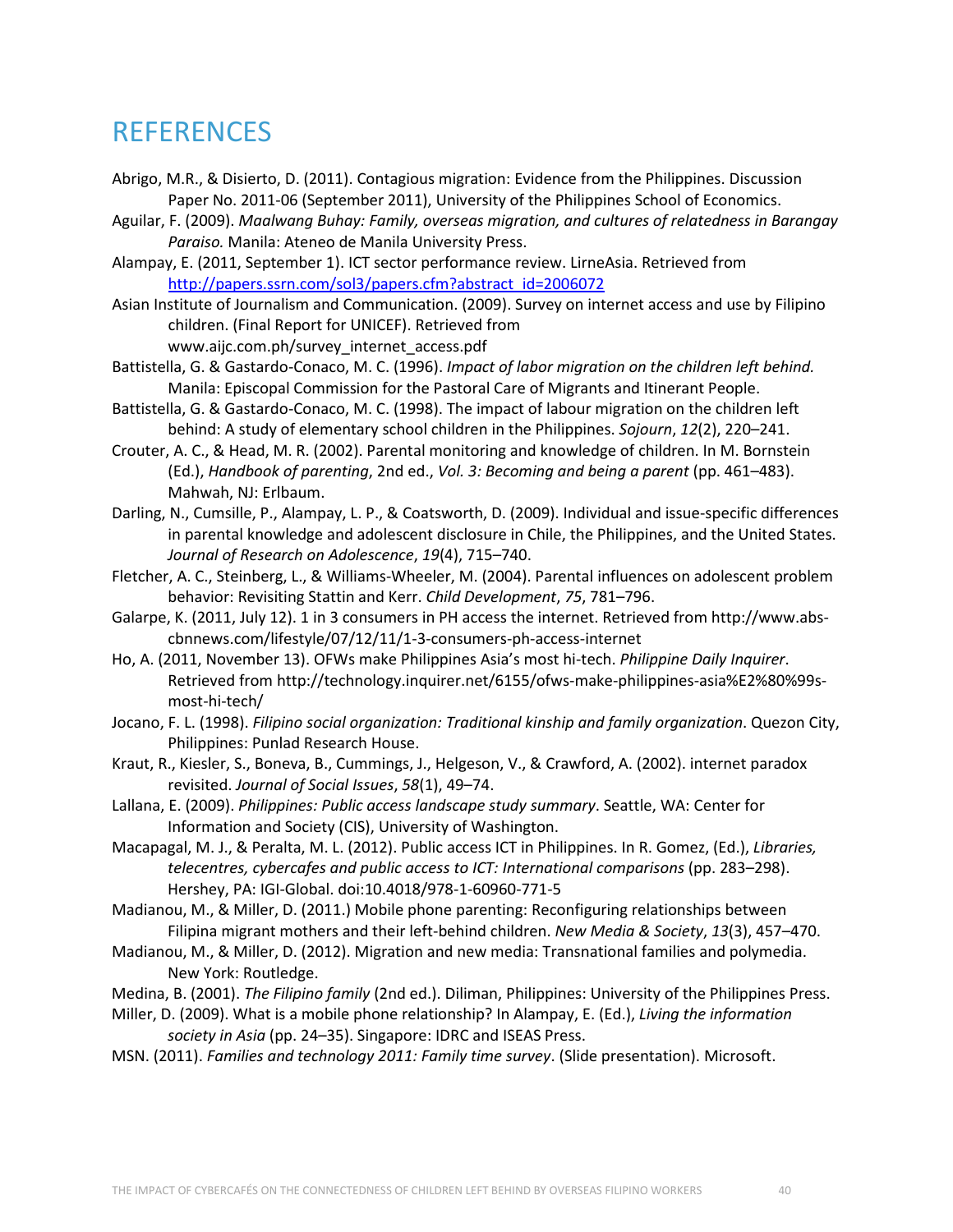- Paragas, F. (2006). *Eccentric networks: Patterns of interpersonal communication, organizational participation, and mass media use among overseas Filipino workers.* A dissertation presented to the faculty of the College of Communication of Ohio University, Athens, OH.
- Parreñas, R. S. (2000). Migrant Filipina domestic workers and the international division of reproductive labor. *Gender & Society*, *14*(4), 560–580.
- Parreñas, R. S. (2002). The care crisis in the Philippines: Children and transnational families in the new global economy. In B. Ehrenreich & A. R. Hochschild (Eds.), *Global woman: Nannies, maids and sex workers in the new economy* (pp. 39–55). New York: Metropolitan Books, Henry Holt and Company, LLC.
- Parreñas, R. S. (2005). *Children of global migration: Transnational families and gendered woes*. Stanford, CA: Stanford University Press.
- Porio, E. (2007). Global householding, gender and Filipino migration: A prelimiary review. *Philippine Studies*, *15*(22), 211–242.
- Scalabrini Migration Center. (2003). *Hearts apart: Migration in the eyes of Filipino children*. Manila: Author.
- Stattin, H., & Kerr, M. (2000). Parental monitoring: A reinterpretation. *Child Development*, *71*(4), 1072– 1085.
- Thomas, M., & Lim, S.S. (2011). ICT use and female migrant workers in Singapore. In J. Katz (Ed.), *Mobile communications, dimensions in social policy* (pp. 175–190). New Brunswick, NJ: Transaction Publishers.
- Townsend, D., & Alampay, E. (2011). *Philippine country case study final report*, ADB-ITU project on Rural ICT Policy Advocacy, Knowledge Sharing and Capacity Building.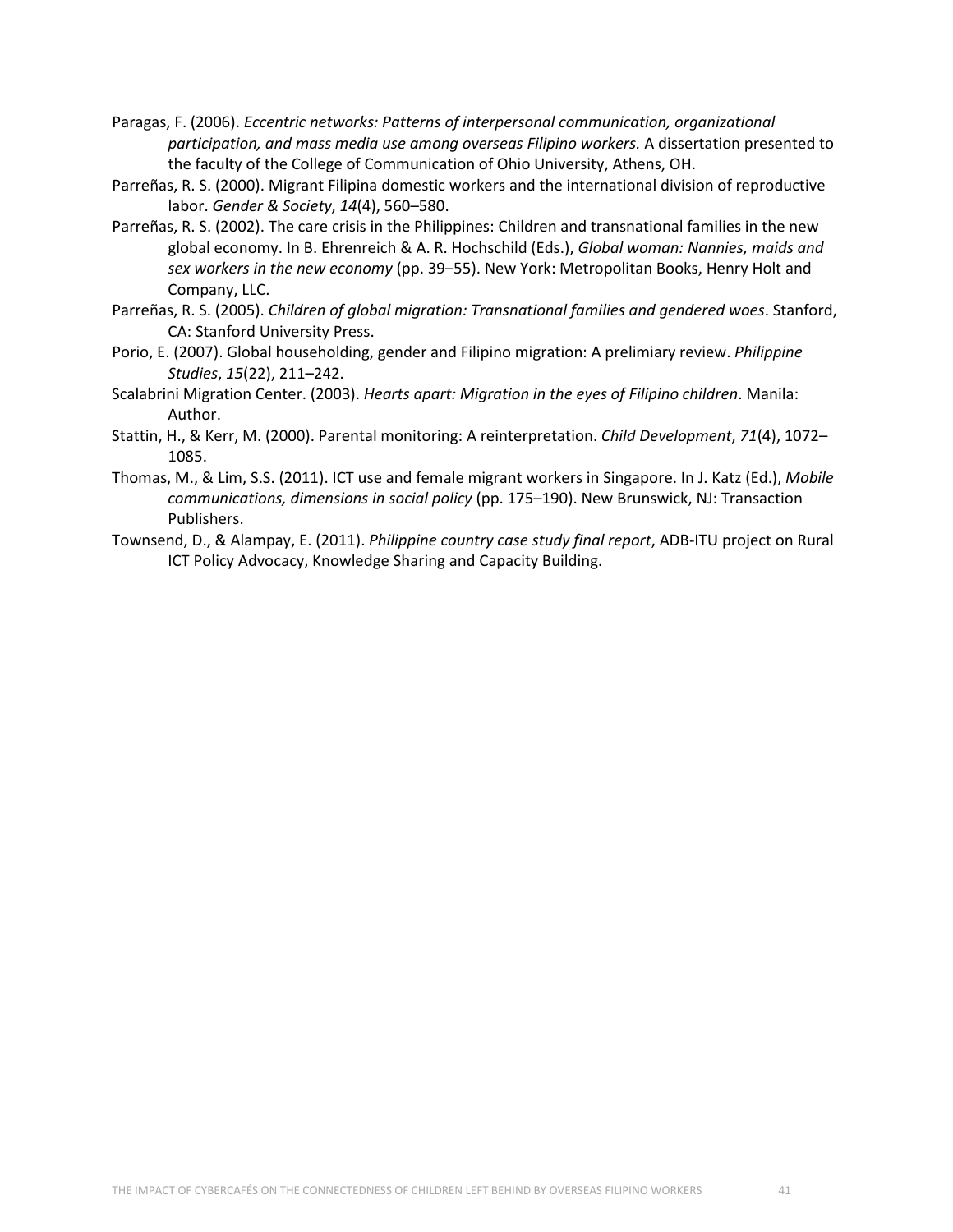# APPENDIX A: Profile of Cybercafés Most Commonly Frequented by Respondents

### Table 16: Venue survey results

| Public<br>access<br>venue                                 | <b>TYPE</b> | <b>LOCATION</b>                                                          | <b>INTERNE</b><br><b>T ACCESS</b><br>FEE (PHP) | <b>TOTAL</b><br>NO. OF<br><b>COMP</b><br>S | <b>VIDEO</b><br><b>CAPABI-</b><br>LITIES      | <b>MAX</b><br><b>BANDWIDT</b><br><b>H PROVIDED</b><br>BY ISP | TOP <sub>3</sub><br><b>REVENUE</b><br><b>GENERATING</b><br><b>SERVICES</b>   | NO. OF<br><b>UNIQU</b><br><b>E USERS</b><br><b>PER</b><br><b>WEEK</b> | % OF<br><b>FEMA</b><br>LE<br><b>USERS</b> | <b>AGE GROUP THAT</b><br><b>FREQUENT MOST</b><br><b>OFTEN</b> |
|-----------------------------------------------------------|-------------|--------------------------------------------------------------------------|------------------------------------------------|--------------------------------------------|-----------------------------------------------|--------------------------------------------------------------|------------------------------------------------------------------------------|-----------------------------------------------------------------------|-------------------------------------------|---------------------------------------------------------------|
| POP'S<br><b>INTERNET</b><br>CAFE                          | Commercial  | 300-500<br>meters<br>from<br>Botocan                                     | 20/hour                                        | 50                                         |                                               | $4$ mbps $(2)$<br>connections)                               | 1. Gaming<br>2. Printing<br>3. internet<br>Use                               | 100                                                                   | 50%                                       | Teenagers/young<br>adults (60%)                               |
| SPOON<br><b>COMPUTER</b><br>SHOP                          | Commercial  | 300-500<br>meters<br>from<br>Botocan                                     | 15/hour                                        | 22                                         | 22<br>webcams<br>, 22<br>headsets             | 5 mbps (Sky<br>broadband)                                    | 1. internet<br>2.<br>use<br>Printing<br>3. Gaming                            | 200-250                                                               | 30%                                       | Teenagers/young<br>adults (60%)                               |
| <b>BYTE SITE</b>                                          | Commercial  | 300-500<br>meters<br>from<br>Botocan                                     | 25/hour                                        | 37                                         | $\overline{4}$<br>webcams<br>, 37<br>headsets | 5 mbps (Sky<br>broadband)                                    | 1. Gaming<br>2. Printing/<br>photocopyin<br>3.<br>g<br>internet Use          | 350                                                                   | 40%                                       | Teenagers/young<br>adults (70%)                               |
| AVC<br><b>INTERNET</b><br>SHOP                            | Commercial  | 300-500<br>meters<br>from<br>Botocan                                     | 20/hour<br>$(15/hr -$<br>online<br>gaming)     | 17                                         | 14<br>webcams<br>, 17<br>headsets             | 3 mbps<br>(PLDT)                                             | 1. Gaming<br>2. Printing<br>3. internet<br>Use                               | 60                                                                    | 40%                                       | Teenagers/young<br>adults (60%)                               |
| <b>BAROK'S</b><br><b>INTERNET</b><br>SHOP                 | Informal    | within<br>Escopa                                                         | 15/hour                                        |                                            |                                               |                                                              |                                                                              |                                                                       |                                           |                                                               |
| <b>DAPITAN</b><br><b>INTERNET</b><br>SHOP                 | Informal    | within<br>Escopa                                                         | 15/hour                                        | 3                                          | $\mathbf{1}$<br>webcam,<br>3<br>headsets      | 1 mpbs                                                       | 1. Printing<br>2. internet<br>Use 3.---                                      | 10                                                                    | 80%                                       | Teenagers/young<br>adults (50%),<br>Adults (50%)              |
| <b>JETS</b>                                               | Commercial  | 300-500<br>meters<br>from<br>Escopa                                      | 15/hour                                        | 46                                         | $\mathbf{1}$<br>webcam,<br>25<br>headsets     | 3.5 mbps                                                     | 1. Gaming<br>2. internet<br>Use 3.<br>Printing                               | 60-70                                                                 | 30%                                       | Teenagers/young<br>adults (40%)                               |
| <b>CYBERNET</b>                                           | Commercial  | Town<br>center/near<br>a school                                          | 20/hour                                        | 20                                         | 20<br>headsets,<br>not all<br>have<br>webcam  | 3 mbps                                                       | 1. Gaming<br>2. Printing<br>3. internet<br>Use                               | 60                                                                    | 70%                                       | Teenagers/young<br>adults (60%)                               |
| <b>SPIDERCO</b><br>M 868 CAFE                             | Commercial  | Town<br>center/near<br>a school                                          | 20/hour                                        | 10                                         | $\overline{2}$<br>webcams<br>, 10<br>headsets | 3 mbps                                                       | 1. Gaming<br>2. Printing<br>3. Research<br>(internet use)                    | 30                                                                    | 40%                                       | Teenagers/young<br>adults (70%)                               |
| <b>RAL MAV</b><br><b>INTERNET</b><br>SHOP                 | Commercial  | Town<br>center/near<br>a school                                          | 15/hour                                        | 8                                          | 2<br>webcams<br>, 8<br>headsets               | 3 mbps                                                       | 1. Printing<br>2. Research<br>(internet use)<br>3.<br>Scanning/CD<br>writing | $20 - 30$                                                             | 70%                                       | Teenagers/young<br>adults (90%)                               |
| <b>PINK WALL</b>                                          | Commercial  | $500 - 1000$<br>m from<br><b>Brgy</b><br>Bulusan &<br>Brgy Ibaba<br>West | 15/hr                                          | 10                                         | $1\,$<br>webcam,<br>5<br>headsets             | 3.0 mbps                                                     | 1. Gaming<br>2.<br>Chat/internet<br>Access                                   | 30                                                                    | 10%                                       | Teenagers/young<br>adults (85%)                               |
| <b>LOLO</b><br><b>ESTONG'S</b><br><b>INTERNET</b><br>CAFE | Informal    | within Brgy<br>Parang                                                    | 20/hr                                          | $\overline{7}$                             | $\mathbf{1}$<br>webcam,<br>1 headset          | 3 mbps                                                       | 1. Printing<br>2. internet<br>use 3.<br>Gaming                               | 10                                                                    | 50%                                       | Teenagers/young<br>adults (50%)                               |
| <b>NETHOUSE</b>                                           | Informal    | within Brgy<br>Lumangbay<br>an                                           | 15/hour                                        | 6                                          | $\mathbf 0$<br>webcam,<br>1 headset           | 2 mbps                                                       | 1. Gaming<br>2. internet use                                                 | 30                                                                    | 5%                                        | Children (70%)                                                |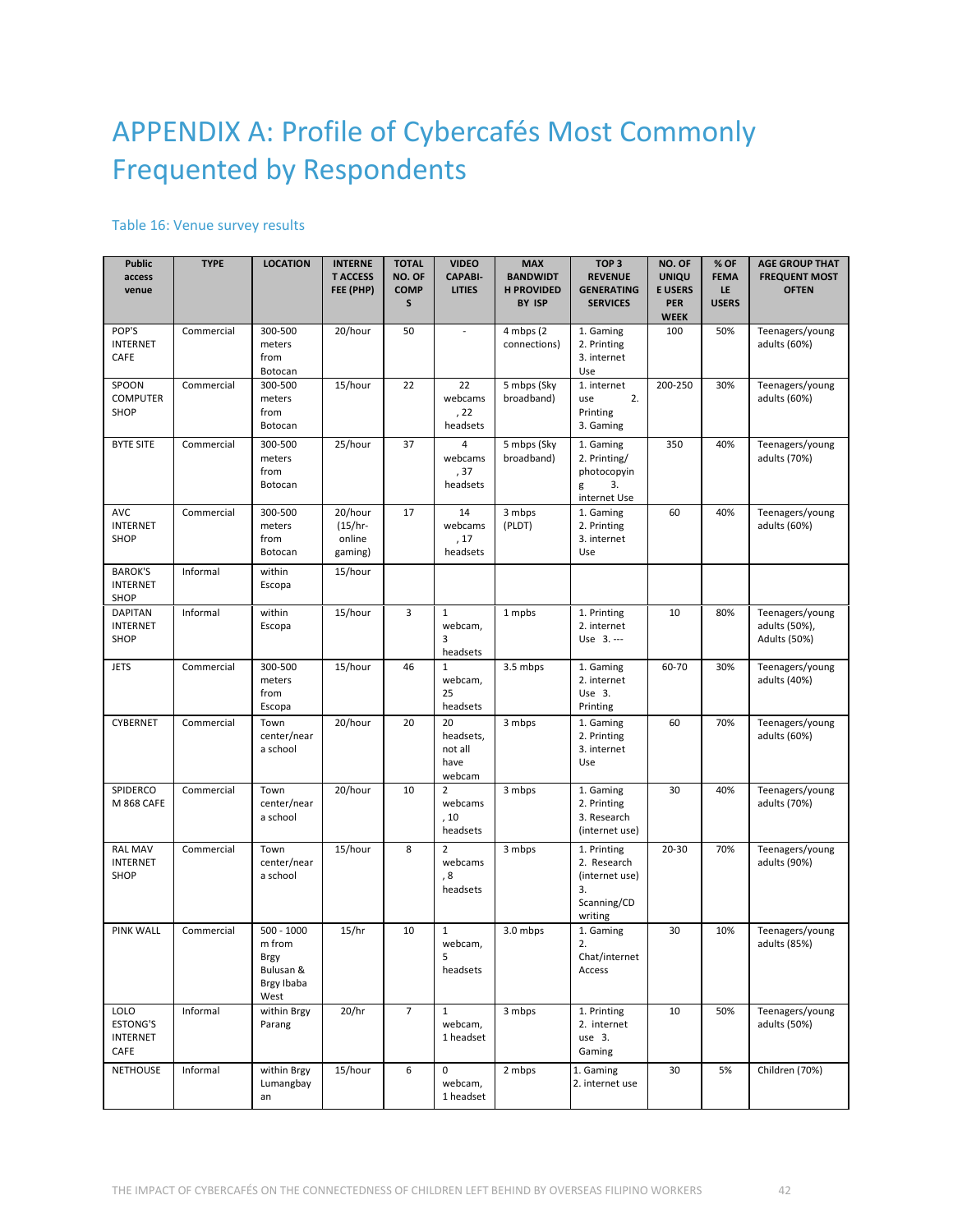| <b>ALCHEMY</b><br><b>MX</b> | Commercial | Town<br>center/near<br>a school | 15/hour | 10 | C<br>webcam,<br>10<br>headsets | 2 mbps | 1. Gaming                       | 50 | 5%  | Teenagers/young<br>adults (60%) |
|-----------------------------|------------|---------------------------------|---------|----|--------------------------------|--------|---------------------------------|----|-----|---------------------------------|
| SOGO                        | Commercial | Town<br>center                  | 15/hour | 26 | C<br>webcam,<br>26<br>headsets | 3 mbps | 1. Gaming<br>2. internet<br>use | 50 | 15% | Children (70%)                  |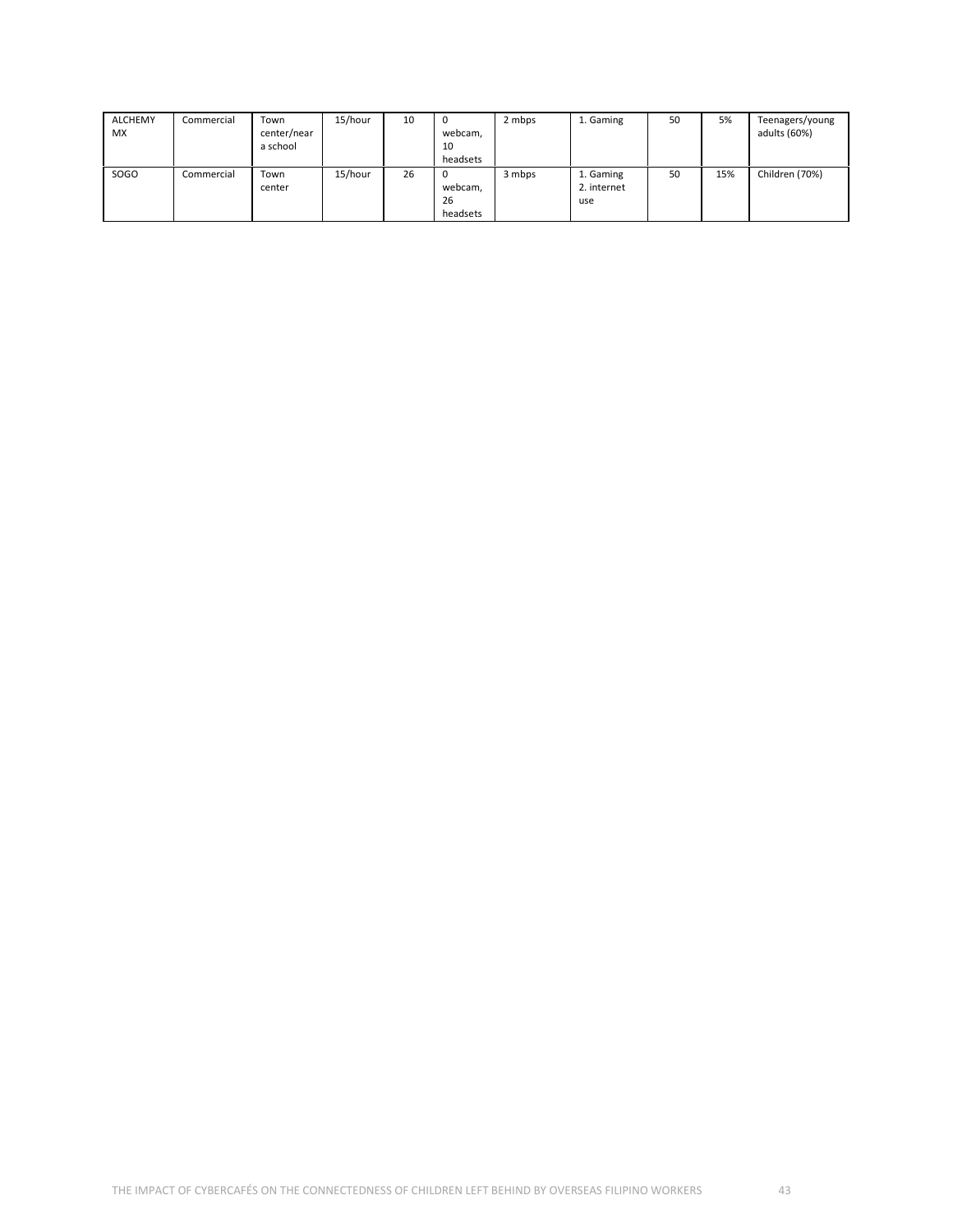### APPENDIX B: Research Sites

| <b>Quezon City</b>                     | Calapan                                                                              |
|----------------------------------------|--------------------------------------------------------------------------------------|
| Highly urbanized city                  | Partly urban, dependent on agriculture<br>$\overline{\phantom{a}}$                   |
|                                        | and fishing                                                                          |
|                                        |                                                                                      |
| Income classification: Special (Annual | Income classification: 3 <sup>rd</sup> class (Annual<br>$\qquad \qquad \blacksquare$ |
| $lncome - 8.36 billion pesos)$         | income - Php240 million or more, but less                                            |
|                                        | than Php320 million)                                                                 |
|                                        |                                                                                      |
| Barangays Covered: Bgy. Escopa and     | Barangays Covered: Bgy. Lumang Bayan,<br>$\overline{\phantom{a}}$                    |
| <b>Botocan</b>                         | Bulusan, Ibaba-West, Patas                                                           |
|                                        |                                                                                      |

### BRGY. ESCOPA III

- Population: 22,000
- No. of households: 3,000
- **H** Housing status: Around one-third of the residents of ESCOPA III are illegal settlers. Those who were able to secure lots are located in the Project Urban Development Site (PUD sitio). The lots were awarded in 1991 under the Community Mortgage Program (CMP) of NHA, which assisted identified "urban poor families" with purchasing their own lots.
- **Common OFW destination country: Middle Eastern countries**

### BRGY. BOTOCAN

- Population: 6,380
- No. of households: 1,850
- **H** Housing status: Residents do not have legal rights to the lots they occupy. They have been allowed to stay there temporarily, but once landowners decide to use the land for other purposes, they'll need to vacate the area. Three organizations share ownership of the area: Areas I, II, III, and IV belong to the National Water & Sewerage Authority (NAWASA); Areas V and VI belong to the University of the Philippines (UP); and Area VII belongs to the Manila Electric Company (MERALCO).
- Common OFW Destination Countries: Middle Eastern countries, East Asian countries, some European countries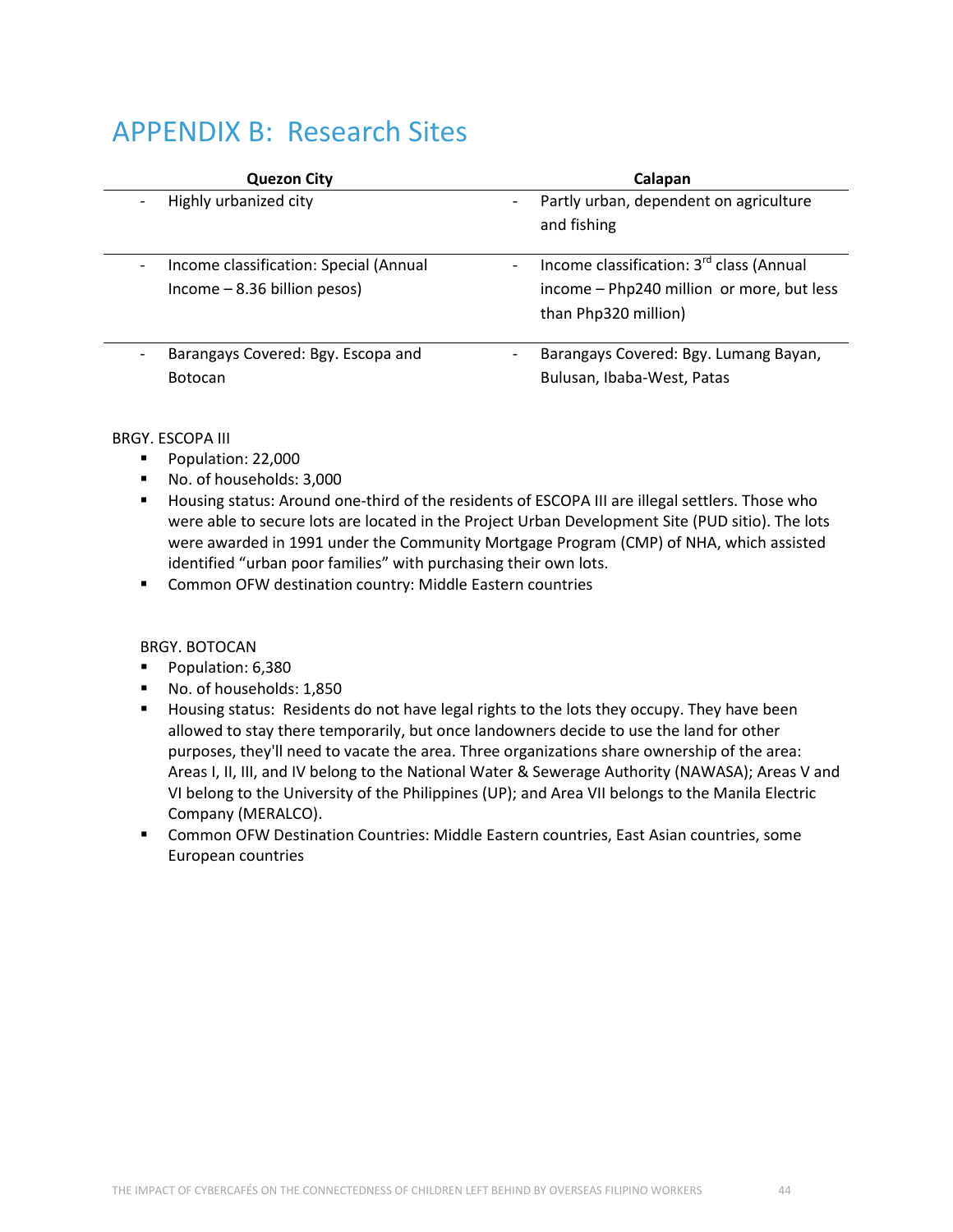# APPENDIX C: Public Access ICT Context for this Study

The underserved and marginalized in the Philippines require information on basic human needs and human services, and these are things that can be delivered through information and communication technologies. However, even as the country's government has established an enabling policy and regulatory environment for ICTs and development, its implementation has much room for improvement (Macapagal & Peralta, 2012).

A previous public access landscape study conducted by the University of Washington CIS identified public libraries, government-funded Community e-Centers (CeCs), and privately owned cybercafés as being the most accessible and prevalent venues for the marginalized and underserved (Lallana, 2009). In fact, the Philippines is considered one of the leading countries in the region in establishing and experimenting with telecenters. The Community e-Center (CeC) model that has been consolidated under the Commission on Information and Communication Technologies (CICT) has provided some encouraging and exemplary practices, showcasing the variety of telecenter initiatives that can be introduced, with the added benefit of increasingly shared oversight through an umbrella network called PhilCeCNet (Townsend & Alampay, 2010). However, even as these access points have been found to be generally affordable and accessible, many barriers to the effective use of them have been found. These include obsolete and small collections and absence of internet connections in public libraries, as well as limited, if not slow, internet connections in CeCs. As such, cybercafés tend to be frequented more often than government-run CeCs (Macapagal & Peralta, 2012).



#### Figure 2: Place of internet access

Source: Digital Philippines 2010 Yahoo!-Nielsen Net Index Highlights, Manila, Philippines.

Evidence that internet cafés remain the most popular place for accessing the internet among users in the Philippines was shown in a survey conducted by Yahoo!-Nielsen in 2010, in which close to 70% of the nationwide sample of internet users got online at internet cafés. Netopia, the largest internet café chain in the country,<sup>[2](#page-44-0)</sup> estimates already serving about 2 million customers a month. However, there is also a trend toward increasing personal access through the home, a friend's home, or personal cellphones/PDAs with data access (see Figure 2).

<span id="page-44-0"></span> $<sup>2</sup>$  Netopia has 72 company-owned and 28 franchised stores, with over 45,000 worstations.</sup>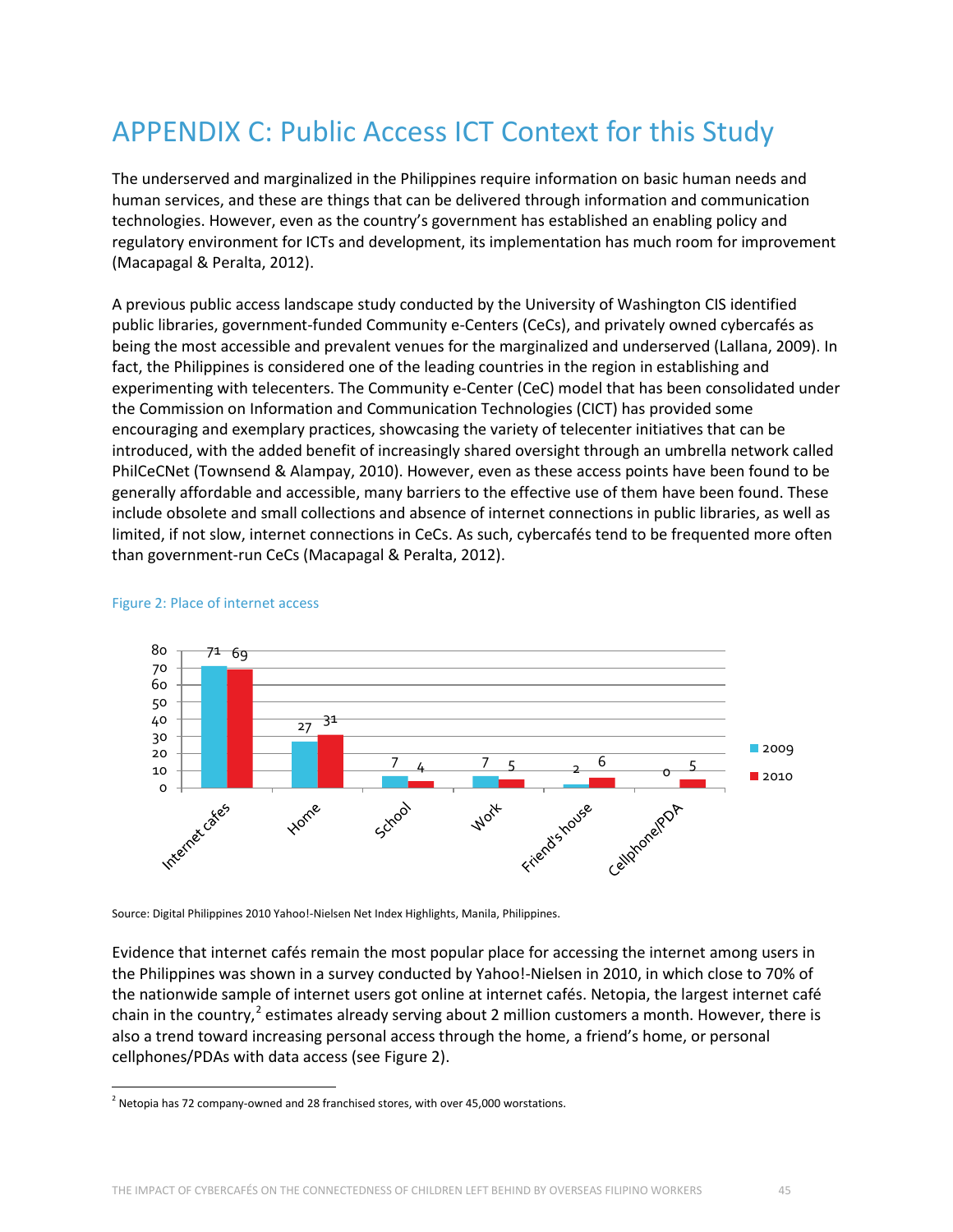## APPENDIX D: Gender Differences

#### Table 17: Parents Working Overseas

| Parent      | Quezon City (n=158) | Calapan (n=150) | Total (n=308) |
|-------------|---------------------|-----------------|---------------|
| Father      | 37%                 | 39%             | 38%           |
|             |                     |                 |               |
| Mother      | 59%                 | 55%             | 57%           |
|             |                     |                 |               |
| <b>Both</b> | 3%                  | 5%              | 4%            |

Most of the respondents' parents working overseas were their mothers (see Table 17). This was consistent in both locations. A very small number had both parents working abroad.

#### **Gender Differences in Internet Use**

There were slightly more female than male respondents in the sample of OFW children that used the internet (Male = 134, Female = 150). A higher proportion of female respondents only accessed the internet at home compared to male children (female = 23%, male= 10%). In other words, 90% of the male respondents went to cybercafés, compared with only 73% of the female respondents (see Figure 3).



#### Figure 3: Users by access type and gender

These gender differences in internet use were supported by the venue survey (see Appendix A), where a majority of the public access venue managers surveyed reported having more male users in their cybercafés, with only 4 venue managers out of 15 reporting women users at a rate of 50% or higher. While gaming was generally the highest revenue-generating activity in most of the cybercafés included in the inventory, in the places were there were equal, if not more, women users, the top revenue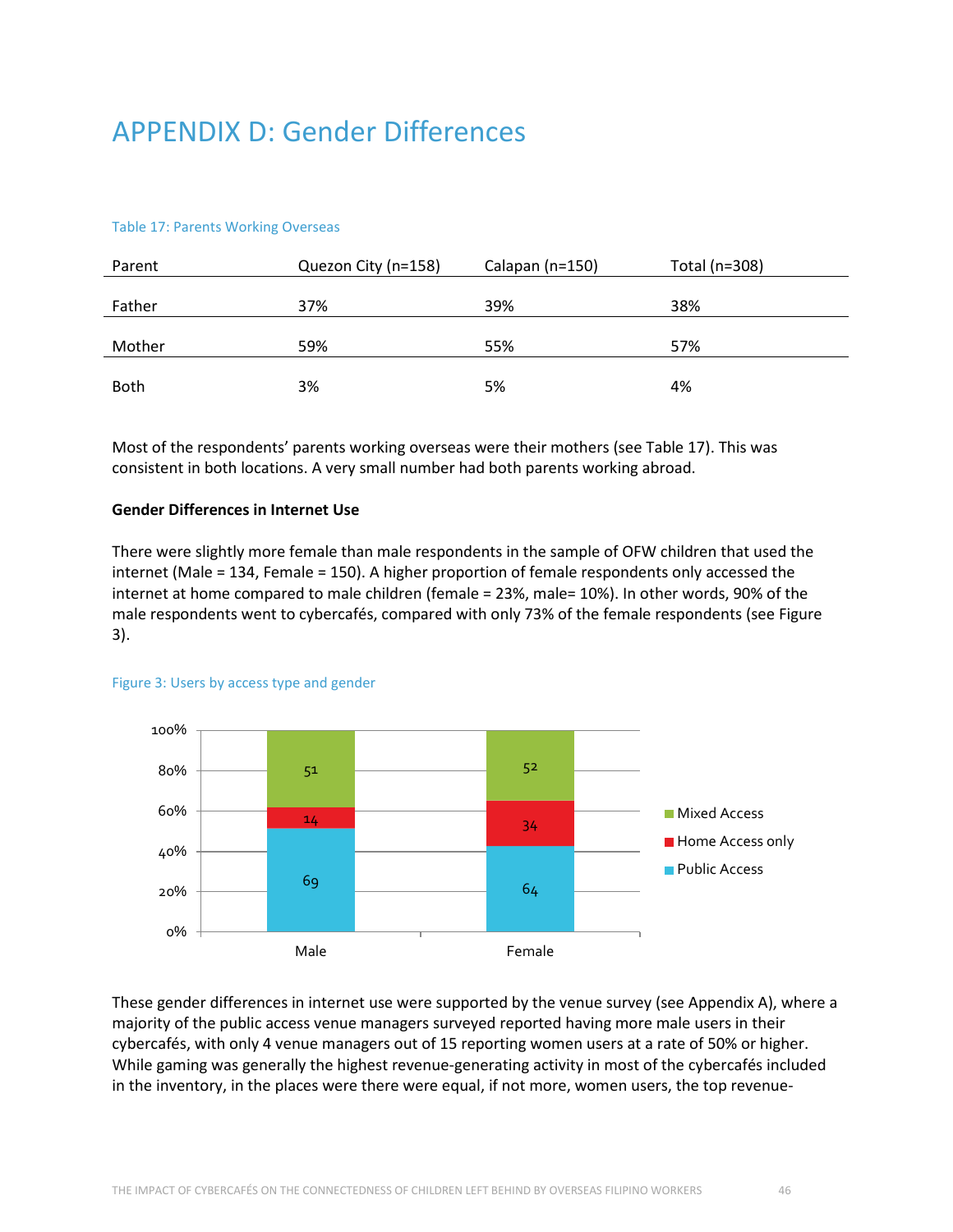generating service was usually not gaming (e.g. printing, internet use, research, scanning, etc.). A couple of these venues were the ones closer to schools.

Female OFW children used the internet and different online applications to specifically communicate with their parents abroad more often than male OFW children, although the differences were statistically insignificant (see Table 18). While the frequency of transnational online communication with parents of male and female respondents was not that different statistically, how often they got in touch with parents via cell phone was different (*U* = 1642, *Z* = -2.62, *p* = .009). Female respondents more frequently spoke or sent text messages to their parents than males.

|                                                                              |       | <b>Mean Rank</b> | $\boldsymbol{U}$ | Z       |
|------------------------------------------------------------------------------|-------|------------------|------------------|---------|
|                                                                              | Male  | Female           |                  |         |
| Frequency of public access venue use*                                        | 74.07 | 59.38            | 1720.5*          | $-2.33$ |
| Time spent every café visit**                                                | 75.48 | 57.86            | 1623**           | $-2.80$ |
| Frequency of public access venue use<br>intended for communicating w/parents | 66.26 | 67.8             | 2157             | $-2.62$ |
| Frequency of Communication with<br>Parent via SNS                            | 63.43 | 70.85            | 1961.5           | $-1.15$ |
| Frequency of Communication with<br>Parent via Text Chat                      | 65.93 | 68.15            | 2134.5           | $-.34$  |
| Frequency of Communication with<br>Parent via Voice Chat                     | 65.12 | 69.03            | 2078             | $-.61$  |
| Frequency of Communication with<br>Parent via Video Chat                     | 64.64 | 69.54            | 2045             | $-76$   |
| Frequency of Communication with<br>Parent via Email                          | 63.93 | 70.31            | 1996             | $-.99$  |
| Frequency of Communication with<br>Parent via Cell phone**                   | 58.8  | 75.84            | $1642**$         | $-2.62$ |

Table 18: Differences in frequency of communication between male and female respondents (public access venue only)

Note: \* p < .05, \*\* p < .01

Furthermore, even this difference in the frequency of cell phone communication between male and female children did not make males statistically less knowledgeable and connected with their parents. Though female children generally had higher scores, no significant difference came out of the comparison across the genders of child-reported knowledge of parent (*t*(131) = -1.22, *p* > .05), perceived parental knowledge of child (*t*(131) = -.67, *p* > .05), and perceived parental effort to know the child (*t*(131) = -.41, *p* > .05).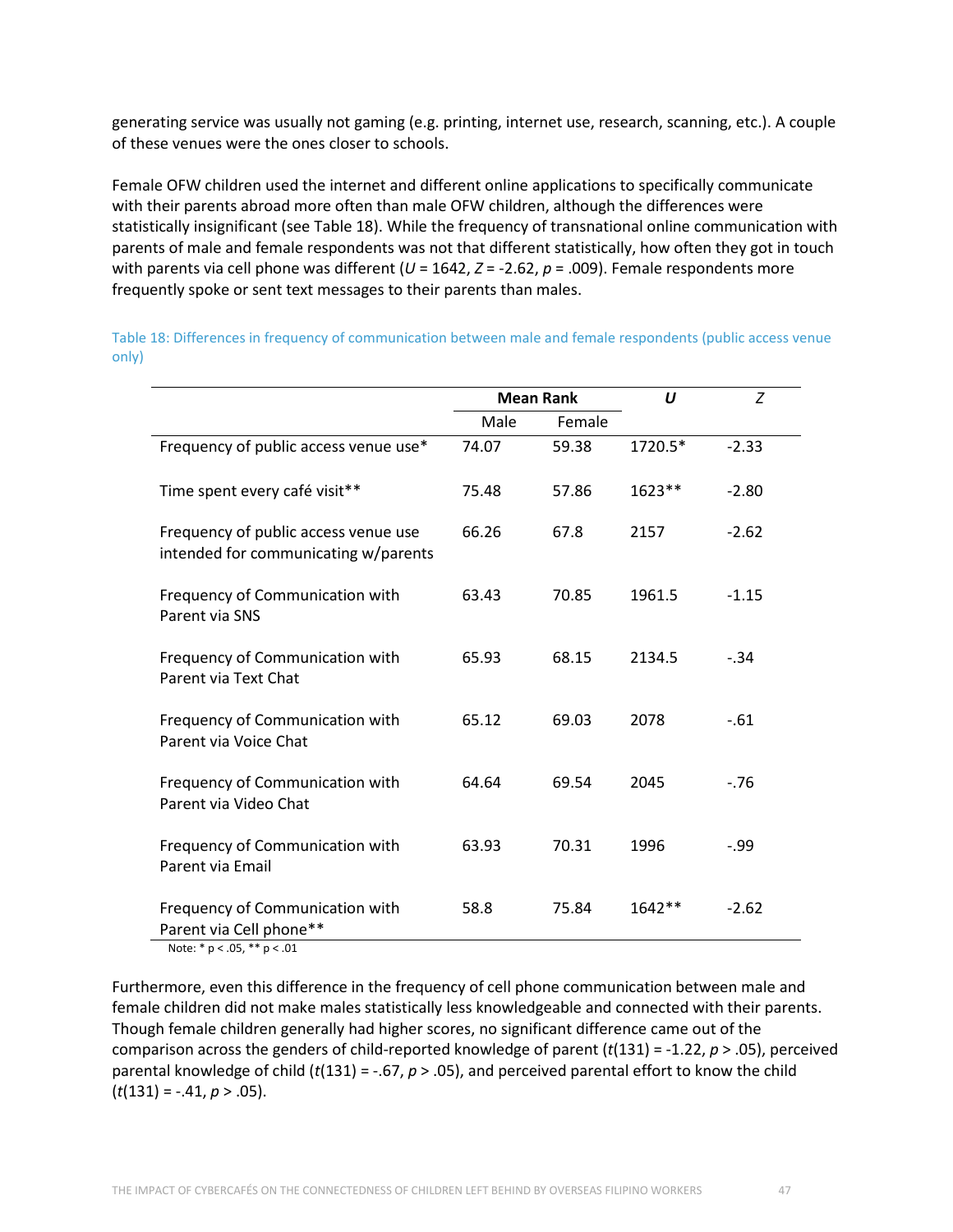Table 19: Differences in the knowledge and connectedness with parents between male and female public access venue users

|                                                   | Mean   |        |         | dj  |
|---------------------------------------------------|--------|--------|---------|-----|
|                                                   | Male   | Female |         |     |
| Child-reported knowledge of parent                | 2.1934 | 2.277  | $-1.22$ | 131 |
| Perceived parental knowledge of child             | 2.0764 | 2.1236 | $-67$   | 131 |
| Perceived parental effort to know about the child | 2.1989 | 2.2315 | $-.41$  | 131 |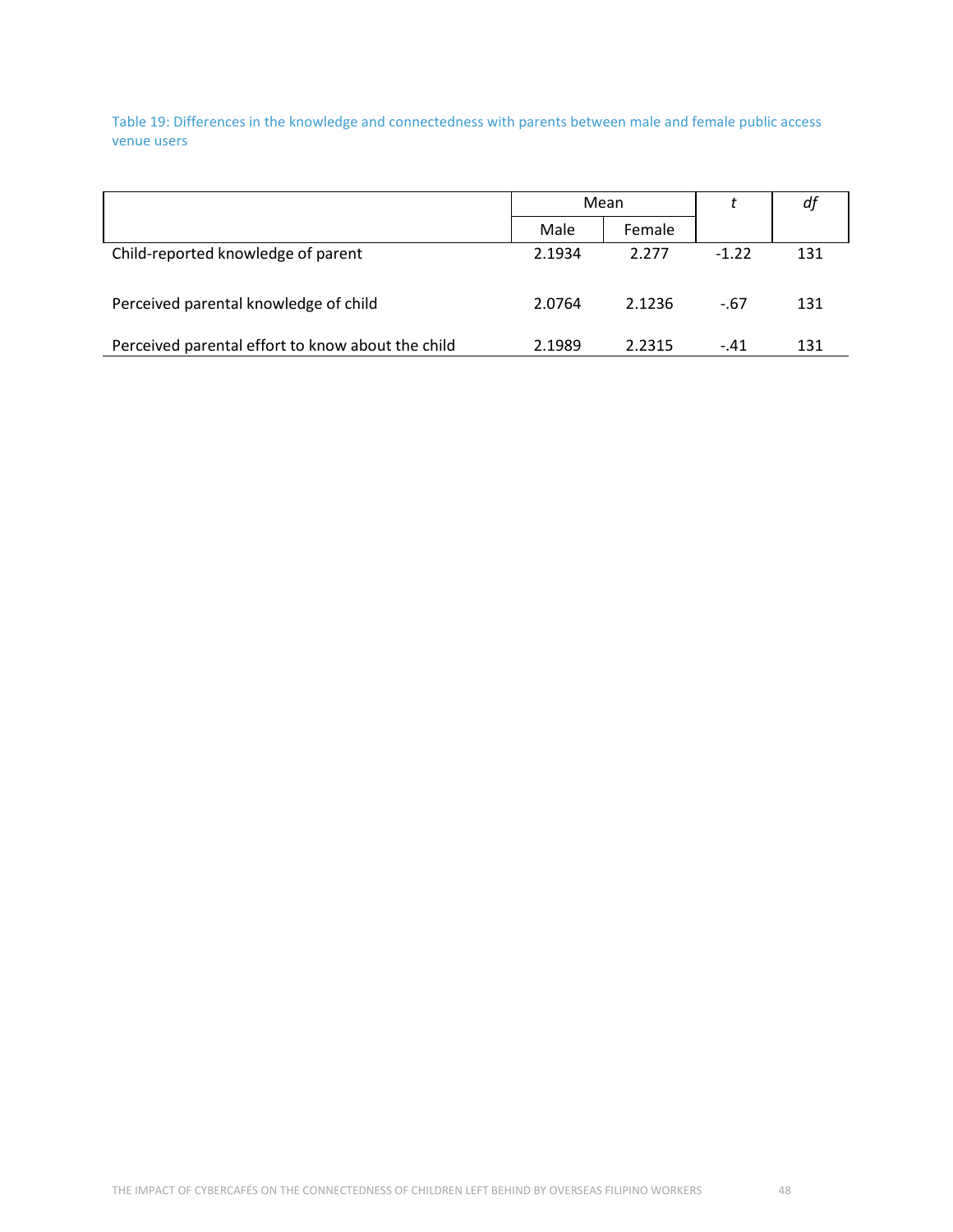## APPENDIX E: Aspiration to Work Overseas

Another impact the research measured was whether children of OFWs aspired to work abroad themselves, and whether they have used cybercafés to act on that aspiration. All in all, only 14% have actually used the cybercafés to look for work opportunities abroad or seek information from placement agencies. A slightly higher proportion (16%) have sought information about passports and visa requirements.

A larger proportion of the children surveyed have aspirations of also working overseas (71%, n=133). Female children were more likely to report this as among their goals than male children (Chi square = 4.83, p = 0.028; see Figure 7). It was also a more likely aspiration among the children in Calapan, compared with Quezon City (Chi-square =  $6.93$ ,  $p = 0.008$ ; see Figure 4).

The children's perceived knowledge of their parents' lives, their perception of how well their parents knew them, and their perception of their parents' effort to know more about them were all slightly higher among those who planned to work overseas than those who did not; however, the difference was not statistically significant. However, those who sought or were given advice regarding working abroad were also more likely to say that working abroad was one of their life goals. This, though does not necessarily mean that it is also their parents' wish for them to work abroad. On the contrary, some parents' in the FGD actually say that they'd prefer their children not go abroad because of how difficult life there was, though they are still pragmatic about it. For instance, parents said the following:

In our situation today, it is natural to want it (work abroad). We do know that we earn more there, but then, it is a sacrifice.

For me, I tend to feel like I don't want (them to go) because of the hardship that I've experienced there. But it's still up to them. But for me, personally I don't want that (for them). As much as possible, they should have work here (in the Philippines).

### **Locational Differences in Aspirations to Migrate**



#### Figure 4: OFW children's aspirations to work abroad, by location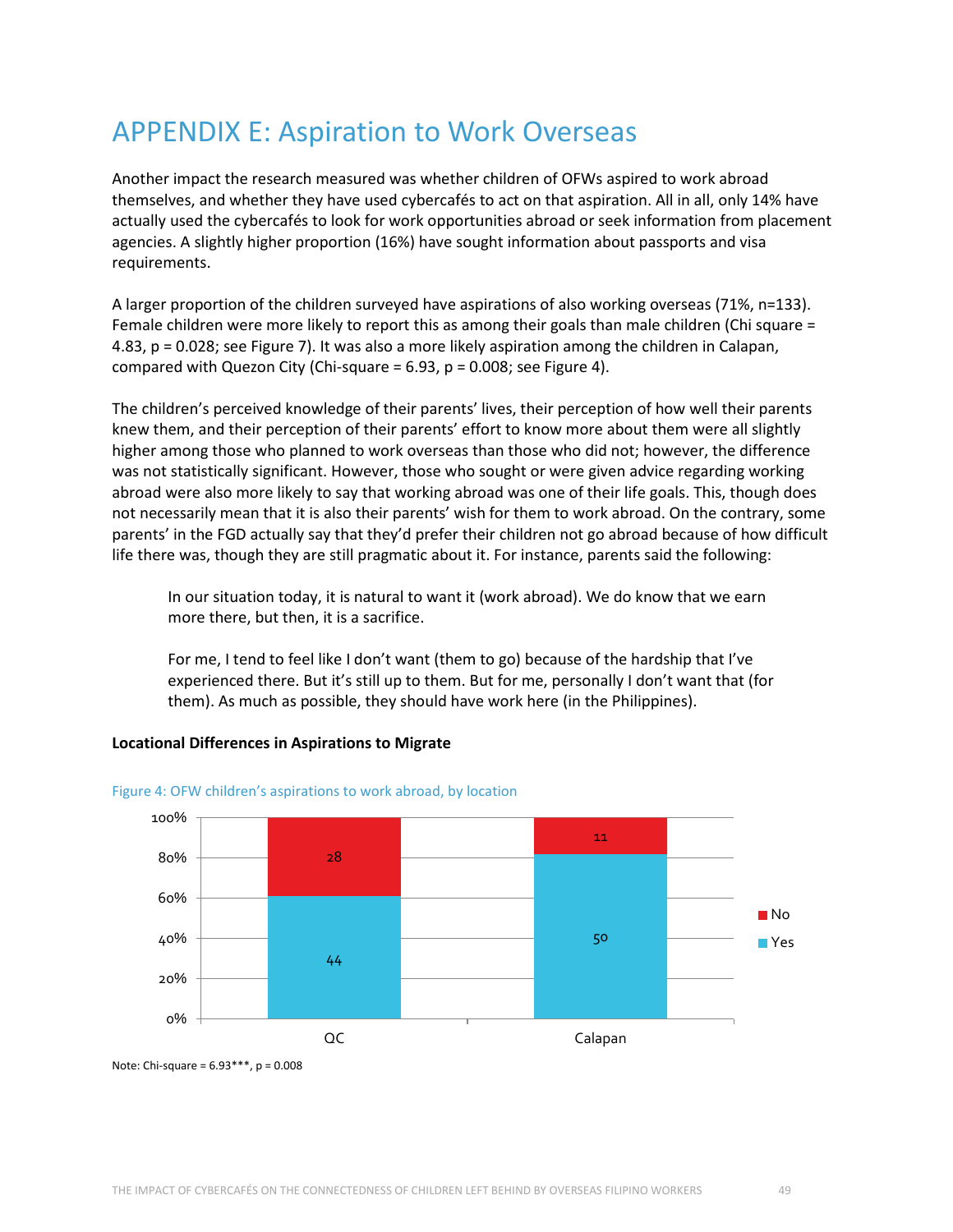The larger proportion of children from Calapan aspiring to follow their parents' footsteps in working overseas can be partly attributed to the advocacy of the NGO in Quezon City to discourage migration. Such advocacies are only beginning to be organized by a similar, though less-established NGO in Calapan.

Overall, it was the older children who were already thinking of working overseas, which is consistent with the development stage where they are in their lives. The younger children would be more likely to be pre-occupied with studies, rather than work.

As such, this may also explain why only 14% of the respondents have actually sought information on the internet using cybercafés to find out about work opportunities overseas. A similar proportion has sought information about placement agencies, and slightly more (16%) have investigated passport and visa requirements.



Figure 5: OFW child's aspiration to work abroad, by gender

Note: Chi-square = 4.83\*, P = 0.028



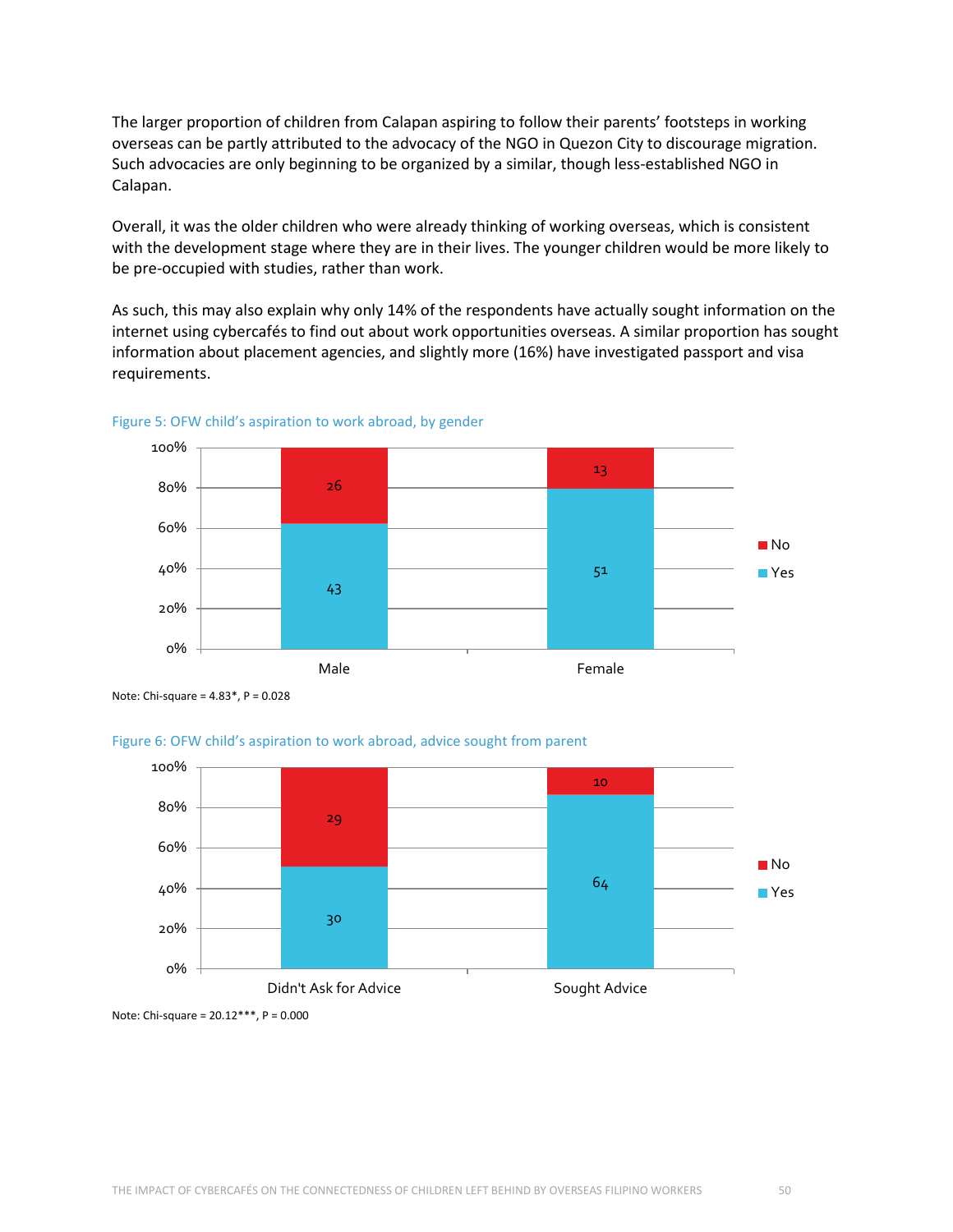

### Figure 7: OFW child's aspiration to work abroad, advice given by parent